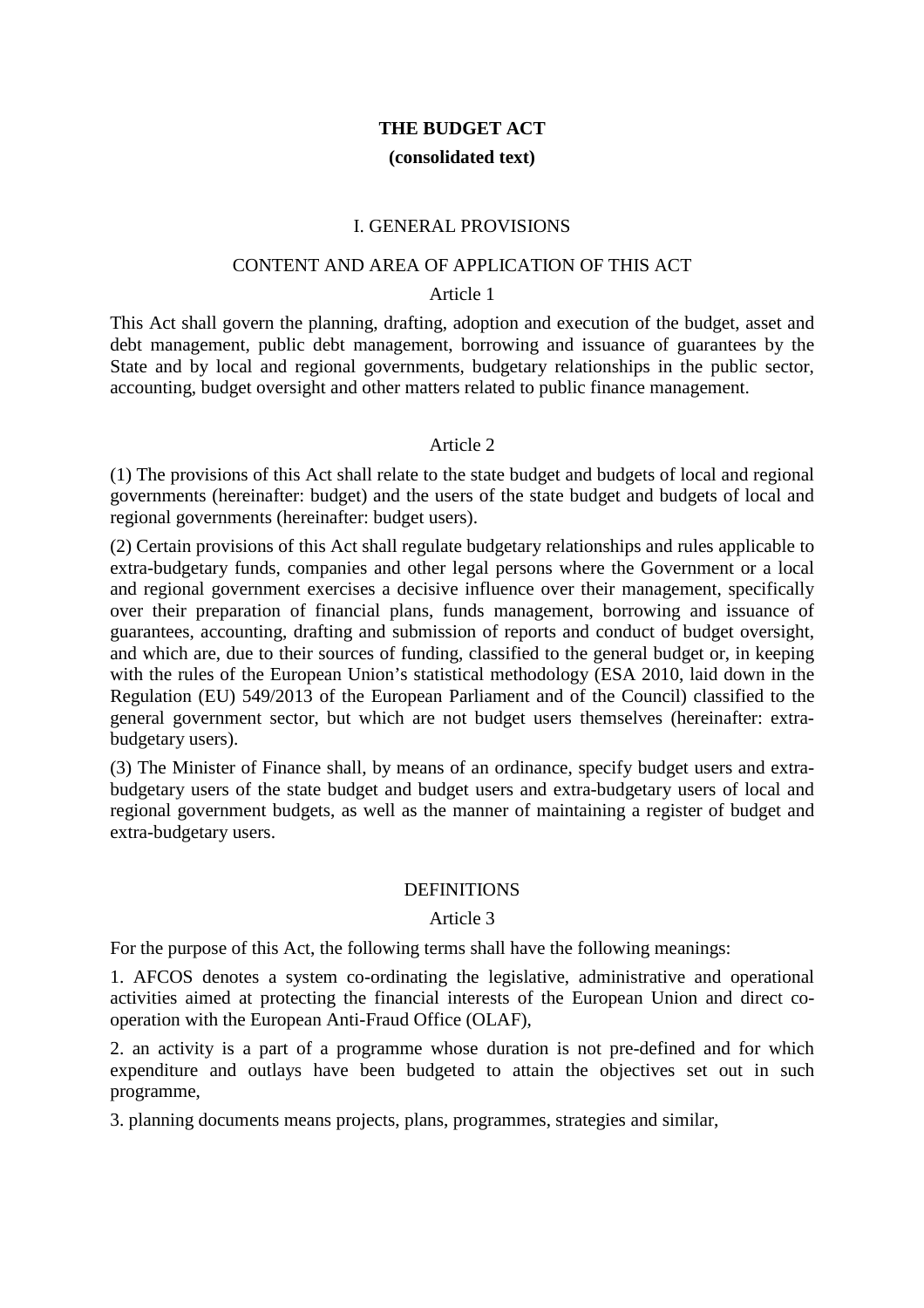4. grants payable shall mean current or capital transfers to non-profit organisations, individuals and households, including grants in kind, which are payable from a budget or by a budget user for a specific purpose,

4.the Republic of Croatia's contribution to the budget of the European Union based on EU's own resources means that part of total revenues of the European Union's budget which is paid by the Republic of Croatia,

5. the state budget means a document estimating the state's revenues and receipts and determining its expenditure and outlays for a given year, in compliance with law, which is adopted by the Croatian Parliament (hereinafter: the Parliament),

6. the State Treasury means a system which consolidates, in terms of organisation and information, the budgetary processes: budget preparation, budget execution, state accounting, funds management and public debt management,

7. a state guarantee means a security instrument whereby the Republic of Croatia guarantees the fulfilment of the obligation that the guarantee has been issued for,

8. state debt means the central budget debt,

9. state aids mean actual and potential expenditure or reduced state revenues granted by a state aid provider to a state aid beneficiary which disrupt, or may disrupt, market competition by affording such state aid beneficiary an advantage in the marketplace, irrespective of the type of state aid, to the extent this may influence the fulfilment by the Republic of Croatia of its international obligations,

10. economic classification means a presentation of revenues and receipts by their nature and of expenditure and outlays by the economic purpose they serve, classified into classes, groups, sub-groups, sections and basic accounts,

11. financial assets means cash, receivables, shares of and, equity interests in, legal persons, securities and other investments in legal persons,

12. a financial plan is a document of a budget user or extra-budgetary user setting out its revenues and receipts and expenditure and outlays in accordance with budgetary classifications,

13. financial reporting is a set of information on the financial position, performance and cash flows of the budget, budget users and extra-budgetary users,

14. functional classification is a representation of expenditure of the budget, of budget users and of extra-budgetary users classified by purpose,

15. investments or capital expenditure means investments made to increase and preserve asset value, investments in land, buildings, equipment and other long-term tangible and intangible assets, including investments in education and training, new technology development, improvements to quality of life and other investments generating benefits,

16. extra-budgetary users means extra-budgetary funds, companies and other legal persons where the state or a local and regional government exercises a decisive influence over their management and which are classified to the general government sector under the rules of the European System of Accounts (ESA 2010, laid down in the Regulation (EU) 549/2013 of the European Parliament and of the Council), but which are not budget users,

17. an extra-budgetary fund means an extra-budgetary user which is a legal person established under law that is funded by earmarked contributions and other revenues,

18. sources of funding means groups of revenues and receipts out of which expenditure and outlays of a specific type and purpose are settled,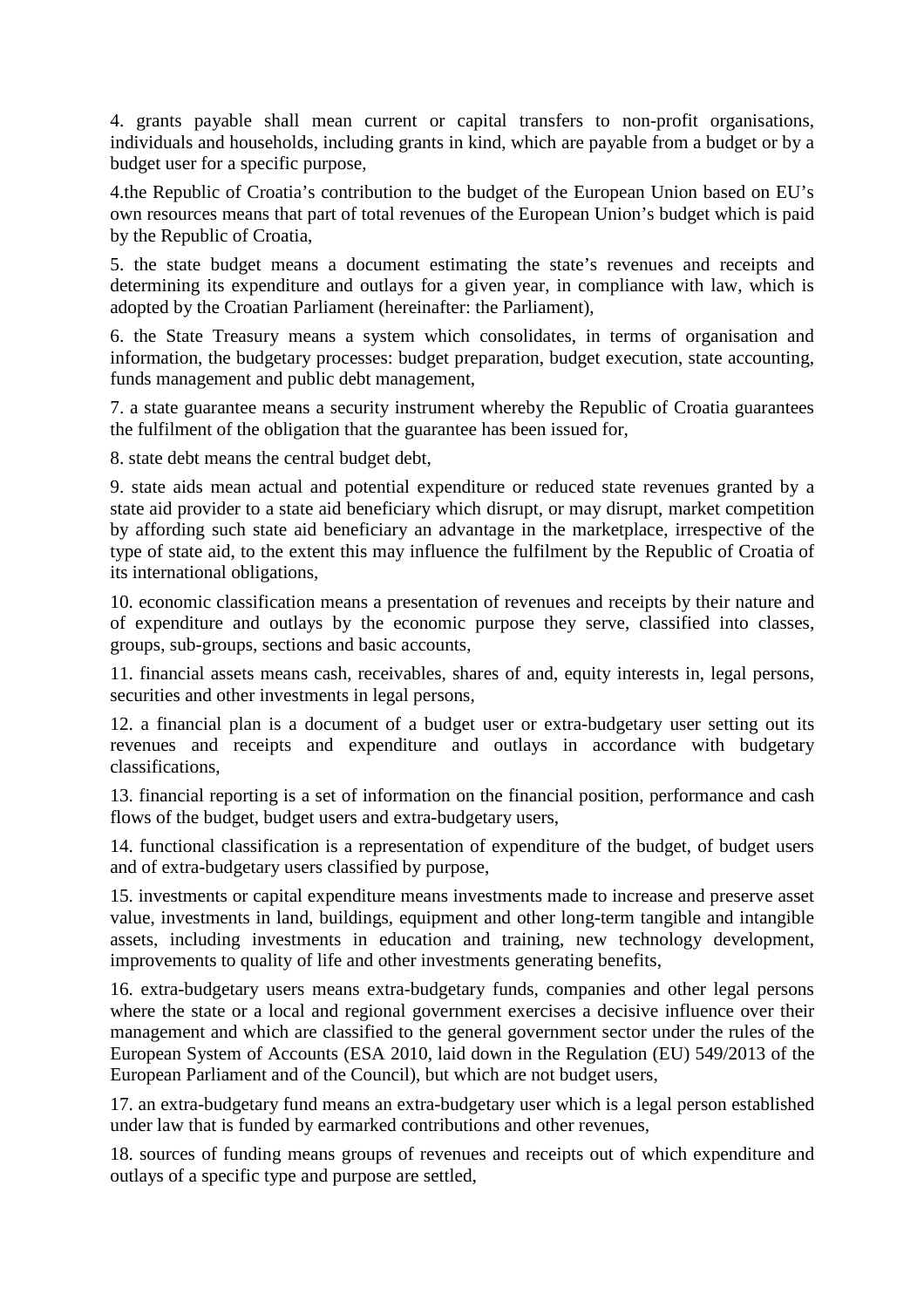19. an executive body means the Government of the Republic of Croatia (hereinafter: the Government) and the executive body of a municipality, the City of Zagreb, a city or a county (hereinafter: executive body) which proposes the budget and submits the semi-annual and annual budget execution reports to its representative body,

20. public debt means the debt of the general budget,

21. the public sector shall comprise of the state budget, local and regional governments, budget users and extra-budgetary users of the state budget and budgets of local and regional governments,

22. local and regional government means a municipality, city and county whose bodies perform functions, carry out tasks and adopt programmes prescribed by law and decisions taken under law, the funding for which is secured in its budget,

23. consolidation means a presentation of financial information of multiple interconnected budgets and/or budget users and extra-budgetary users as belonging to a single entity,

24. classification by location means a presentation of expenditure and outlays by territorially defined wholes in accordance with the organisation of the Republic of Croatia, the European Union and other states,

25. a monthly financial plan of a budget user means a monthly presentation of expenditure and outlays by economic, organisational and programme classification containing planned values by source of funding with expected due date,

26. local self-government means local boards, city blocks and city districts which are established under a local government's statute,

27. benefit encompass pensions and benefits payable to individuals and households under specific regulations,

28. non-financial assets means non-produced and produced assets,

29. an accountable person means the head of a budget user or extra-budgetary user, municipal mayor, city mayor and county prefect and any person to which such authority has been conferred by the former's decision,

30. the general budget means the central budget and budgets of local and regional governments and extra-budgetary users of local and regional governments,

31. organisational classification means the presentation, by way of headings, chapters and budget users, of connected and mutually co-ordinated entities (hierarchically in terms of relationship of entitlements and responsibilities) within a budget and budget users which achieve established objectives by utilising appropriate resources,

32. a developmental program plan means a document created by a local and regional government for a period of three years and containing the objectives and priorities of development of such local and regional government linked with the organisational and programme classification of the budget,

33. aid means current or capital transfers to international organisations, foreign governments, budgets, extra-budgetary users, banks and other financial institutions and companies,

34. European Union funds means the funds received by the Republic of Croatia by way of European Union's pre-accession programmes and funds,

35. a legal person under the majority ownership or co-ownership of the Republic of Croatia means a legal person in which the Republic of Croatia holds shares or an equity interest and over whose management it exercises a decisive influence or in respect of which the Republic of Croatia has founder's and ownership rights,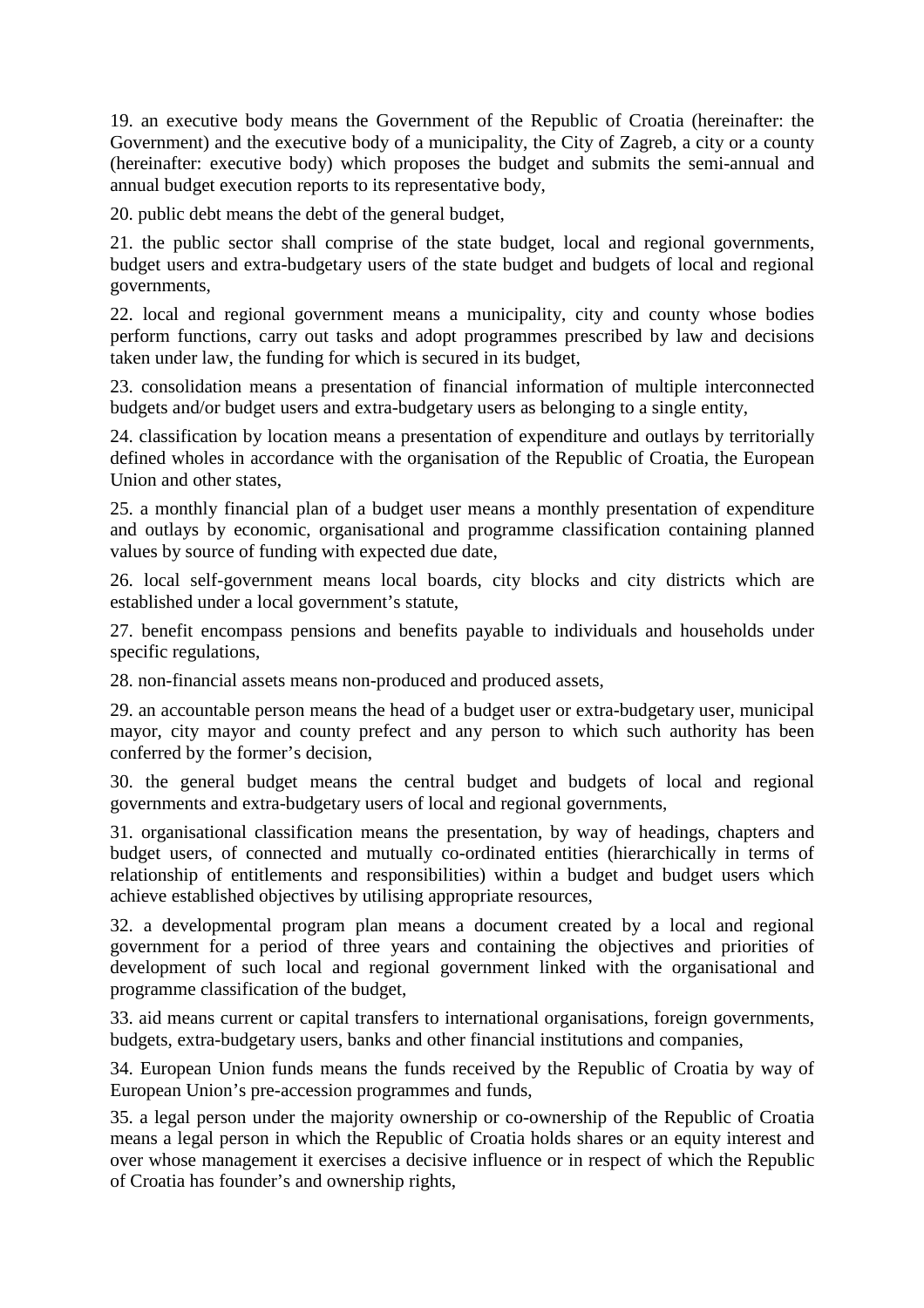36. a legal person under the majority ownership or co-ownership of a local and regional government means a legal person in which such local and regional government holds shares or an equity interest and over whose management it exercises a decisive influence or in respect of which such local and regional government has founder's and ownership rights,

37. a representative body means the Croatian Parliament, county assembly, the Assembly of the City of Zagreb and municipal and town council (hereinafter: Parliament and representative body) which adopts the budget, the law and decision on budget execution, annual and semiannual reports on budget execution,

38. special purpose revenues means revenues whose utilisation and purpose are established by specific regulations,

39. recipients of funds means legal and natural persons that receive budget funds under specific regulations, court decisions and contracts,

40. donations receivable means earmarked funds received by the budget and budget users from natural persons, non-profit organisations, companies and other entities outside the general budget,

41. aid receivable means current and/or capital transfers received by budgets and budget users from foreign governments, international organisations or other entities within the general budget,

42. a programme means a set of autonomous, closely related activities and projects aiming at meeting a common objective,

43. programme classification means the presentation of programmes and their component parts, activities and projects as defined in keeping with planning documents and objectives and tasks of the budget, budget users and extra-budgetary users,

44. budget projection (hereinafter: projection) mans an estimate of budget revenues and receipts and expenditure and outlays over a multiannual period adopted by the Parliament or representative body,

45. a project means a component part of a programme with a pre-determined duration and planned expenditure and outlays for the achievement of programme objectives,

46. the local and regional government budget means a document estimating the revenues and receipts and determining expenditure and outlays of such local and regional government for a given year, in compliance with law and a decision passed in compliance with law, which is adopted by its representative body,

47. budget classification means a framework stating and systematically monitoring revenues and receipts and expenditure and outlays by responsible body, objective, purpose, type, location and source of funding,

48. a budgetary fund means a budget user established by the day this Act enters into force which is funded from the budget and earmarked revenues of such fund,

49. budget users means state bodies, institutions, minority self-government councils, budgetary funds and local self-government boards whose personnel and material expenditure is secured in the budget,

50. budget oversight means inspection audits of the legality, purposefulness and timeliness of utilisation of budget funds, of the timeliness and completeness of collection of revenues and receipts within the purview of budget users and local and regional government bodies and inspection audits of compliance with, and application of, laws and other regulations, which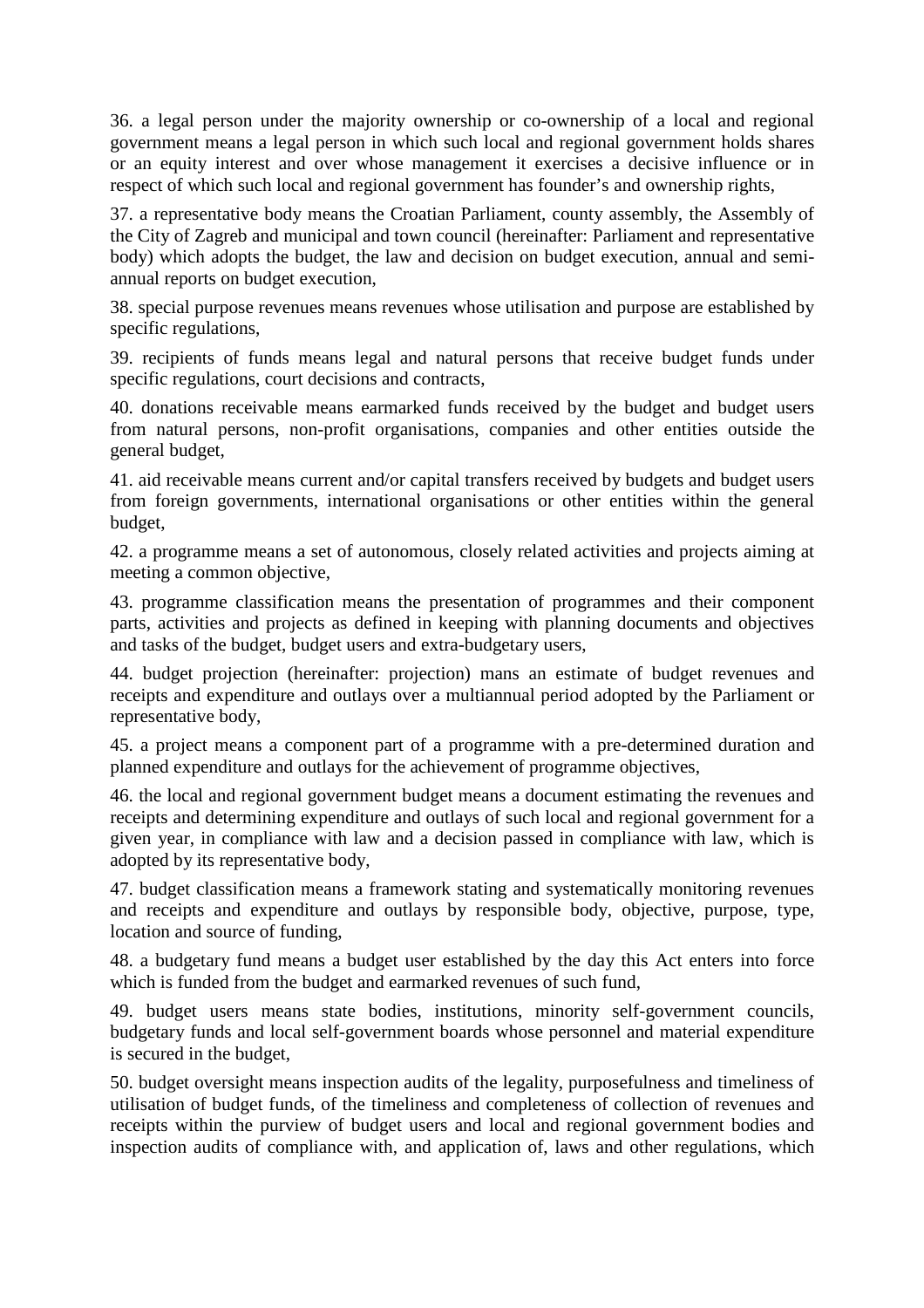bear upon budget funds and funds from other sources, be it revenues/receipts, expenditure/outlays, refunds, assets and liabilities,

51. budget accounting means an accounting system related to book-keeping monitoring, analysis and reporting on transactions in the budget and those of budget users and extrabudgetary users,

52. country-specific recommendations of the Council of the European Union means economic policy measures a European Union member state is supposed to undertake with the aim of achieving sustainable economic growth,

53. financing account means that part of a budget which states how a budget deficit is financed and how a budget surplus is utilised,

54. a register of budget users and extra-budgetary users is a list of budget users and extrabudgetary users of the state budget and budget users and extra-budgetary users of budgets of local and regional governments,

55. the central budget means the state budget and the financial plans of state budget's extrabudgetary users,

56. a strategic plan means a document setting out a vision, strategic goals, ways of achieving such goals (planning documents), measures to evaluate performance and a system to monitor performance,

57. subsidies means current transfers of funds to producers for the production of specific products or provision of services, which may be determined on the basis of the level of production and/or quantity of goods and services produced, sold or imported,

58. a municipal, city or county administrative department in charge of finance (hereinafter: administrative department in charge of finance) shall prepare the budget, the annual and semiannual reports on budget execution and perform other financial tasks for the executive body,

59. borrowing means the taking of a credit, loan or issuance of securities.

### BUDGETARY PRINCIPLES

#### Article 4

The budget shall be adopted and executed in compliance with the principles of budget unity and accuracy, annuality, equilibrium, unit of account, universality, specification, sound financial management and transparency.

### Principle of budgetary unity and accuracy

#### Article 5

(1) All revenues and receipts appertaining to the State and local and regional governments, and all of their expenditure and outlays for specific purposes, shall be presented in the budget by applying the gross principle.

(2) Budget funds shall be used to finance expenditure, functions and programmes of State bodies and bodies of local and regional governments as well as other budget users and extrabudgetary users in the amount determined by the budget.

(3) Proposals for ordinances, other regulations and planning documents (projects, plans, programmes, strategies, policies, etc.) to be adopted by the Government as well as proposals for laws and planning documents to be adopted by the Parliament (hereinafter, laws, other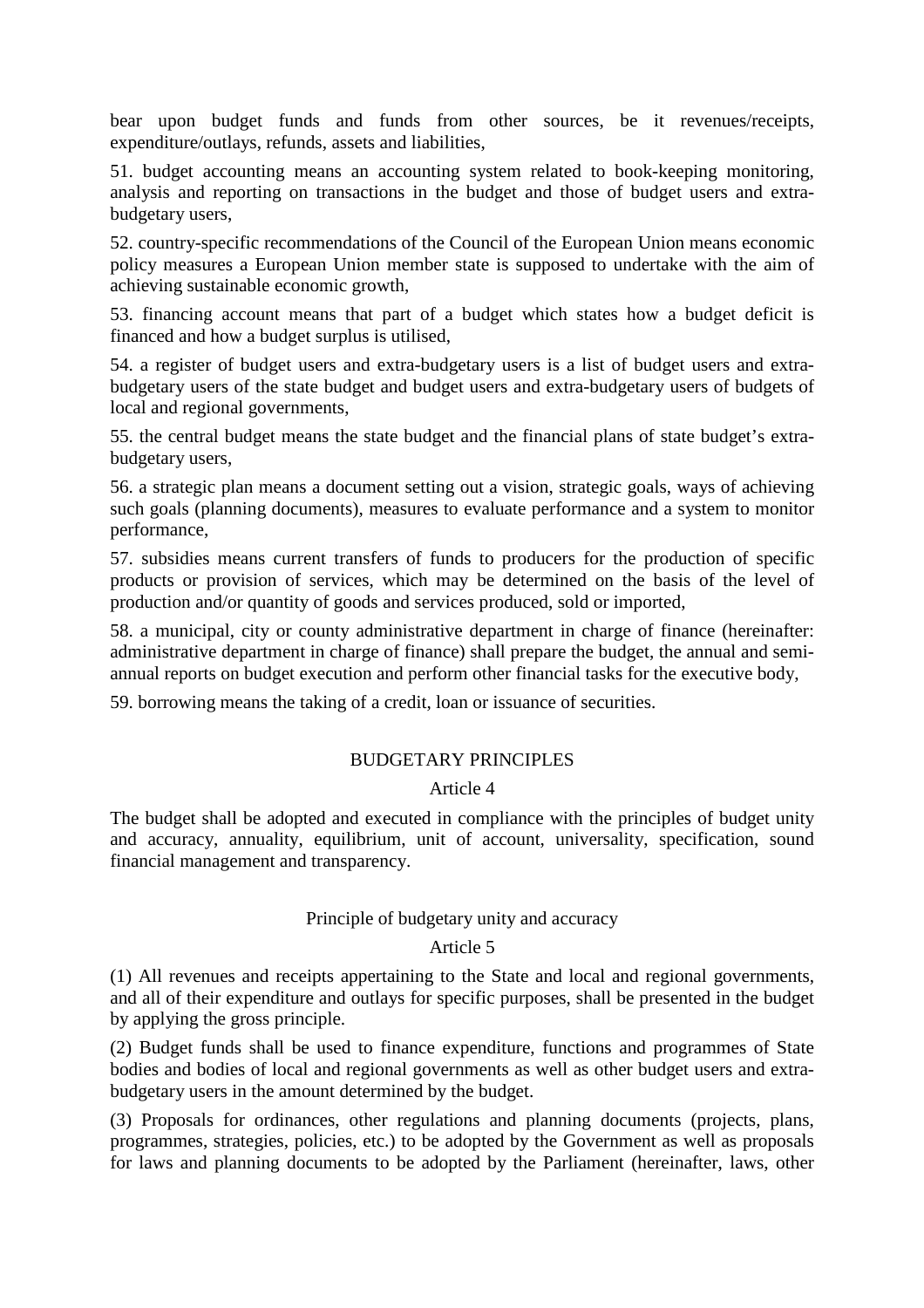regulations and planning documents) shall contain an assessment of fiscal impact on the budget in accordance with special regulations.

# Principle of annuality

### Article 6

(1) The budget shall be adopted for the budget year and shall be valid for that year.

(2) The budget year shall be a twelve-month period commencing on 1 January and closing on 31 December of the calendar year.

(3) Parliament or the local or regional representative body shall adopt the budget for the budget year corresponding to the calendar year prior to the commencement of the year to which it pertains.

(4) Any revenues and receipts paid to the budget before the end of the current year shall be deemed budgetary revenues for the current year.

(5) The budget shall provide for funds to cover any commitments undertaken in the previous year(s), as well as funds to pay any liabilities incurred in the current fiscal year for which the budget is being adopted.

# Principle of equilibrium

### Article 7

(1) The budget shall be balanced: total revenues and receipts shall cover total expenditure and outlays.

(2) If, during the budget year, expenditure and outlays increase or revenues and receipts decrease as a result of extraordinary unpredicted circumstances, the budget shall be balanced by identifying new revenues and receipts and/or reducing the budgeted expenditure and outlays.

(3) Budget balancing shall be done during the budget year by making budget amendments pursuant to the budget adoption procedure.

#### Principle of unit of account

#### Article 8

All revenues, receipts, expenditure and outlays contained in the budget shall be expressed, and all financial statements shall be prepared, in Croatian kuna (HRK).

## Principle of universality

#### Article 9

(1) Revenues and receipts shall be used for the settlement of all expenditure and outlays, unless otherwise provided in this Act, the State Budget Execution Act or the decision on budget execution.

(2) In accordance with Articles 48 and 70 of this Act, earmarked revenues and receipts shall be used for financing specific expenditure and outlays.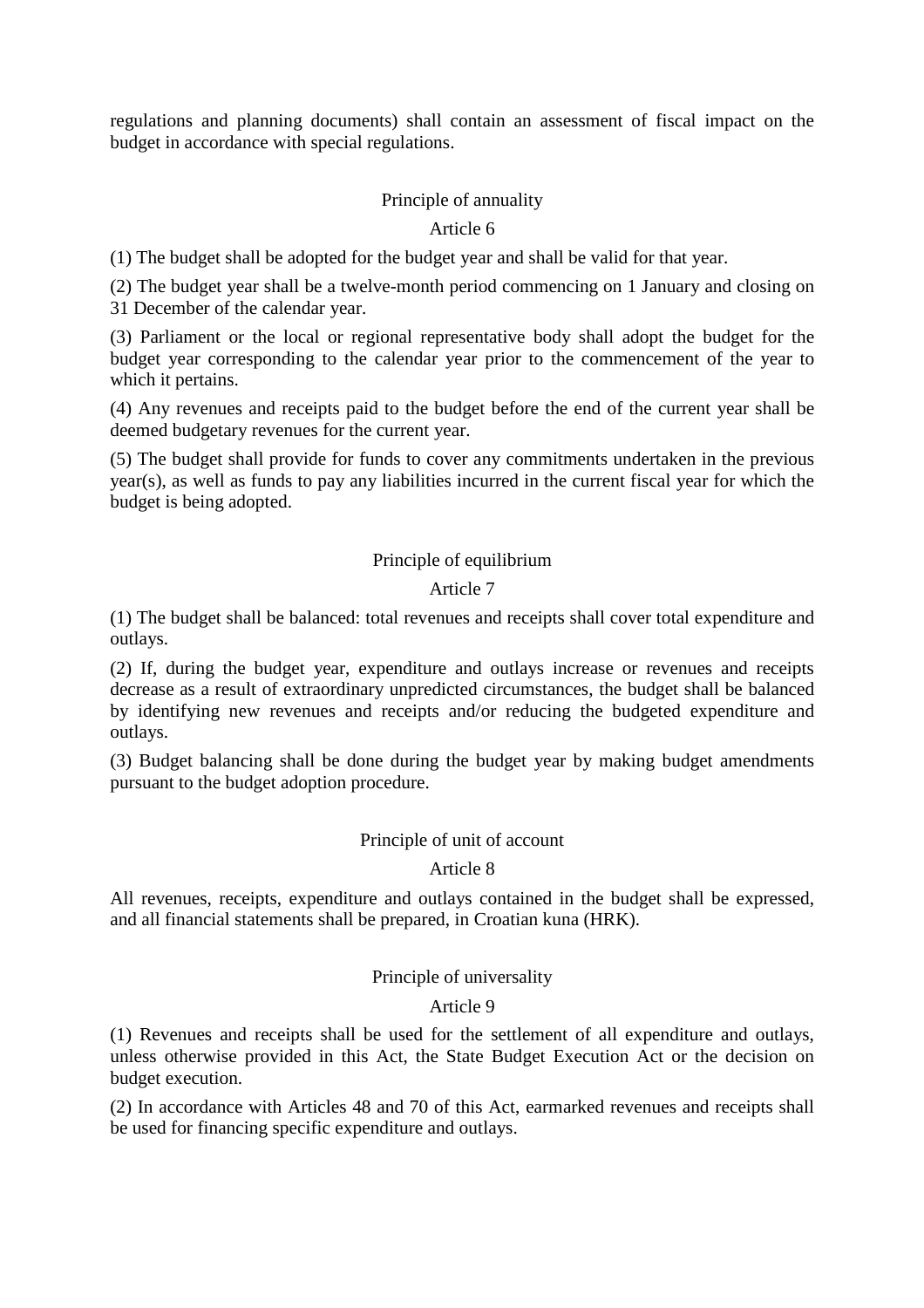## Principle of specification

## Article 10

(1) Budgetary revenues and receipts shall be arranged in the budget according to economic classification and presented by source.

(2) Budgetary expenditure and outlays shall be arranged in the budget according to budget classifications and balanced with revenues and receipts.

# Principle of sound financial management

# Article 11

Budgetary funds shall be used in compliance with the principle of sound financial management and, in particular, in keeping with the principles of economy, efficiency and effectiveness.

# Principle of transparency

# Article 12

(1) The budget shall be adopted and executed in accordance with the principle of transparency.

(2) The budget, budget projections and budget amendments as well as any decision on interim financing shall be published in the Official Journal of the Republic of Croatia (hereinafter: OJ) or the official journal of each local and regional government.

(3) Semi-annual and annual budget execution reports and semi-annual and annual financial plan execution reports by extra-budgetary users shall be posted on the internet site of the Croatian Government or the internet sites of local and regional governments.

(4) The general and special parts of semi-annual and annual reports on budget execution and the general and special parts of semi-annual and annual reports on the execution of financial plans by extra-budgetary users shall be published in the OG or the official journal of each local and regional government.

(5) Local and regional governments and budget users and extra-budgetary users shall post their annual financial statements on their internet sites not later than eight days after the date of their submission.

(6) Budget users and extra-budgetary users not having their own internet sites shall post the financial statements referred to in paragraph (5) of this Article on the internet sites of their responsible institutions at the heading level of state budget organizational classification or their responsible local or regional governments not later than eight days after the date of their submission.

# RESPONSIBILITY FOR BUDGET PLANNING AND EXECUTION

# Article 13

(1) Each executive body shall be responsible to its representative body for budget planning and execution and shall report to it thereof as specified in this Act.

(2) The accountable person in each local or regional government and each budget user or extra-budgetary user shall be responsible for the lawful and proper planning and execution of the budget or the financial plan.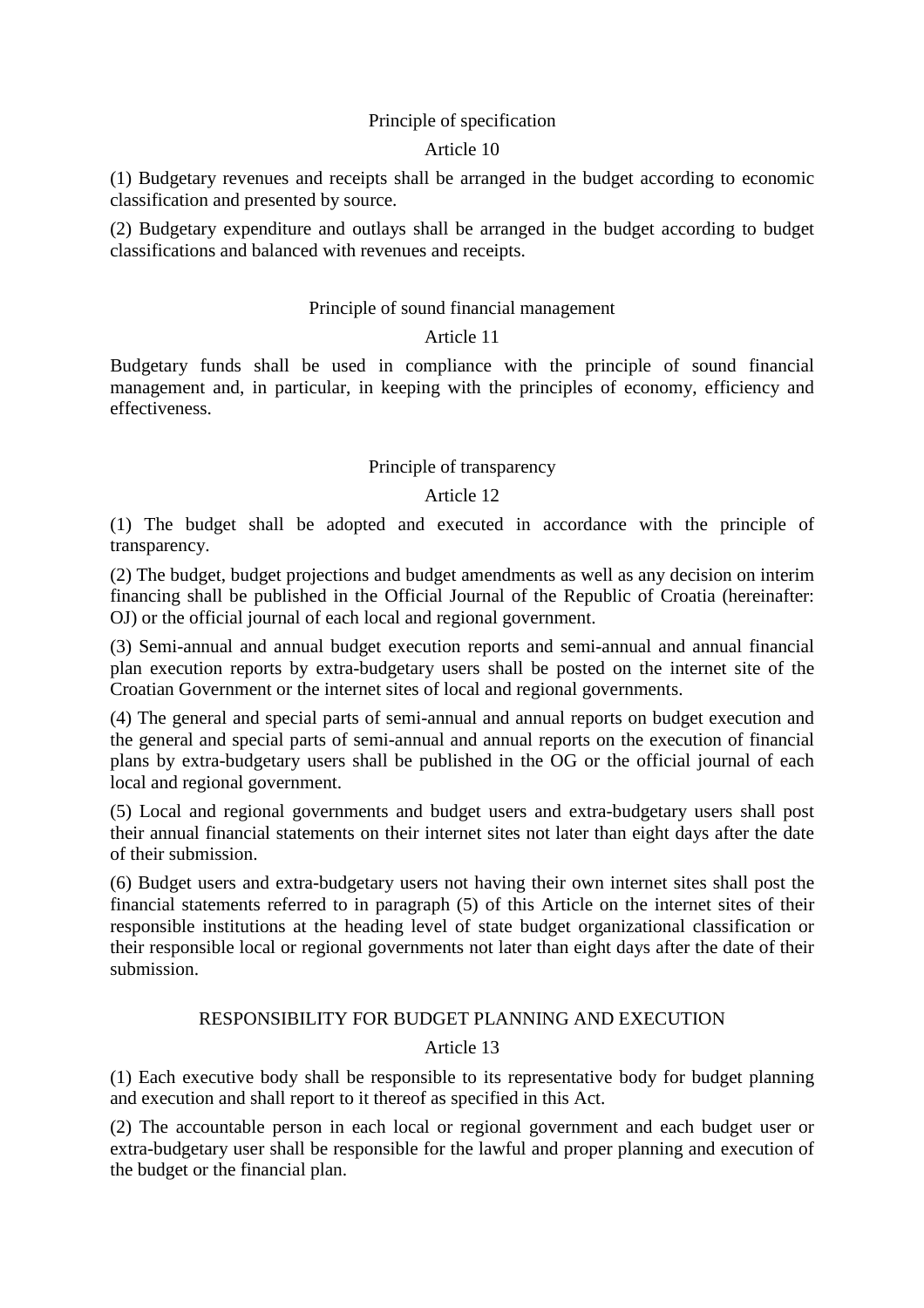#### SCOPE OF BUDGET EXECUTION REGULATIONS FOR THE BUDGET YEAR

#### Article 14

(1) The State Budget Execution Act shall be adopted together with the State Budget, while the Decision on Budget Execution shall be passed along with the budget of each local and regional government.

(2) The legislation referred to in paragraph (1) of this Article shall govern the structure of budgetary revenues, receipts, expenditure and outlays, budget execution, the volume of debt to be assumed and guarantees to be issued by the State or local and regional governments, public debt management, financial and non-financial asset management, rights and obligations of budgetary fund users, specific powers of the Government, local and regional executive bodies, the Prime Minister, chief officials of local and regional executive bodies, the Ministry of Finance and the Finance Minister in the process of budget execution for a particular year, penalties for failing to meet obligations and other issues related to budget execution.

#### FISCAL ESTIMATE OF THE IMPACT OF LAWS, OTHER REGULATIONS AND PLANNING DOCUMENTS ON THE BUDGET

#### Article 15

(1) Proposals for laws, other regulations and planning documents shall contain a fiscal estimate of impact on the budget, which shall clearly show whether budget revenues or expenditure are increasing or decreasing. Each fiscal estimate of impact on the budget shall include:

1. budgetary revenues and expenditure and receipts and outlays planned for the budget year and the following two years;

2. proposals to cover any increase in budgetary expenditure and outlays;

3. proposals to cover any decrease in budgetary revenues and receipts;

4. approval from the Ministry of Finance if proposals for laws, other regulations and planning documents have any fiscal impact on the budget or the opinion of the Ministry of Finance on the claims by the sponsors that their proposals for laws, other regulations and planning documents have no fiscal impact on the budget, in accordance with special regulations.

(2) If any laws, other regulations and planning are adopted during the year, on the basis of which new commitments are created against the budget, the required funding shall be secured in the budget for the next budget year, in accordance with projections and possibilities.

(3) Proposals for laws, other regulations and planning documents shall not contain provisions on earmarking any revenues, unless the Ministry of Finance approves so.

(4) The provisions of this article shall be applied accordingly to extra-budgetary users and local and regional governments.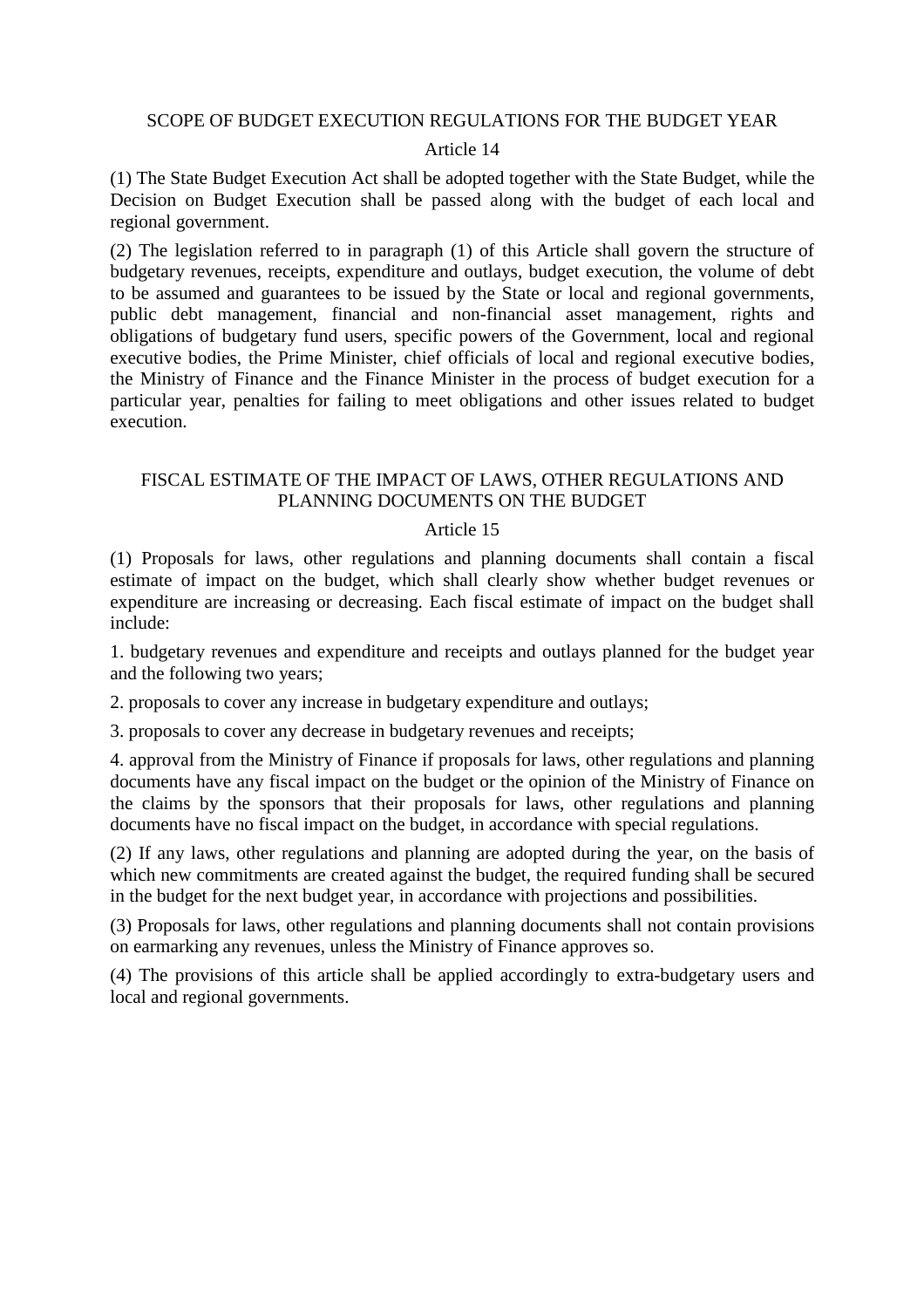## II. CONTENT OF THE BUDGET AND FINANCIAL PLANS

# CONTENT OF THE BUDGET AND THE STRUCTURE OF USER FINANCIAL PLANS

## Article 16

(1) The budget shall be composed of a general and a special part and, at the local and regional government level, a developmental programme plan as well.

(2) The general part of each budget shall consist of a Revenue and Expenditure Account and a Financing Account.

(3) The special part of each budget shall consist of revenues and expenditure planned for each budget user, presented by type, and classified under programmes consisting of activities and projects.

(4) The developmental programme plan shall be a document to be prepared by each local and regional government for a three-year period, containing local or regional government developmental goals and priorities linked with the organizational and programme classification of the budget.

# Article 17

(1) The financial plan of each budget user shall consist of revenues and receipts and expenditure and outlays classified under programmes consisting of activities and projects.

(2) The financial plan of each extra-budgetary user shall consist of a general part composed of a revenue and expenditure account and a financing account, and a special part presenting revenues, receipts, expenditure and outlays classified under programmes consisting of activities and projects.

### REVENUE AND EXPENDITURE ACCOUNT

### Article 18

The Budget Revenue and Expenditure Account shall consist of revenues and expenditure presented according to economic classification:

1. Revenues:

a) tax revenues;

- b) mandatory insurance contributions;
- c) aid transfers;
- d) revenues from assets;
- e) revenues from charges and fees;
- f) other revenues; and
- g) revenues from sale of non-financial assets.
- 2. Expenditure:
- a) personnel expenditure;
- b) material expenditure:,
- c) financial expenditure,
- d) subsidies;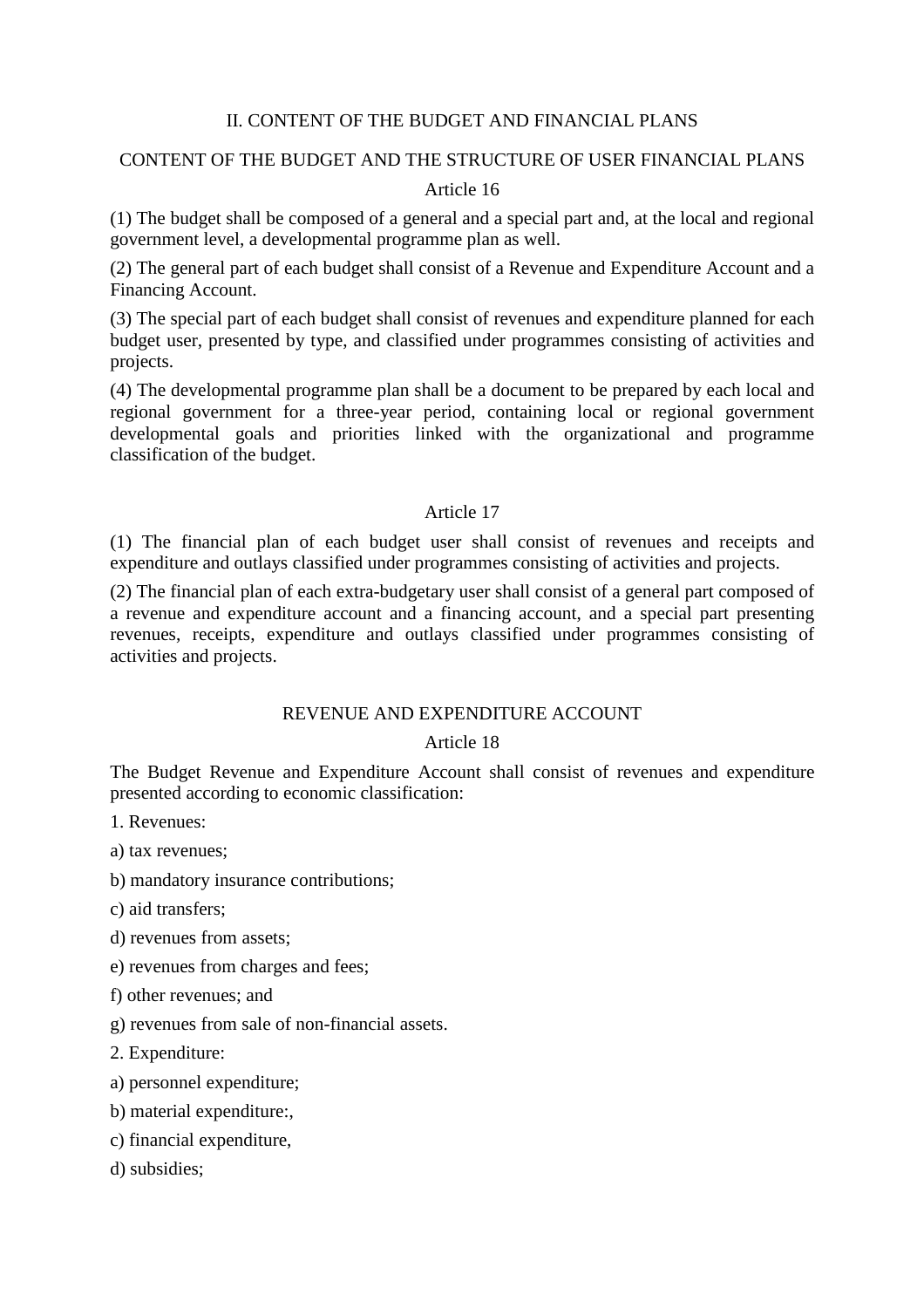e) aid transfers;

- f) insurance-based and other benefits to citizens and households;
- g) other expenditure; and
- h) expenditure for purchase of non-financial assets.

# FINANCING ACCOUNT

# Article 19

The Financing Account shall present receipts from financial assets and borrowing and outlays for financial assets and the repayment of credits and loans.

# FINANCIAL PLANS OF BUDGET USERS AND EXTRA-BUDGETARY USERS Article 20

(1) The financial plan of each budget user and extra-budgetary user shall contain programmes defined by planning documents.

(2) Such programmes shall present the planned revenues, receipts, expenditure and outlays itemized by:

– type of revenues and receipts;

– particular activity and project;

– year in which they will be incurred against the budget.

(3) Each programme shall contain:

a) programme title;

b) programme description (including goals and objectives);

c) legal grounds for programme implementation;

d) funding required for programme implementation;

e) number of staff required for programme implementation;

f) assessment of outcomes;

g) assessment of contingent costs and risks.

# BUDGET CLASSIFICATION

# Article 21

(1) In the budget and financial plan, revenues, receipts, expenditure and outlays shall be presented according to budget classifications.

(2) Budget classifications shall be:

a) organisational;

- b) economic;
- c) functional;

d) location-based;

e) programme-based;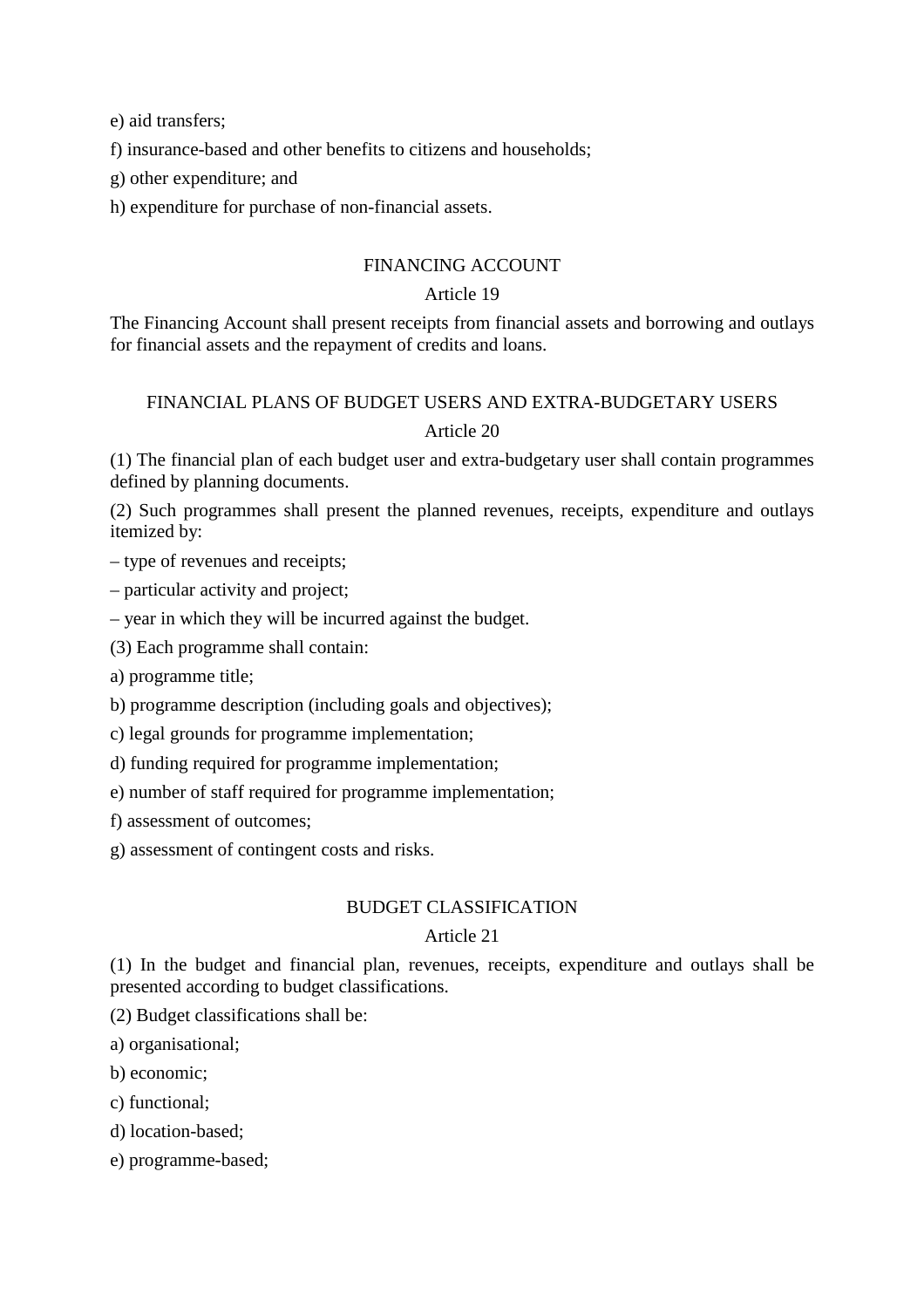f) funding source-based.

(3) The minister of finance shall issue an Ordinance on Budget Classifications referred to in paragraph (2) of this Article.

#### III. BUDGET AND FINANCIAL PLAN PREPARATION

#### BUDGET PREPARATION REQUIREMENTS

### Article 22

(1) The State Budget shall be prepared based on the assessment of economic development and macroeconomic indicators specified in regulations and other documents passed by Parliament, the Government and the Finance Minister in accordance with their scope of work and competence.

(2) The provisions of paragraph (1) of this Article shall apply accordingly to the budgets of local and regional governments.

### STRATEGIC PLANNING

#### Article 23

(1) The Ministry of Finance shall, in cooperation with the ministry in charge of structural reform and coordination of European Union funds, prepare instructions for the preparation of strategic plans for a three-year period and submit them to the ministries and other state bodies at the heading level of organizational classification not later than the end of February of the current year.

(2) The ministries and other state bodies at the heading level of organizational classification shall prepare their strategic plans for a three-year period on the basis of sectoral strategic documents designated for the use of European Union funds and in keeping with the instructions referred to in paragraph (1) of this Article, and submit them to the Ministry of Finance no later than the end of March of the current year.

(3) Such three-year strategic plans shall contain missions, visions, strategic goals, actions to achieve them and their correlation with the organizational and programme classifications, and performance evaluation measures.

(4) The ministries and other state bodies at the heading level of organizational classification shall furnish the Ministry of Finance with semi-annual and annual reports on the implementation of their strategic plans in keeping with the schedule for reporting on state budget execution.

# NATIONAL REFORM PROGRAMME AND CONVERGENCE PROGRAMME Article 24

(1) Relying on strategic plans referred to in Article 23 of this Act, the ministry in charge of structural reform and coordination of European Union funds shall, in cooperation with the ministries in charge of specific structural reforms, prepare the National Reform Programme, and the Ministry of Finance shall prepare the Convergence Programme.

(2) The Convergence Programme shall define the macroeconomic and fiscal framework of the Republic of Croatia for the current year and the next three years.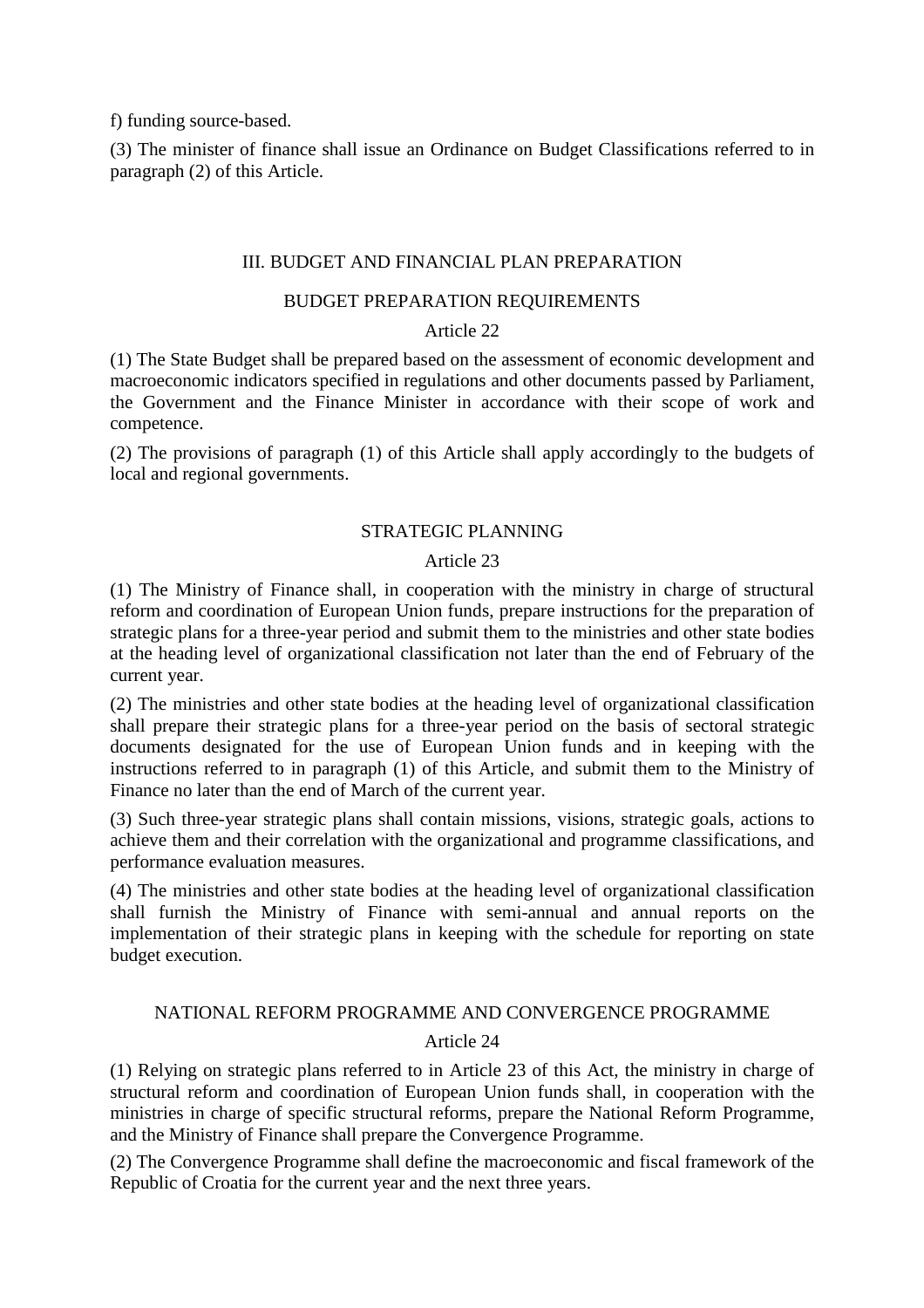(3) The Convergence Programme shall contain:

a) an overview of macroeconomic trends;

b) an overview of the mid-term budgetary framework, including general budget and public debt projections;

c) fiscal risks and a sensitivity analysis of general budget deficit/surplus and public debt trends; and

d) the qualitative and institutional characteristics of public finance.

(4) The National Reform Programme shall define a strategic framework for the implementation of structural reforms in the current year and over the next three years.

(5) The National Reform Programme shall contain major elements of the macroeconomic scenario and key reform measures which ensue from the strategic goals set in the strategic plans and which are being taken or are planned to be taken by the State over a mid-term period, all in keeping with the fiscal framework defined by the Convergence Programme.

(6) The Government shall take a decision adopting the National Reform Programme and the Convergence Programme no later than the end of April of the current year.

# ECONOMIC AND FISCAL POLICY GUIDELINES

# Article 25

(1) Relying on the strategic plans, the National Reform Programmes, the Convergence Programme and the country-specific recommendations of the Council of the European Union for the Republic of Croatia, the Ministry of Finance shall prepare draft economic and fiscal policy guidelines for a three-year period (hereinafter: Guidelines) and the Government shall adopt them by its decision no later than the end of July.

(2) The Guidelines shall contain:

1. macroeconomic policy objectives for a three-year period in accordance with paragraph (1) of this Article;

2. the macroeconomic and fiscal framework of the Republic of Croatia, including any changes in the environment as defined in the Convergence Programme referred to in Article 24 of this Act;

3. the level of planned funding for each institution at the heading level of organizational classification, including the levels of funding planned for the previous budget year and the current budget year, as well as the level of funding planned for the next budget year and the following two years.

(3) the level of funding planned for each institution at the heading level of organizational classification shall include:

a) the level of funding required to implement the existing programmes and/or activities ensuing from the effective legislation; and

b) the level of funding required to introduce and implement new or change the existing programmes and/or activities.

## INSTRUCTIONS FOR PREPARATION OF THE DRAFT BUDGET

# Article 26

(1) Relying on the Government's Guidelines referred to in Article 25 of this Act, the Ministry of Finance shall furnish the ministries and other state bodies at the heading level of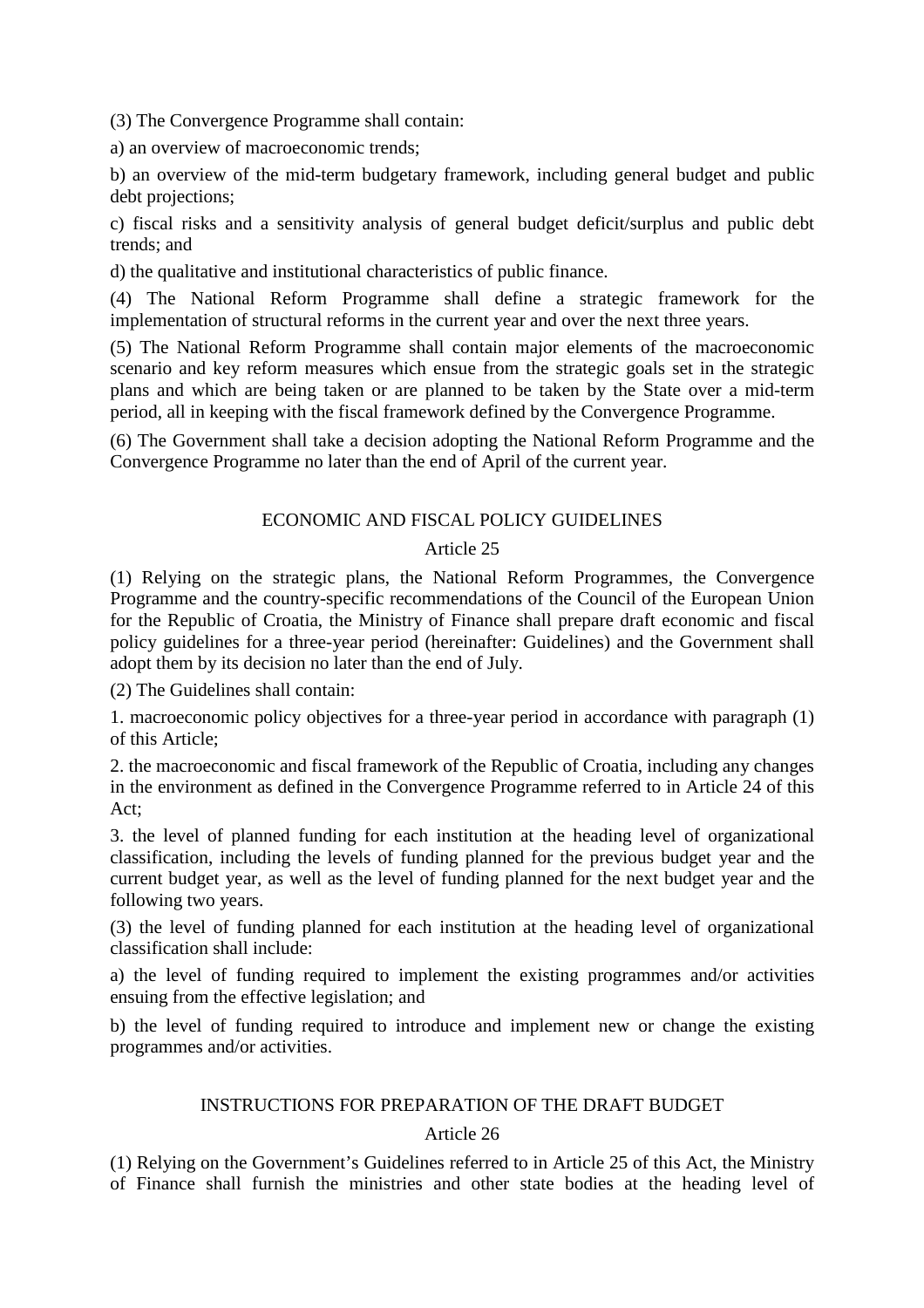organizational classification with instructions for the preparation of the draft State Budget no later than 15 August of the current year.

(2) The instructions referred to in paragraph (1) of this Article shall contain:

1. key economic indicators as set in the Guidelines referred to in Article 25 of this Act; and

2. the methodology and schedule for the preparation of the State Budget.

## Article 27

(1) Relying on the Government's guidelines and instructions for the preparation of the draft State Budget, the Ministry of Finance shall prepare instructions for the preparation of local and regional government budgets and shall deliver them to local and regional governments not later than 15 August of the current year.

(2) Once it receives the instructions referred to in paragraph (1) of this Article, the administrative department in charge of finance shall prepare instructions for the preparation of the local/regional government budget and deliver them to budget users and extra-budgetary users of the local/regional government budget.

(3) The instructions referred to in paragraph (2) of this Article shall contain:

1. key economic sources and assumptions for drafting the local/regional government budget;

2. a description of the planned local/regional governmental policies;

3. an estimate of local/regional government budget revenues/expenditure and receipts/outlays for the next three years,

4. the level of funding planned for each budget user, including the levels of funding planned for the previous budget year and the current budget year, as well as the level of funding planned for the next budget year and the following two years, with a breakdown by:

a) the level of funding required for the implementation of the existing programmes and/or activities ensuing from the effective legislation; and

b) the level of funding required to introduce and implement new or change the existing programmes and/or activities;

5. the methodology and schedule for the preparation of budgets and draft financial plans by budget users and extra-budgetary users of the local/regional government budget.

### DRAFT FINANCIAL PLANS OF BUDGET USERS

### Article 28

(1) Based on the instructions for the preparation of the draft State Budget, budget users of the State Budget draft their financial plans.

(2) Each draft financial plan shall contain:

1. revenues and receipts presented by type;

2. expenditure and outlays planned for a three-year period and presented according to budgetary classifications;

3. an explanation of the draft financial plan.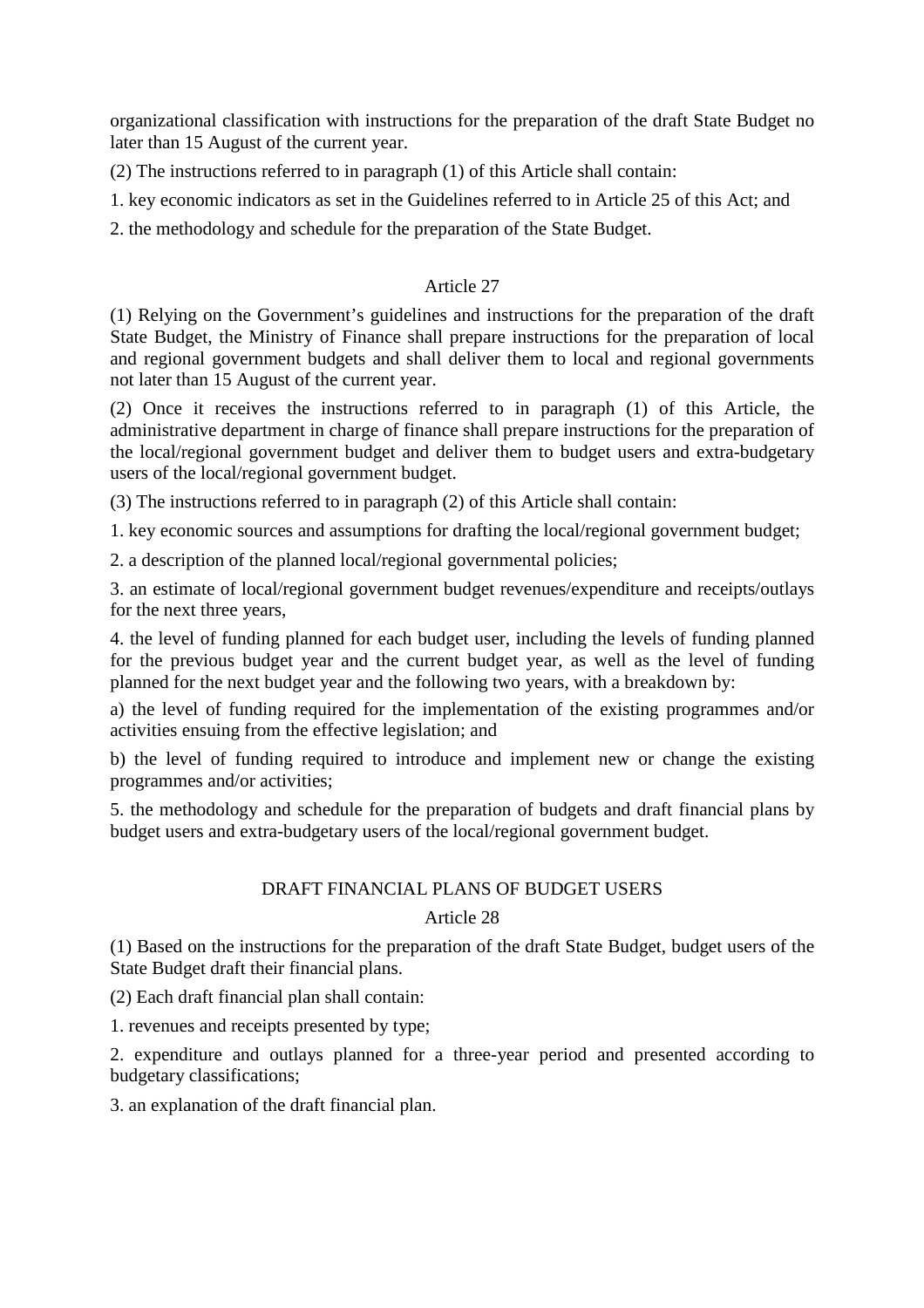#### Article 29

(1) Based on the instructions for the preparation of draft budgets for local and regional governments, budget users at the local and regional government levels draft their financial plans.

(2) Each draft financial plan shall contain:

1. revenues and receipts presented by type;

2. expenditure and outlays planned for a three-year period and presented according to budgetary classifications;

3. an explanation of the draft financial plan.

## Article 30

The explanation of each draft financial plan, as specified in Articles 28(2)3 and 29(2)3 of this Act, shall contain:

a) a summary of the budget user's scope of work;

a) explained programmes;

b) legal and other grounds underlying each programme

c) goals, strategies and programmes aligned with long-term development documents;

d) sources and indicators underlying calculations and estimates of funds required to implement programmes;

e) a report on goals achieved and programme outcomes for the previous year, measured by performance indicators under the purview of the budget user,

f) other explanations and documentation.

## Article 31

(1) Budget users of the State Budget shall deliver their draft financial plans to the ministries and other State bodies at the heading level of organizational classification not later than 15 September of the current year.

(2) The ministries and other state bodies referred to in paragraph (1) of this Article shall deliver harmonized draft financial plans to the Ministry of Finance no later than the end of September of the current year.

### Article 32

Budget users of local and regional governments shall deliver their draft financial plans to relevant administrative bodies no later than 15 September of the current year.

#### DEVELOPMENTAL PROGRAMME PLAN

## Article 33

(1) Administrative bodies shall, in cooperation with local or regional government administrative bodies in charge of finance as coordinators, and pursuant to strategic documents aimed at the development of their local and regional government units, prepare local or regional developmental programme plans for a three-year period.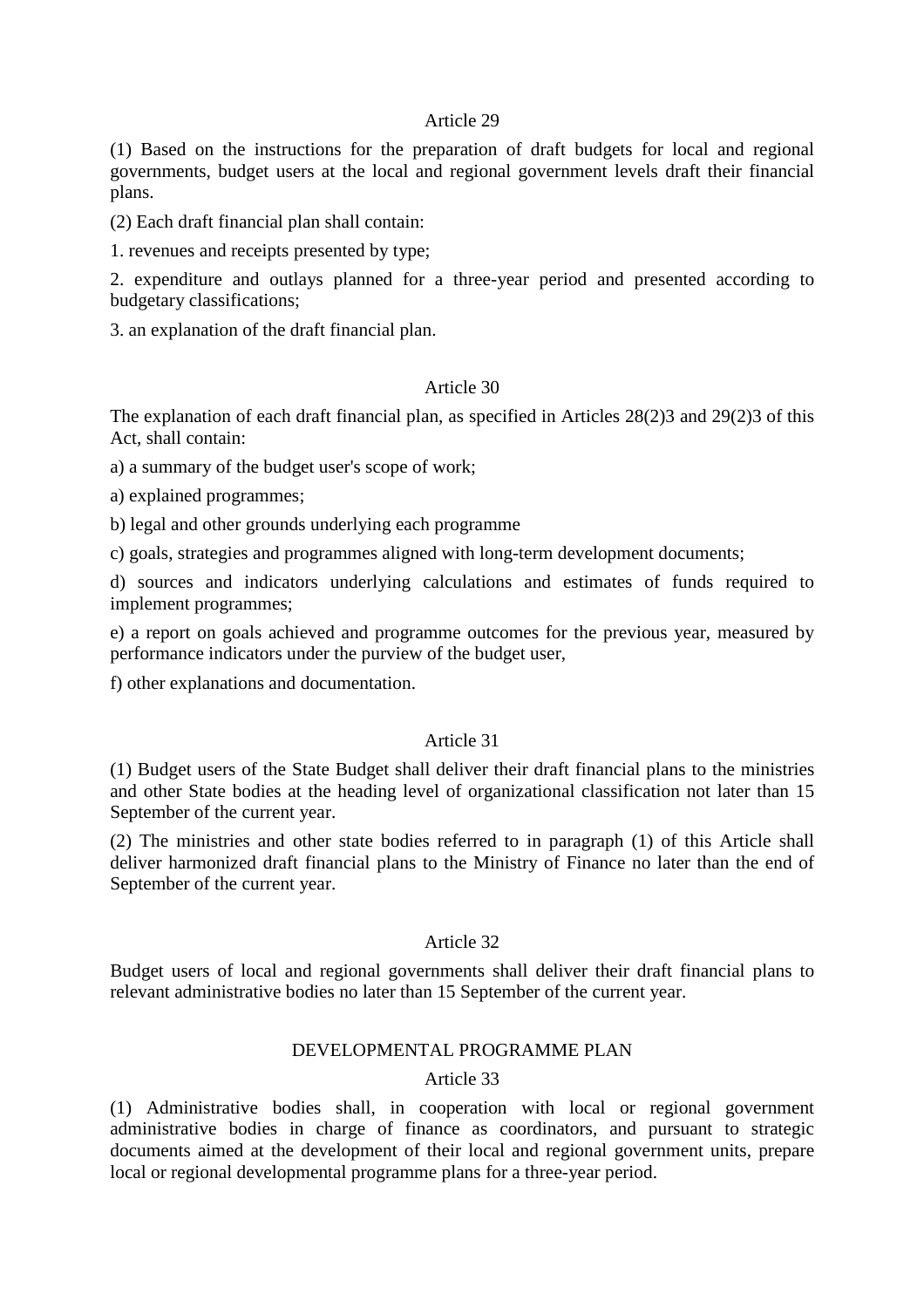(2) In preparing their developmental programme plans, administrative bodies referred to in paragraph (1) of this Article shall include all budget users and extra-budgetary users under their purview.

# Article 34

(1) The development programme plan of any local or regional government shall contain goals and priorities for the development of such local or regional government, correlated with the organizational and programme classification of its budget.

(2) The Finance Minister shall, subject to approval from the minister in charge of regional development, issue an ordinance providing for the content and methodology for the preparation of developmental programme plans and a system to monitor the implementation of developmental programmes.

# DRAFT FINANCIAL PLANS OF EXTRA-BUDGETARY-USERS Article 35

(1) Extra-budgetary users of the State Budget shall prepare their draft financial plans pursuant to the instructions specified in Article 26 of this Act.

(2) Extra-budgetary users shall, no later than 15 September, submit their draft financial plans to the competent ministries, which shall then deliver them, together with their own financial plans, to the Ministry of Finance.

(3) The Parliament shall approve the draft financial plans referred to in paragraph (2) of this Article along with the adoption of the State Budget.

# Article 36

(1) Extra-budgetary users of local and regional governments shall prepare their draft financial plans pursuant to the instructions referred to in Article 27 of this Act.

(2) Extra-budgetary users of local and regional governments shall submit their draft financial plans to the competent administrative bodies not later than 15 September.

(3) The representative body shall approve the draft financial plans referred to in paragraph (2) of this Article together with the adoption of the local or regional government budget.

# IV. BUDGET ADOPTION PROCEDURE

# PROPOSING THE BUDGET

### Article 37

(1) The Ministry of Finance or the administrative department in charge of finance shall review proposals and reconcile financial plans with estimated revenues and receipts.

(2) The Ministry of Finance or the administrative department in charge of finance shall prepare a draft budget for the budget year and projections for the next two years, and shall submit these to the Government or the local or regional executive body no later than 15 October of the current year.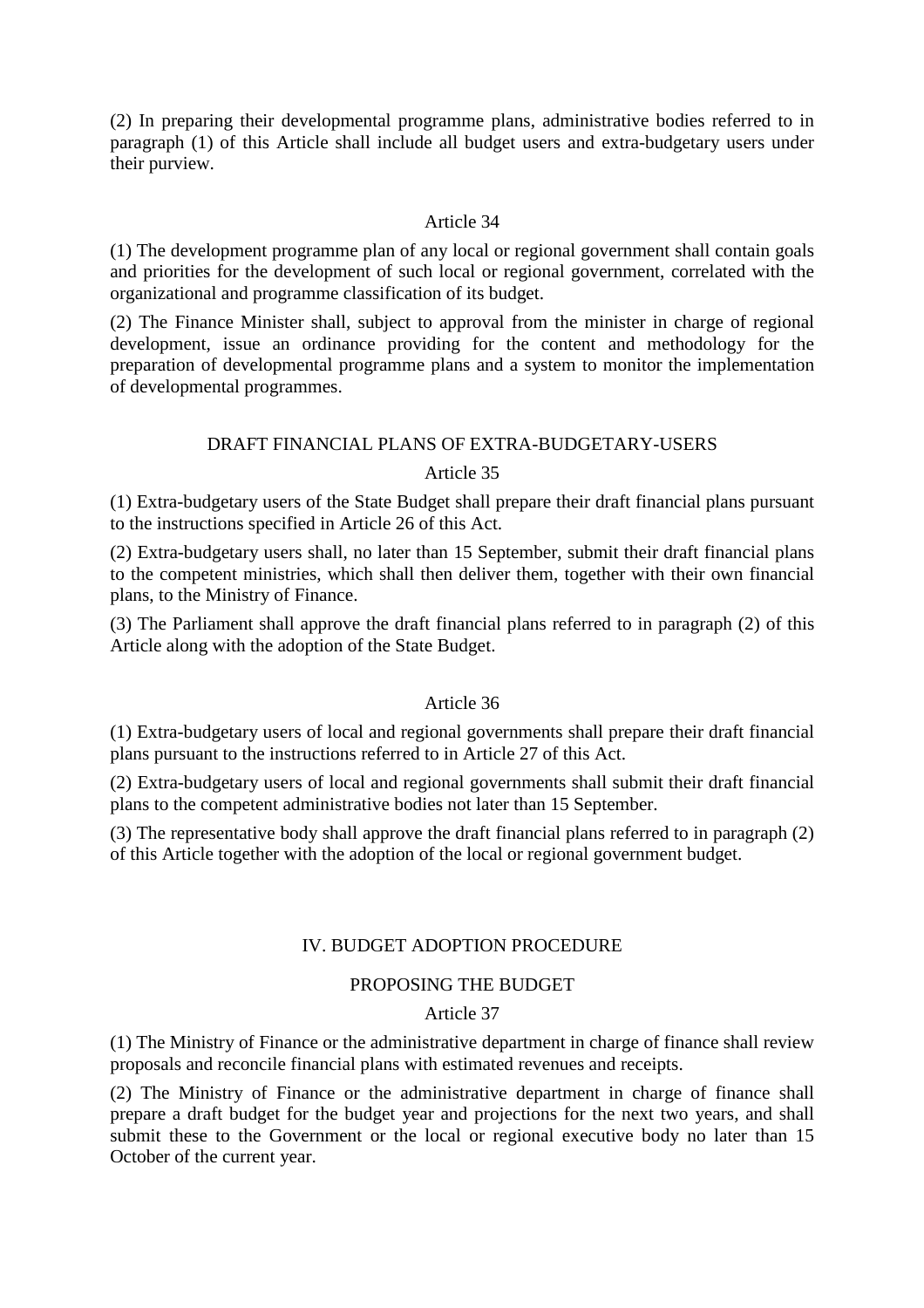(3) If, during the debate on the proposed State Budget, any disagreement arises between the Finance Minister and a budget user or a minister responsible for particular budget users, the minister of finance shall prepare a report for the Prime Minister, who shall then make a final decision thereon.

(4) The Government or the local or regional executive body shall set forth a proposal for the budget and projections and shall, not later than 15 November of the current year, submit them to Parliament or the representative body for adoption.

(5) The provisions of paragraph (3) of this Article shall apply accordingly to local and regional governments.

#### BUDGET DEBATE

#### Article 38

(1) No amendments to the proposed State Budget and projections shall, if adopted by Parliament, exceed the established amount of the allowed deficit of the State Budget and projections.

(2) During the debate on the proposed State Budget and projections, submitted amendments proposing any increase in budgetary expenditure and outlays beyond the amounts established in the proposed State Budget may be accepted provided that a proposal is also made to decrease other expenditure and outlays in the special part of the budget.

(3) No proposal referred to in paragraph (2) of this Article shall be made against the budgetary reserve or any previously undertaken commitments nor shall it require any additional borrowing.

(4) The provisions of this Article shall apply accordingly to local and regional governments.

# ADOPTION OF THE BUDGET AND PROJECTIONS

### Article 39

(1) Parliament or the representative body shall, before the end of the current year and, in any case, no later than such time that allows the application of the budget as from 1 January of the year for which it is being passed, adopt the budget at the subgroup level of economic classification for the next budget year and the projections at the group level of economic classification for the following two budget years.

(2) Any budget amendments shall be made by following the procedure for the adoption of the budget and projections.

### Article 39a

The deficit established by the budget for the next budget year shall not be higher than that established by the projection adopted by Parliament or the local or regional representative body in the previous year for that budget year.

# SUBMISSION OF LOCAL AND REGIONAL GOVERNMENT BUDGETS Article 40

Municipal mayors, city mayors and county prefects shall submit their local or regional government budgets, budget execution decisions and budget amendments to the Ministry of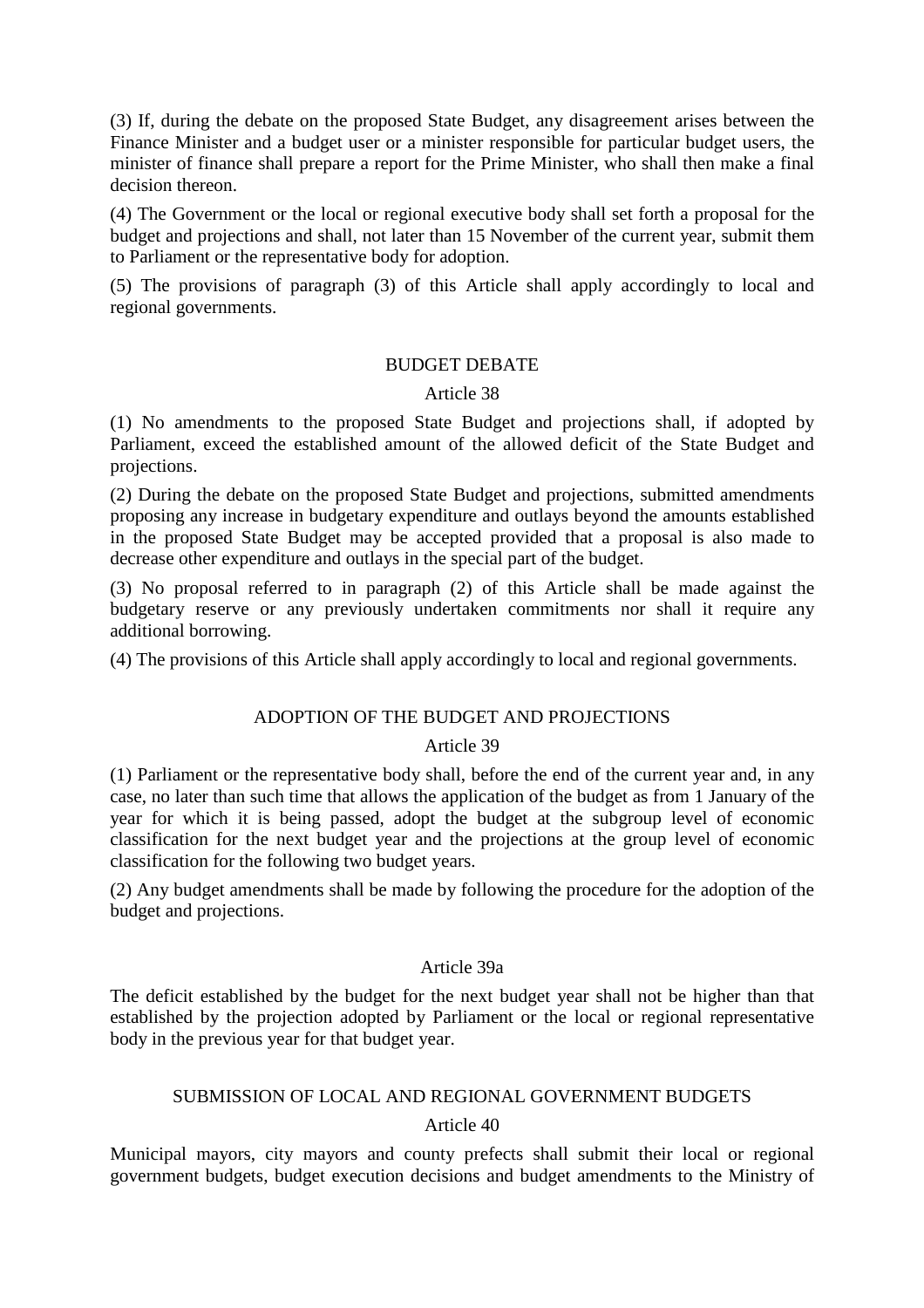Finance in the manner and form set forth in the instructions for the preparation of local and regional government budgets referred to in Article 27 of this Act, within 15 days of their entry into force.

## MONTHLY FINANCIAL PLANS OF BUDGET USERS

# Article 41

(1) For the purposes of state budget execution, the Ministry of Finance may ask budget users to prepare financial plans by month, for the whole year, in accordance with the State Budget adopted by the Parliament and the planned maturity of liabilities.

(2) Should the Ministry of Finance request the preparation of a financial plan under paragraph (1) of this Article, the latter shall be prepared not later than 15 January of the current year.

(3) In the course of the year, monthly financial plans may be modified to reflect changes in the maturity of liabilities, approved reallocations and amendments to the State Budget.

(4) The provisions of this Article shall apply accordingly to local and regional government budgets and budget users.

# INTERIM FINANCING OF THE STATE OR LOCAL AND REGIONAL GOVERNMENTS

# Article 42

(1) If Parliament or the representative body fails to adopt the budget before the beginning of the budget year, financing of the tasks, functions and programmes of state bodies, local and regional government bodies and other budget users and extra-budget users shall temporarily continue pursuant to a decision on interim financing, to the amount necessary to ensure their performance and execution as well as the rights of recipients of budgetary funds established by laws and other regulations adopted on the basis thereof (hereinafter: interim financing).

(2) The decision on interim financing shall be made by Parliament or the representative body.

(3) Interim financing within the meaning of paragraph (1) of this Article shall be conducted proportionally to expenditure incurred in the same period of the preceding year, but shall in no case exceed one fourth of total expenditure incurred, net of outlays.

(4) By way of derogation from paragraph (3) of this Article, aid transfers, donations, specialpurpose revenues and earmarked receipts as well as borrowing proceeds that have been paid in and transferred and were under-planned or unplanned may be executed above the amount set forth in paragraph (3) of this Article, subject to prior approval from the Ministry of Finance or the local or regional executive body.

(5) Interim financing shall be carried out for a period not longer than the first three months of the budget year.

(6) During the period of interim financing, the same programmes shall be financed and users shall not increase their employment levels as compared to the status as at 31 December of the previous year.

(7) During the period of interim financing, budget users shall not assume any new commitments.

(8) Once the period of interim financing expires, all revenues and receipts generated and all expenditure and outlays incurred during that period shall be included in the budget for the current year.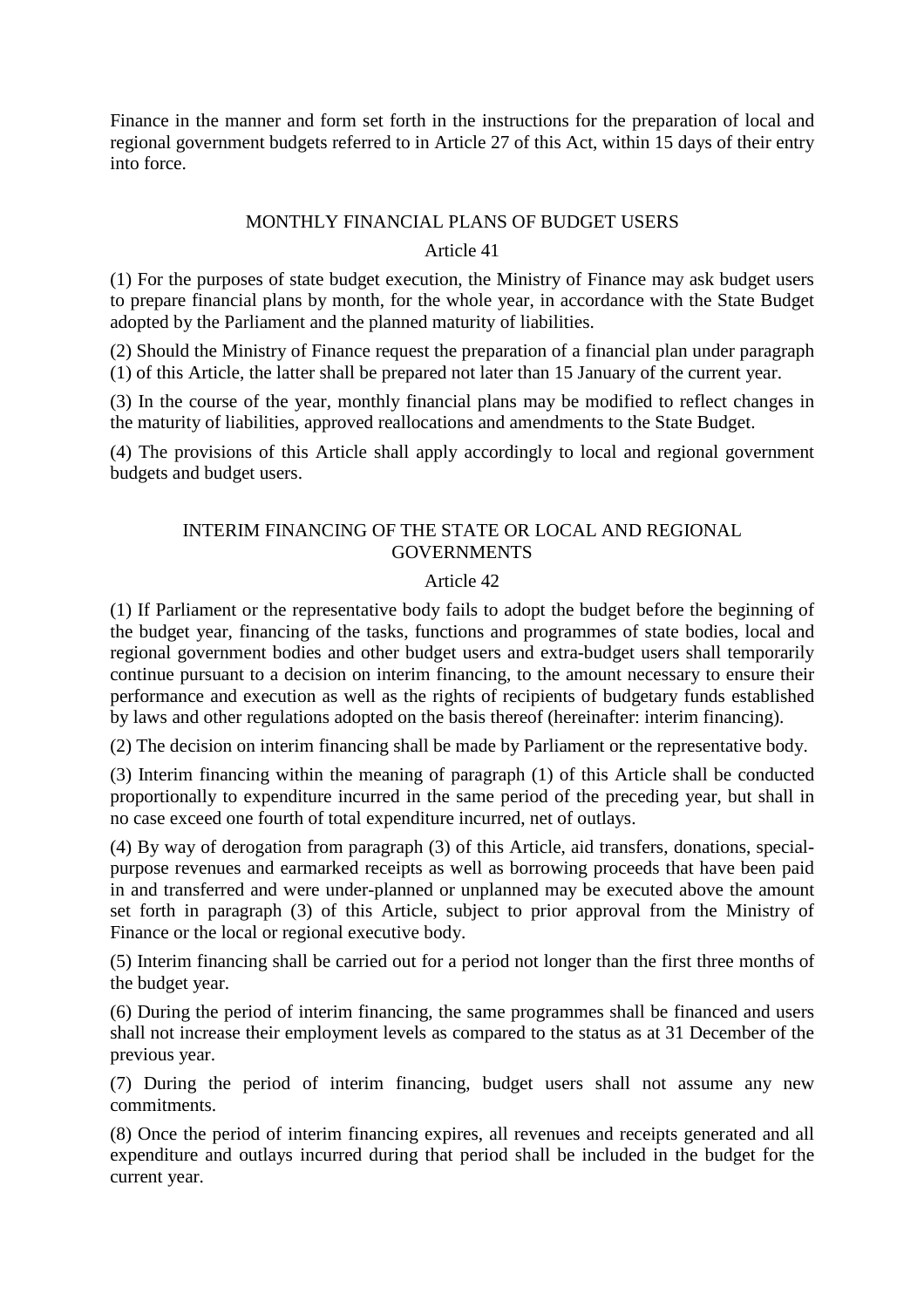## TEMPORARY BUDGET BALANCING MEASURES AND BUDGET AMENDMENTS

#### Article 43

(1) If, during the budget year, state budgetary expenditure and/or outlays increase or state budgetary revenues and/or receipts decrease as a result of new commitments incurred against the State Budget or changes in economic trends, the Government may, at the proposal of the Ministry of Finance, suspend the execution of specific expenditure and/or outlays (hereinafter, temporary suspension of execution) for a period of no longer than 45 days. Through its measures for temporary suspension of execution, the Government may:

– halt the making of commitments and/or

– propose the extension of agreed payment terms in line with special regulations and/or

– halt the reallocation of budgetary funds.

(2) In addition to the measures specified in paragraph (1) of this Article, the Government may issue a decision providing that budget users of the State Budget must obtain prior approval from the Ministry of Finance before concluding any contract.

(3) The Ministry of Finance shall, with the participation of ministries and other state bodies at the heading level of organizational classification, prepare proposals for temporary measures to suspend execution. Such measures for temporary suspension of execution shall equally apply to all ministries and other state bodies at the heading level of organizational classification.

(4) The Government shall notify Parliament of any decision made under paragraph (2) of this Article immediately after its adoption.

(5) If the State Budget cannot be balanced during the implementation of measures for temporary suspension of state budget execution, the Government shall, not later than 15 days before the period for temporary suspension of state budget execution expires, propose amendments to the State Budget.

(6) Amendments made to the State Budget under paragraph (5) of this Article shall rebalance its revenues and receipts and its expenditure and outlays.

(7) The provisions of this Article shall apply accordingly to local and regional government budgets.

### MAKING COMMITMENTS AGAINST THE BUDGET

#### Article 44

(1) Budget users of the State Budget may assume commitments against the State Budget for the current year solely for the purposes and to the amounts set forth in their financial plans, provided that all requirements set to this effect by law and other regulations have been met and unless otherwise specified by this Act.

(2) Budget users of the State Budget may assume commitments under contracts requiring payment in the following years, but only subject to approval from the Government and at the proposal of the Finance Minister.

(3) By way of derogation from paragraph (2) of this Article, budget users of the State Budget may, subject to approval from the minister of finance, make commitments under contracts requiring payment in the following years up to the amount of total contractual commitment as laid down in the State Budget Execution Act.

(4) The restrictions referred to in paragraphs (1) and (2) of this Article shall not apply to commitments associated with State borrowing and public debt management or those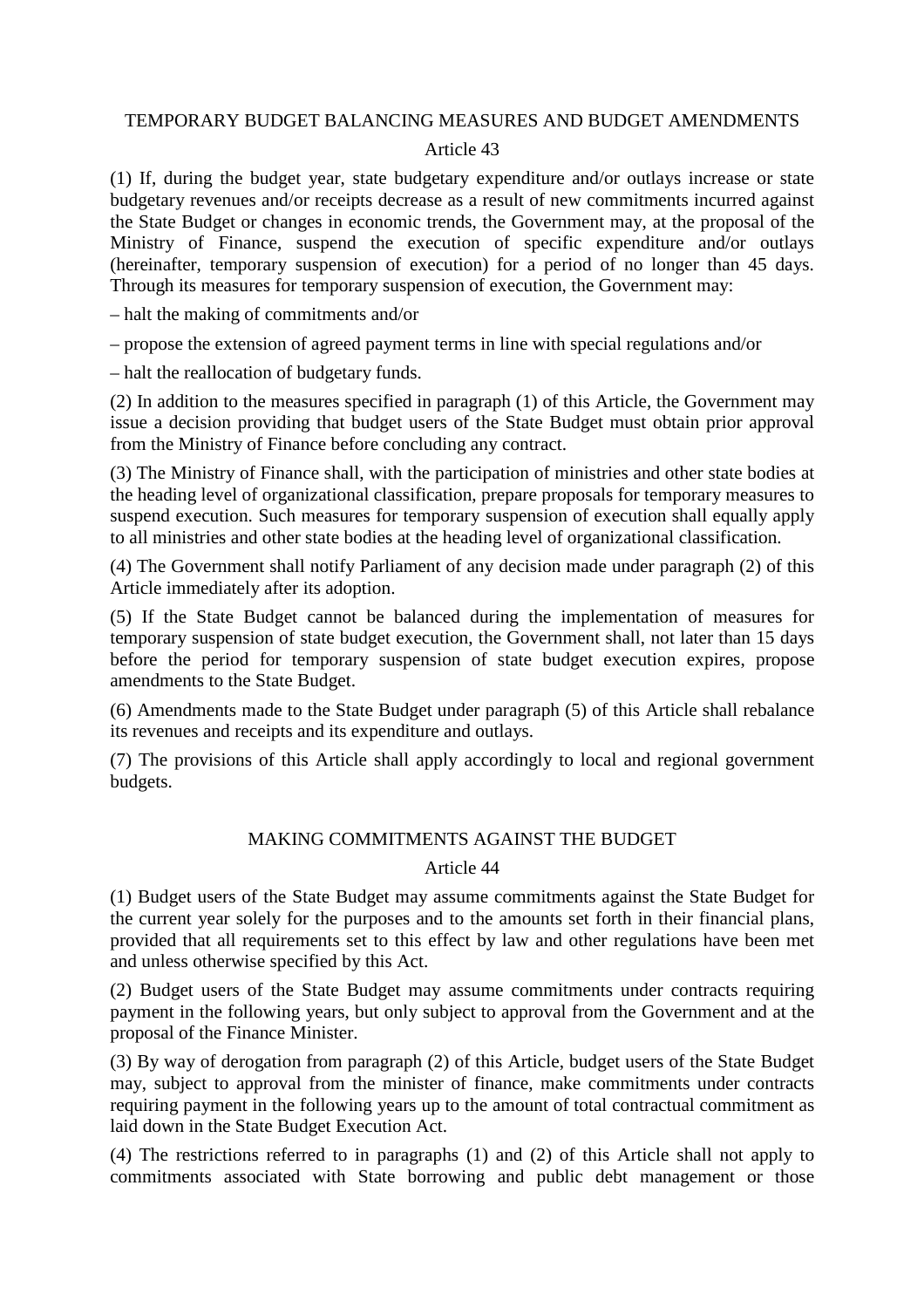undertaken pursuant to international agreements and projects co-financed by European Union funds.

(5) Budget users of the State Budget shall include any payments stemming from commitments made under this Article in their financial plan for the year where such commitment becomes due and payable.

(6) The provisions of this Article shall apply accordingly to local and regional governments.

#### ASSUMING COMMITMENTS UNDER INVESTMENT PROJECTS

### Article 45

(1) Budget users of the State Budget may assume commitments under investment projects only once an expert evaluation and feasibility and efficiency assessment of any such investment project are completed.

(2) The provisions of paragraph (1) of this Article shall apply, as appropriate, to local and regional governments

(3) The Government shall issue a directive stipulating the methods to assess and the procedures to approve investment projects.

### REALLOCATION OF FUNDS

#### Article 46

(1) Budgetary funds shall not be reallocated, save under the conditions and in the manner stipulated by this Act.

(2) Funds under budgetary line-items may be reallocated within a budget user or between budget users and within an extra-budgetary user to a maximum of 5 percent of expenditure and outlays under the budgetary line-item which has been adopted by Parliament or representative body and which is being reduced, if so approved by the Finance Minister or the municipal mayor, city mayor or county prefect.

(3) By way of derogation from paragraph (2) of this Article, funds may be reallocated up to a maximum of 15 percent if this ensures an increase in national matching funds planned in the budget for projects co-financed by the European Union, if so approved by the minister of finance or the municipal mayor, city mayor or county prefect.

(4) Together with its request for the reallocation of the approved funds, a budget user shall submit relevant documentation allowing the Ministry of Finance or the administrative body in charge of finance to understand the reasons behind the need to have additional funds under the budget item being increased by the end of the year or, as the case may be, the reasons to decrease the approved budget items.

(5) Budgetary funds shall not be reallocated between the Revenue and Expenditure Account and the Financing Account.

(6) The Government or the municipal mayor, city mayor or county prefect shall notify Parliament or the representative body of any such reallocation in the semi-annual and annual budget execution reports.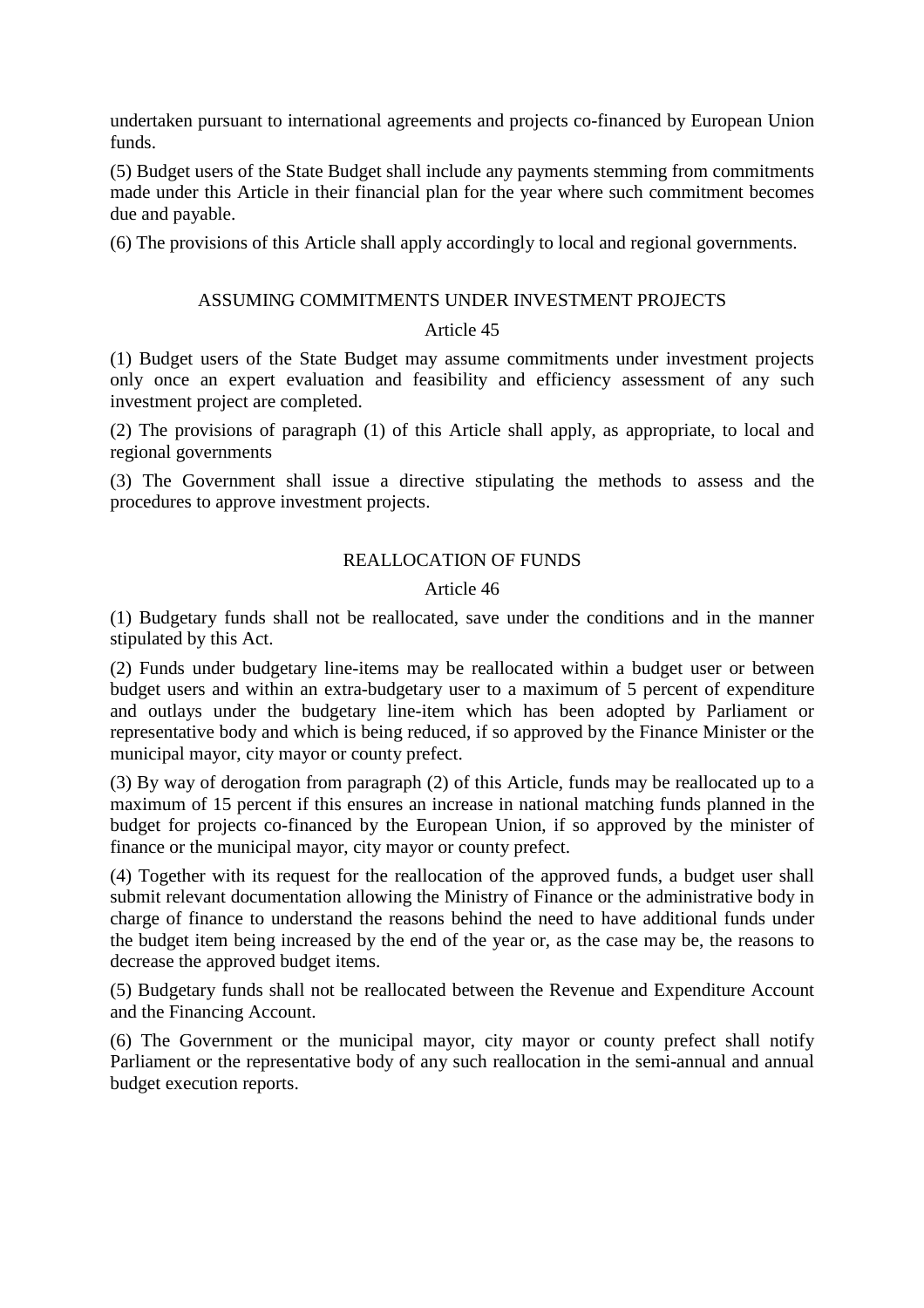## V BUDGET EXECUTION

# REVENUES AND RECEIPTS AND PAYMENTS INTO THE BUDGET

#### Article 47

(1) Budget users and local and regional governmental bodies shall be responsible for the complete and timely collection of revenues and receipts under their purview, for their payment into the budget and for the execution of all expenditure and outlays in compliance with stated purposes.

(2) Budgetary revenues shall be collected and paid in to the budget in compliance with law and other regulations, regardless of the level of revenues planned in the budget.

### EARMARKED REVENUES AND RECEIPTS

### Article 48

(1) Earmarked revenues and receipts in the budget are aid, donations, special-purpose revenues, receipts from the sale or exchange of assets owned by the State or local and regional governments, insurance-based compensation and earmarked receipts from borrowing and the sale of shares and equity interests.

(2) The revenues and receipts referred to in paragraph (1) of this Article shall be paid into the budget.

(3) State budget execution legislation or the budget execution decision shall dictate exceptions from the obligation to pay the revenues and receipts referred to in paragraph (1) of this Article into the budget.

# Article 49

Earmarked revenues and receipts not used in the preceding year shall be carried forward to the budget for the current budget year.

### Article 50

(1) If earmarked revenues and receipts are paid in at a level lower than that presented in the state budget, the user may assume and pay liabilities only to the level of actually paid-in, or available funds.

(2) Paid in and transferred aid, donations and special-purpose revenues which have been under-budgeted may be executed above the level established in the state budget and up to the level of paid-in and transferred funds.

(3) Paid-in and transferred earmarked receipts from borrowing which have been underbudgeted may be executed above the amounts established in the budget, up to the level of paid-in and transferred funds, with the prior consent of the Ministry of Finance or the administrative department in charge of finance.

(4) Paid-in and transferred aid, donations, special-purpose revenues and earmarked receipts from borrowing which have not been budgeted may be used for subsequently established activities and/or projects in the budget with the prior consent of the Finance Minister or the administrative department in charge of finance.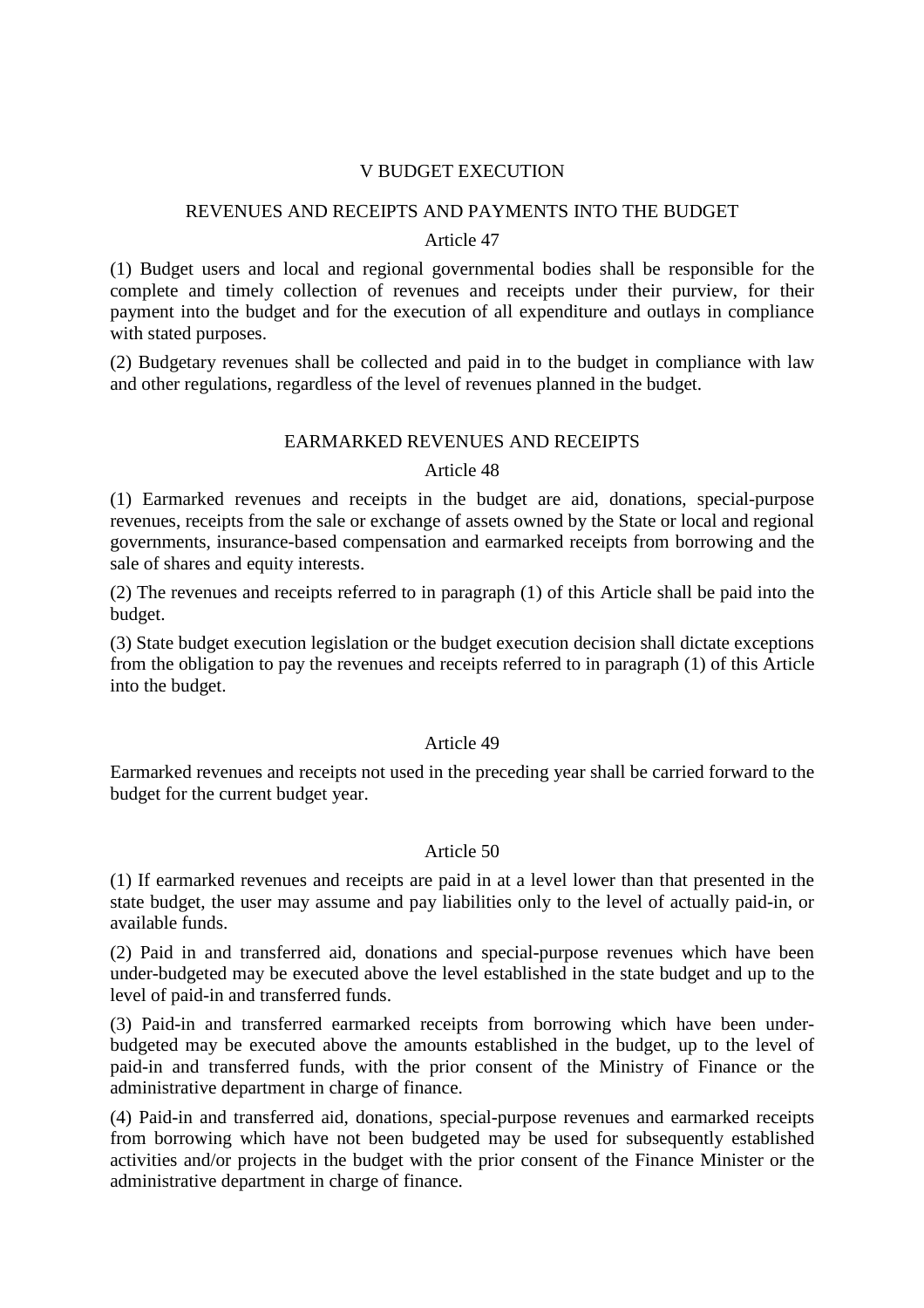(5) The provisions of this Article shall be applied accordingly to extra-budgetary users and local and regional governments.

## Article 51

The amount of any funds referred to in Article 48 of this Act spent for than designated purpose shall be deducted from such budget user's allocation in the year in which such funds spent for other thatn designate purpose are to be returned.

#### OWN REVENUES

### Article 52

(1) Own revenues shall be revenues which budget users generate from the performance of activities in the market and under market conditions, which are not financed from the budget.

(2) The revenues referred to in paragraph (1) of this Article shall be paid into the budget.

(3) If own revenues are paid in amounts less than the level shown in the state budget, the user may assume and settle liabilities only to the level of actually generated, or available funds.

(4) Paid-in and transferred, but under-planned revenues may be executed above the amount established in the budget, up to the level of paid-in and transferred funds.

(5) Paid-in but unplanned own revenues may be used according to subsequently established activities and/or project, with the prior consent of the Ministry of Finance or the administrative department in charge of finance.

(6) Own revenues not used for the preceding year shall be carried forward to the budget for the current budget year.

(7) The state budget execution legislation or the decision on budget execution shall regulate the exceptions from the obligation to pay the revenues referred to in paragraph (1) of this Article into the budget.

(8) The provisions of this Article shall be applied accordingly to extra-budgetary users and the budget users of local and regional governments.

### DISBURSEMENT OF FUNDS FROM THE BUDGET

#### Article 53

(1) Payment of advances shall only be possible exceptionally, subject to the consent of the Finance Minister or the chief official of the local or regional executive body.

(2) Notwithstanding, a budget user may pay an advance without the consent referred to in paragraph (1) of this Article up to an amount stipulated in state budget execution legislation or budget execution decision and for liabilities assumed under agreements for projects cofinanced by funds from the European Union.

### Article 54

(1) Each expenditure and outlay from the budget must be based on a valid accounting document which proves the payment obligation.

(2) The accountable person must verify and sign the underlying legal document and the level of liability ensuing from the accounting document prior to payment.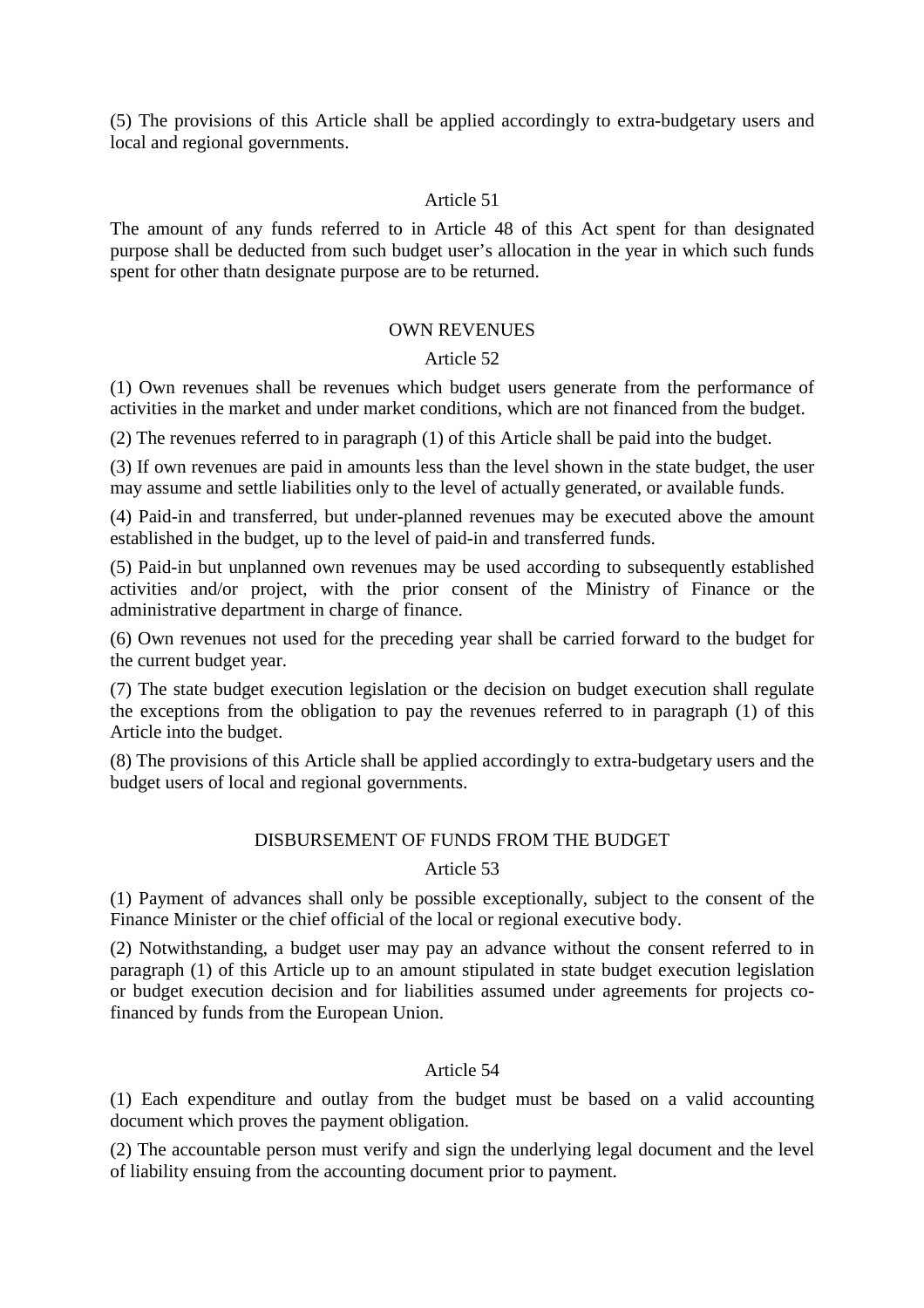#### Article 54a

Local and regional governments, budget users and extra-budgetary users shall be obliged to verify the lawful and earmarked use of funds paid in pursuant to special legislation.

#### Article 55

(1) The budget shall be executed in compliance with available funds and due liabilities.

(2) Payment of the principal and interest on the state debt and state guarantees and contributions of the Republic of Croatia to the budget of the European Union based on the own resources of the European Union may be executed in amounts higher than those planned.

(3) If the activities and projects for which funds secured in the current-year budget are not executed to the level established by the budget, they may be executed at that level in the budget for the subsequent year in the manner and under the conditions stipulated by the state budget execution legislation or the budget execution decision.

(4) The Finance Minister shall issue rules, and the local or regional body shall issue an ordinance to elaborate the methods and conditions for execution of the budget from the budget account.

#### BUDGETARY RESERVE

#### Article 56

(1) Funds shall be established in the budget for a budgetary reserve.

(2) The funds of the budgetary reserve shall be used for unforeseen purposes for which no funding has been secured in the budget, or for purposes for which it is ascertained during the course of the year that insufficient funds were established for them because they were impossible to foresee during budget planning.

(3) Budgetary reserve funds shall be used to finance expenditure which emerged during the alleviation of the consequences of natural disasters, epidemics, environmental mishaps or extraordinary events and other unforeseeable calamities, and for other unforeseen expenditure during the year.

(4) The budgetary reserve funds referred to in paragraphs (2) and (3) of this Article may not exceed 0.5 percent of planned budgetary revenues net of receipts.

(5) The level of funding for the budgetary reserve referred to in paragraph (4) of this Article shall be established by state budget execution legislation, or the budget execution decision.

(6) Budgetary reserve funds cannot be used for lending.

# Article 57

(1) The Government or local or regional executive body, Prime Minister or chief official of a local or regional executive body, and the Finance Minister shall decide on use of the budgetary reserve funds referred to in Article 56 of this Act.

(2) The level of use of the funds referred to in paragraph (1) of this Article shall be established by state budget execution legislation or the budget execution decision.

(3) Every month, the Finance Minister shall be obliged to notify the Government, and the chief official of a local or regional executive body shall be obliged to notify that executive body of the use of the budgetary reserve referred to in paragraph (1) of this Article.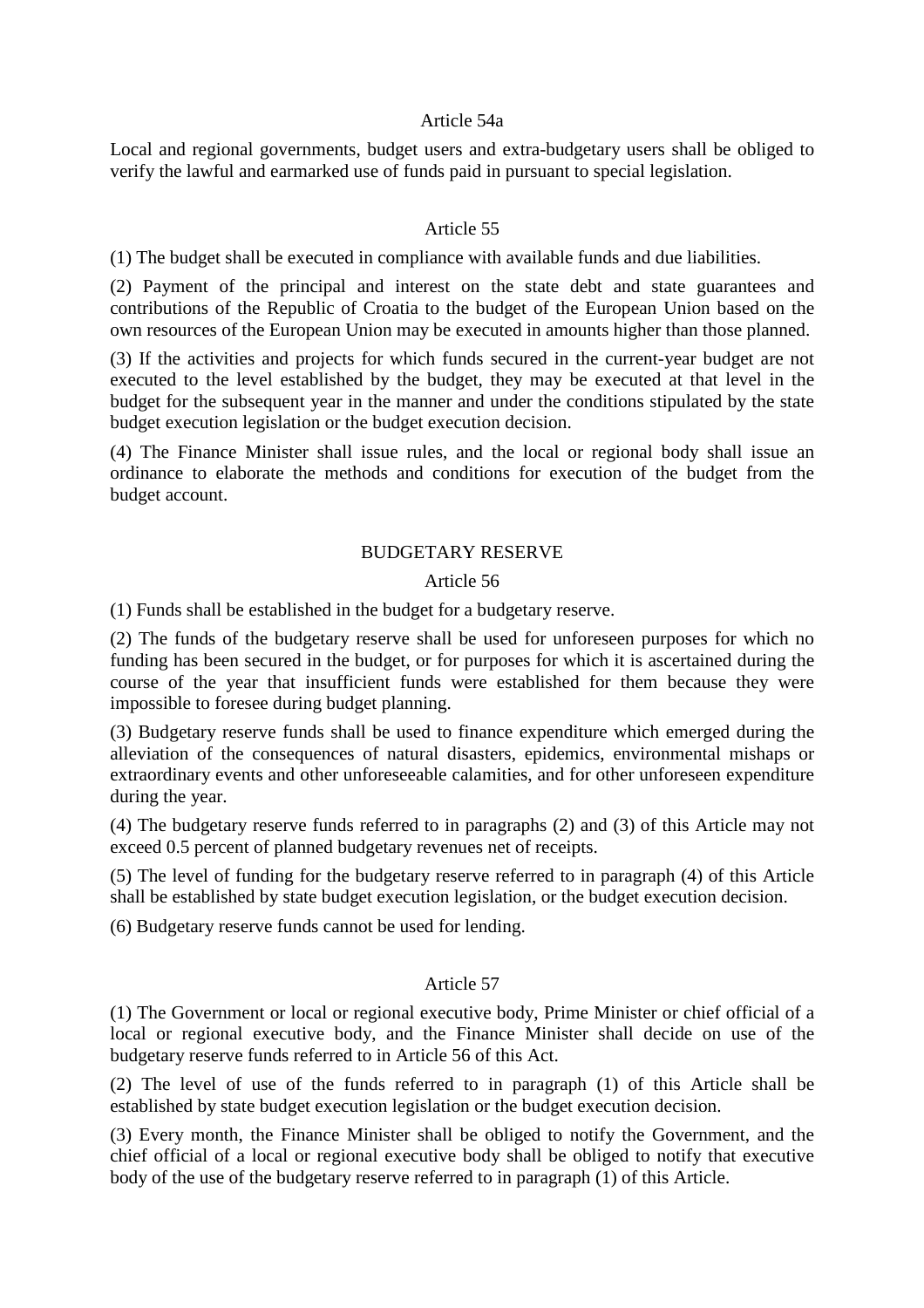#### Article 58

If during the course of the year, the scope of activity or jurisdiction of a budget user is curtailed pursuant to valid legislation, leading to a reduction of funding, or if the budget user is terminated, the unexpended funds to cover its expenditure and outlays shall be transferred to the budgetary reserve or to the budget user that assumes its tasks.

#### REIMBURSEMENT OF FUNDS TO THE BUDGET

#### Article 59

(1) If it is subsequently ascertained that disbursements from the budget were executed illegally and/or without justification, the budget user must immediately demand the reimbursement of budgetary funds to the budget.

(2) If it is ascertained during budgetary oversight that funds were used contrary to law or the budget, the budgetary oversight inspector shall issue a decision on the reimbursement of funds to the budget.

(3) If it is ascertained during budgetary oversight that budgetary funds, for which payment into the state budget has been ascertained under special legislation, are not paid into the state budget or they were paid in an amount less than that stipulated, the budgetary oversight inspector shall issue a decision ordering their payment into the state budget.

(4) Appeals to the decisions referred to in paragraphs (2) and (3) of this Article shall not be permitted, but an administrative complaint may be filed.

(5) The Finance Minister shall, by means of the rules referred to in Article 55(4) of this Act, define the method for the reimbursement of funds and the maintenance of records on the reimbursement of the funds referred to in paragraphs (1) and (2) of this Article.

### SYSTEM OF ACCOUNTS FOR EXECUTION OF THE STATE BUDGET AND LOCAL AND REGIONAL GOVERNMENT BUDGETS

#### Article 60

(1) The state budget and the budgets of local and regional governments shall have a single account for all payments.

(2) Budget users shall have a single account which is a component of the budget account referred to in paragraph (1) of this Article.

(3) The accountable person of the budget or budget user shall open the account referred to in paragraphs (1) and (2) of this Article.

# VI. MANAGEMENT OF STATE ASSETS AND OF THE ASSETS OF LOCAL AND REGIONAL GOVERNMENTS

#### ASSETS OF THE STATE AND LOCAL AND REGIONAL GOVERNMENTS

Article 61

(1) The assets of the State and local and regional governments shall, for the purposes of this Act, mean financial and non-financial assets owned by the State and local and regional governments.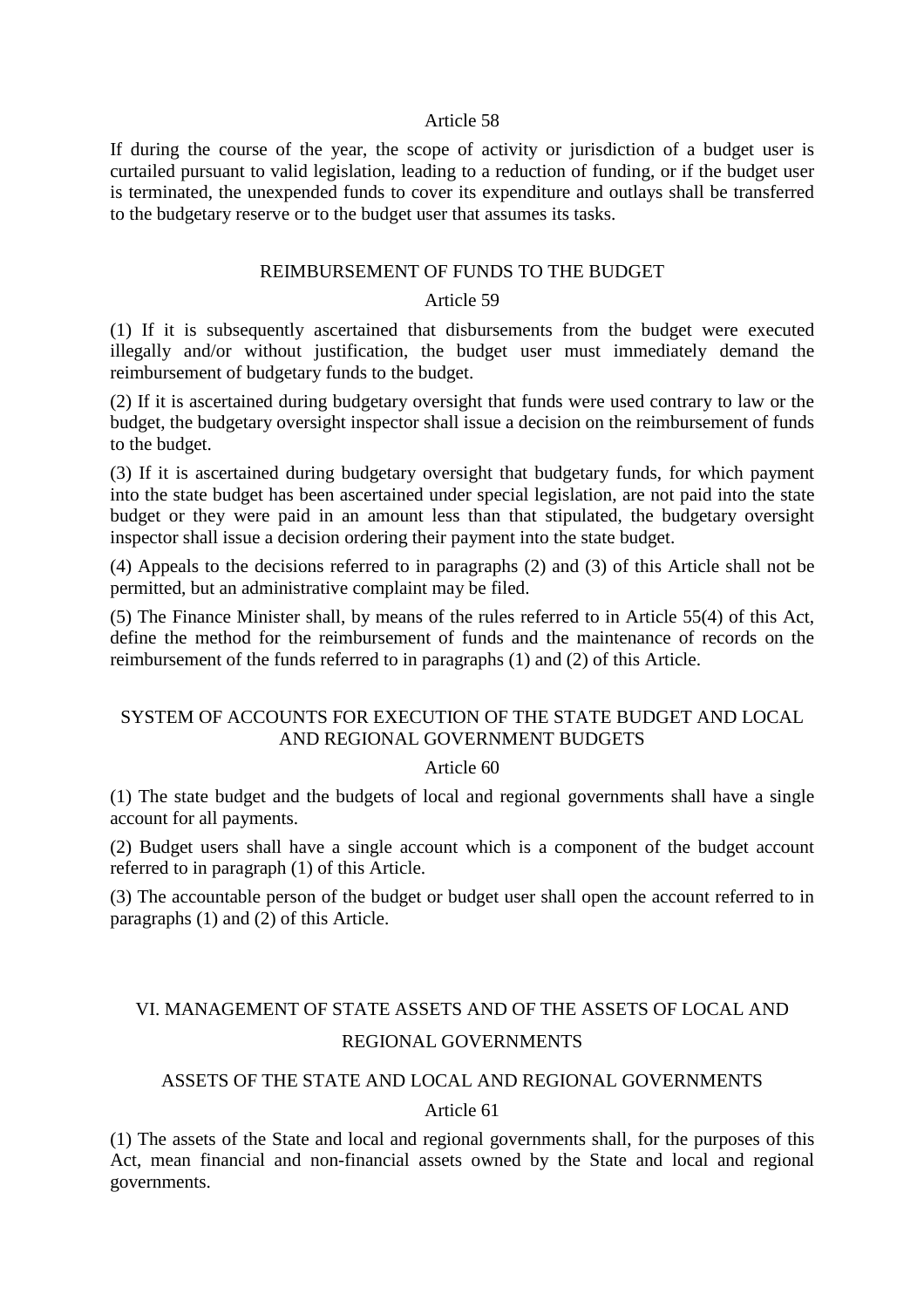(2) In order to render public service and activities in the public interest, the State and local and regional governments may use their assets to establish institutions, companies and other legal persons.

#### MANAGEMENT OF MONETARY ASSETS

#### Article 62

(1) Any available monetary assets on the budget account shall be managed by the Finance Minister or the chief official of the local or regional executive body in compliance with Article 60 of this Act.

(2) The monetary assets referred to in paragraph (1) of this Article may be deposited with the Croatian National Bank, a commercial bank and invested in government securities, with due observance of the principles of safety, liquidity and cost-effectiveness of investment.

(3) The decision on selection of the bank referred to in paragraph (2) of this Article shall be made by the Finance Minister or the chief official of the local or regional executive body.

(4) The monetary assets referred to in paragraph (1) of this Article may not be invested in the shares and equity interests of commercial companies.

# REPORTING OBLIGATIONS OF LEGAL PERSONS

### Article 63

(1) Legal persons in which the Republic of Croatia or a local or regional government holds a minimum share of 25 percent of their capital shall, within a period not later than 9 months after the close of the business year, but not less than 30 days prior to the release of the summons to the session of the general assembly, submit to the Ministry of Finance or the local or regional executive body the agenda of the session of the general assembly and submit all auditors' reports and reports from supervisory bodies for the preceding business year if such are not contained in the agenda of the general assembly session.

(2) The Government or the local or regional executive body shall submit to Parliament the request for an extraordinary audit of the operations of legal persons in which the Republic of Croatia or a local or regional government holds a minimum capital interest of 25 percent.

# ESTABLISHMENT AND TERMINATION OF LEGAL PERSONS AND ACQUISITION AND SALE OF EQUITY SHARES IN COMPANIES

### Article 64

(1) The decision on the establishment and termination of a legal persons founded or cofounded by the State or by local or regional governments shall be made by Parliament or the local or regional representative body, at the proposal of the Government or the local or regional executive body, unless stipulated otherwise by special legislation or the Local and Regional Governments Act.

(2) The Government or the local or regional representative body may, at the proposal of the relevant minister or local or regional executive body, decide to purchase shares or capital interests in companies if funding from the budget has been secured for such purchase and if this constitutes protection of the public interest or the interests of the local or regional government.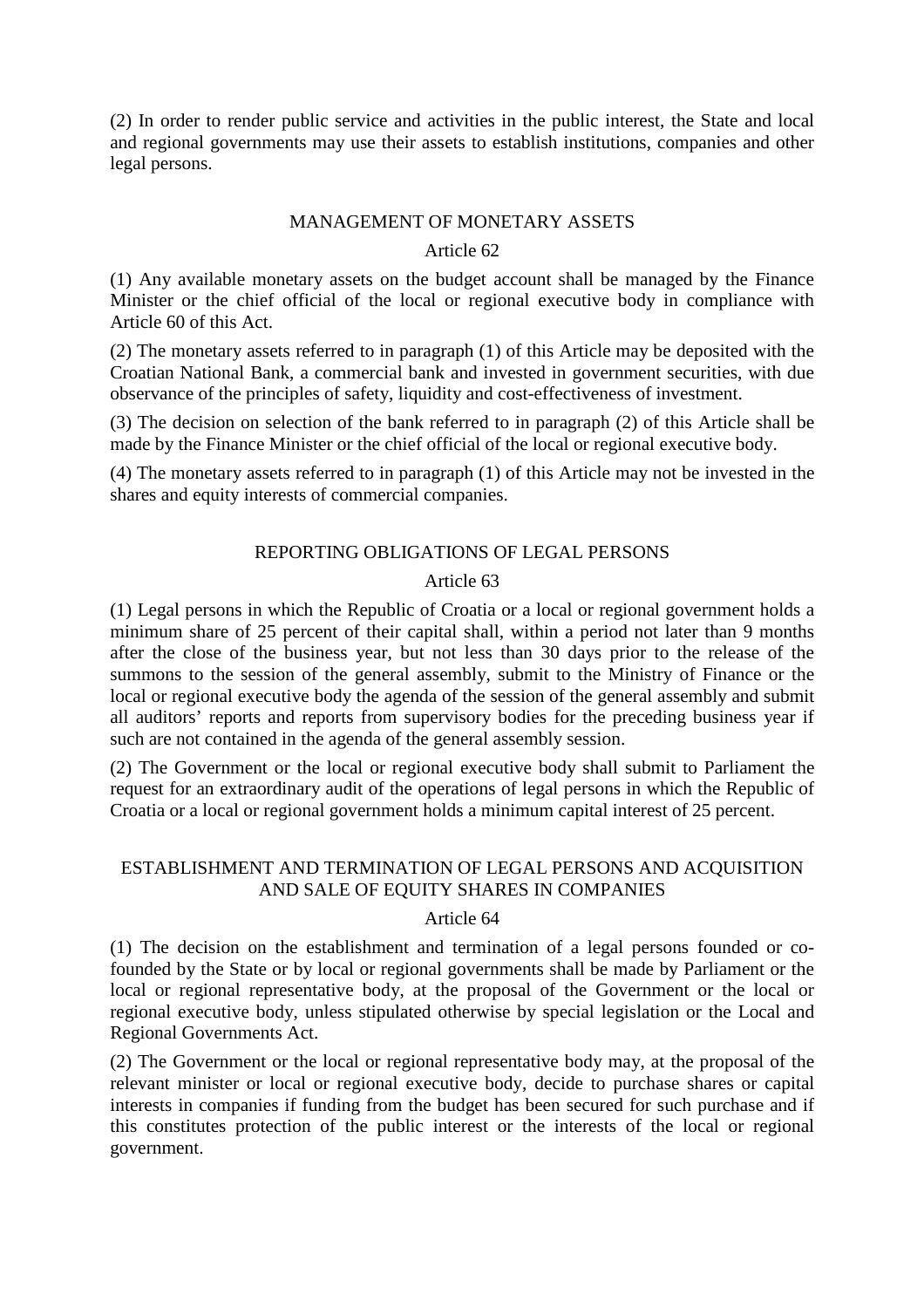(3) The provision of paragraph (2) of this Article shall not pertain to local and regional governments that are the beneficiaries of aid for regions of special state care allocated from the state budget.

(4) In case the public interest of the Republic of Croatia or of a local or regional government in ownership of shares or interests in the capital of legal persons ceases, Parliament or the local or regional representative body shall, at the proposal of the Government or the local or regional executive body, decide to sell such shares or interests in capital, provided that this does not contradict special legislation.

## SALE OF SHARES AND CAPITAL INTERESTS BY THE STATE AND LOCAL AND REGIONAL GOVERNMENTS

### Article 65

(1) Receipts from the sale of the shares and equity interests referred to in Article 64 of this Act shall be used solely for debt servicing in the Financing Account.

(2) If the funds referred to in paragraph (1) of this Article are generated in an amount higher than that needed for the debt servicing referred to in paragraph (1) of this Article, it shall be used to procure non-financial and financial assets.

(3) The provisions of this Article shall be applied accordingly to local and regional governments.

# COLLECTION OF RECOVERY CLAIMS BASED ON GUARANTEES

#### Article 66

(1) If budgetary funds are used to fulfil the liabilities under loan agreements or other liabilities for which a local or regional government has issued a guarantee, a recovery claim shall be established against the primary debtor on whose behalf the liability was paid.

(2) Immediately after settlement of the liability referred to in paragraph (1) hereof, the chief official of the local or regional executive body shall launch the procedure to collect the recovery claim from the primary debtor based on an security agreement.

# DEBT-TO-EQUITY SWAP

### Article 67

(1) The Republic of Croatia may acquire an interest in the capital of a company without compensation and by using budgetary funds.

(2) The Republic of Croatia may acquire interests in the capital of a company:

1. in exchange for receivables based on unpaid due taxes, contributions and other mandatory levies owed by the debtor,

2. in exchange for receivables based on granted loans and paid guarantees,

3. by investment in movable property and real estate, except for real estate used to render public services,

4. by exchanging shares and capital interests,

5. by purchase using state budgetary funds.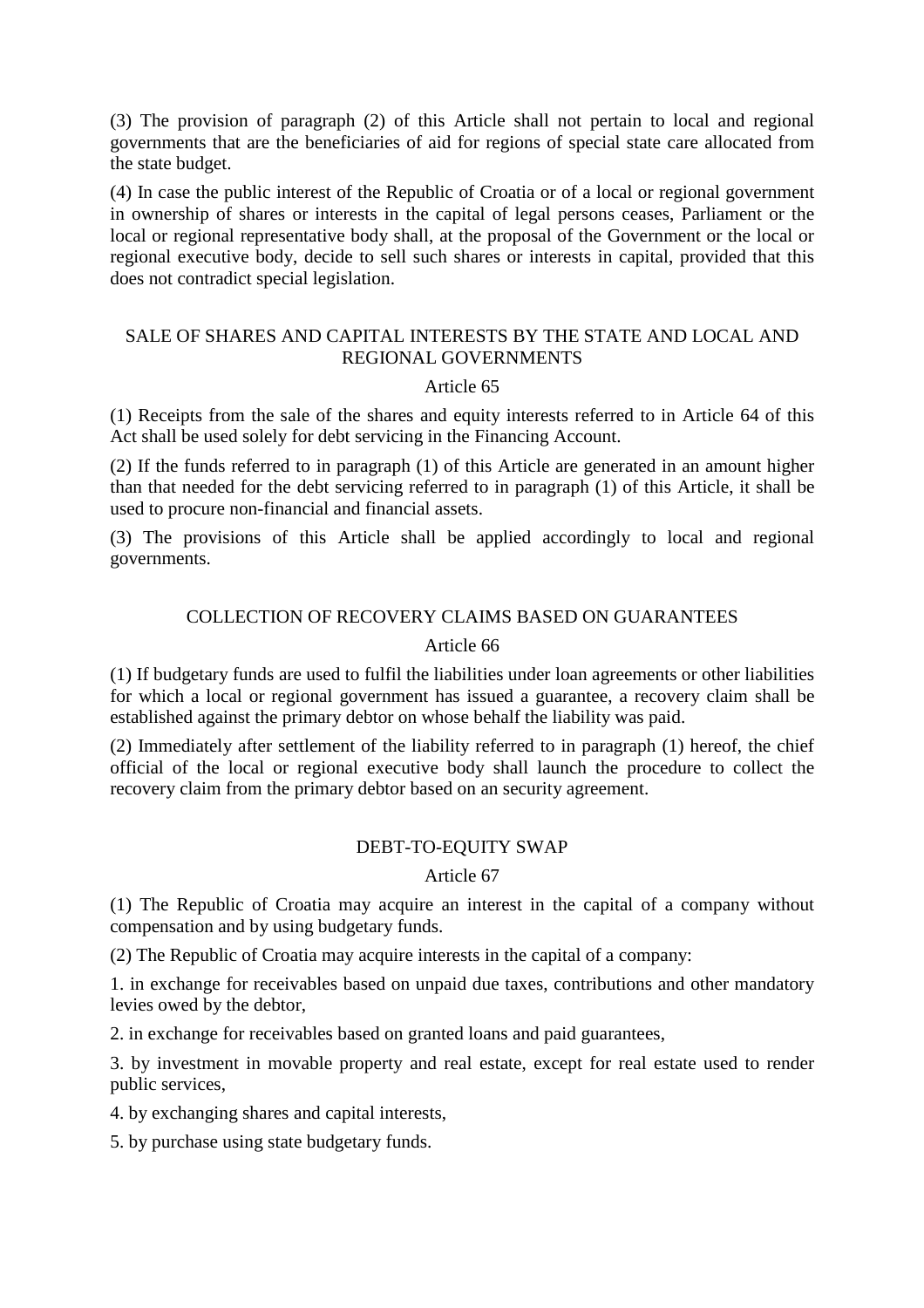(3) The Government shall decide on the acquisition of interests in the capital of companies by the Republic of Croatia as delineated in paragraph (2)1, 2, 3 and 4 of this Article, at the proposal of the relevant ministry which has been approved by the Ministry of Finance.

(4) The local or regional representative body shall decide on the acquisition of interests in the capital of companies by local or regional governments as delineated in paragraph (2)1, 2, 3 and 4 of this Article, at the proposal of the local or regional executive body.

## WRITE-OFF, PARTIAL WRITE-OFF, DEFERRAL AND DEBT SERVICING IN INSTALMENTS

### Article 68

(1) The Government may, at the proposal of the Ministry of Finance and upon the request of the debtor, and with the opinion of the body with jurisdiction, defer payment or approve debt servicing in instalments, or sell, write off or partially write off receivables if such action significantly improves the possibility of repayment of the debt of the debtor, from whom it would otherwise not be possible to recover the entire debt.

(2) The Government shall issue a directive to regulate the type of debt or receivables, criteria, measures and procedure for the deferral of payment, debt servicing in instalments and the sale, write off or partial write-off of receivables as referred to in paragraph (1) of this Article for the State and local and regional governments.

(3) By way of derogation from paragraph (1) of this Article, the Ministry of Finance may, at the request of the debtor and with the opinion of the body with jurisdiction, defer payment or approve debt servicing in instalments, or sell or partially write off receivables up to the amount stipulated by the directive referred to in paragraph (2) of this Article.

(4) The provisions of paragraph (1) of this Article shall be applied accordingly to local and regional governments.

(5) The Government, Ministry of Finance and local and regional governments shall be obliged to disclose data on the level of debt and debtors to whom they approved deferred payment or debt servicing in instalments, and to disclose data on the level of debt and debtors whose debts owed thereto they sold, wrote off or partially wrote off.

(6) The disclosure referred to in paragraph (5) of this Article shall mean posting on the web sites of the Government, Ministry of Finance or local or regional government within a period of 30 days after the decision becomes legally binding, and it shall contain: the name and surname or entity designation of the taxpayer, the year of birth of the natural person, the domicile or residence of the natural person, or the registered head office of the legal person, the total amount of debt, type of the approved measure referred to in paragraphs (1) and (3) of this Article and the amount of sold or written-off receivables.

# ACQUISITION OF NON-FINANCIAL FIXED ASSETS BY THE STATE AND LOCAL AND REGIONAL GOVERNMENTS

# Article 69

(1) Non-financial fixed assets may be acquired by purchase only to the extent necessary to fulfil the tasks of budget users.

(2) In order to acquire assets without compensation, the budget users referred to in paragraph (1) of this Article must obtain the prior consent of the Government, or the regional or local executive body or other authorized body designated by the charter of the local or regional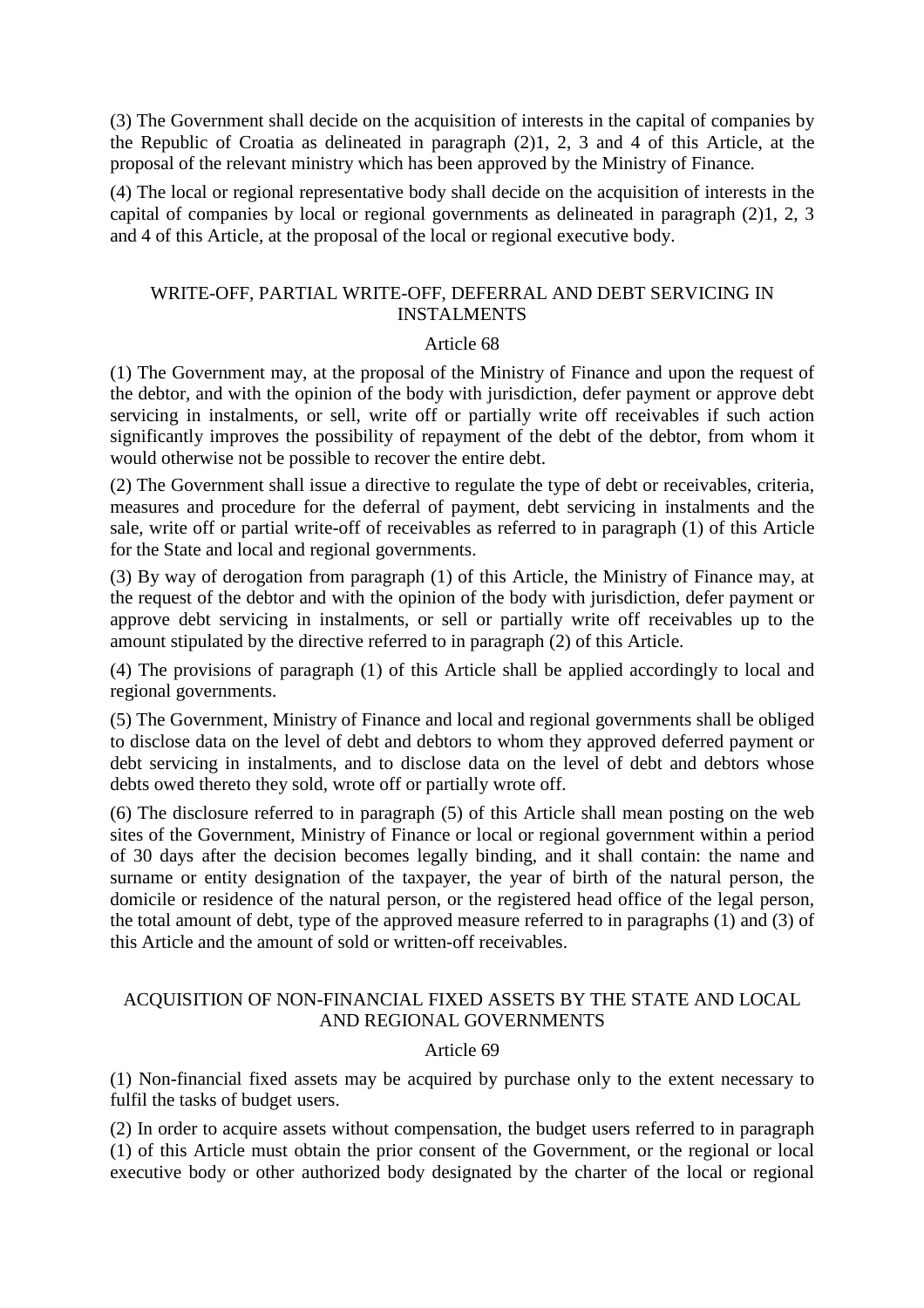government, if such acquisition may incur greater costs for the State or local or regional government.

# FUNDS FROM THE SALE OR EXCHANGE OF NON-FINANCIAL FIXED ASSETS OF THE STATE OR LOCAL AND REGIONAL GOVERNMENTS AND FROM INSURANCE-BASED COMPENSATION

#### Article 70

(1) Funds from the sale and exchange of non-financial assets of the State or local and regional governments and from insurance-based compensation shall be used for the capital expenditure of the State or local and regional governments, for investment in shares and capial interests in companies and for repaying principal on long-term borrowing.

(2) The capital expenditure referred to in paragraph (2) of this Article shall be expenditure for the procurement of non-financial assets, expenditure for the maintenance of non-financial assets, and capital aid granted to companies in which the State or local and regional governments have a decisive influence on management for the procurement of non-financial assets and additional investment in non-financial assets.

(3) The provisions of this Article, to the extent they pertain to investment in shares and capital interests in companies, shall not apply to the local and regional governments referred to in Article 64(3) of this Act.

# VII. BORROWING, DEBT MANAGEMENT, GUARANTEES FROM THE STATE,

## LOCAL AND REGIONAL GOVERNMENTS AND THE PUBLIC SECTOR

### BORROWING AND STATE DEBT

#### Article 71

(1) The basic objective of borrowing and debt management shall be to meet the financial needs of the state budget by attaining the lowest medium- and long-term financing costs and assuming a reasonable degree of risk.

(2) Borrowing may be incurred at home and abroad to the extent stipulated by law.

(3) The State Budget Execution Act shall specify the upper limit for new borrowing, as well as liabilities based on current state debt servicing.

(4) During interim financing periods, the state may incur debt up to the amount dictated by the interim financing decision referred to in Article 42 hereof.

#### Article 72

(1) Borrowing shall be implemented for the purpose of:

1. state budget deficit financing,

2. financing investment projects and special programmes in compliance with approval by Parliament,

3. current state debt servicing,

4. settlement of payments due under state guarantees,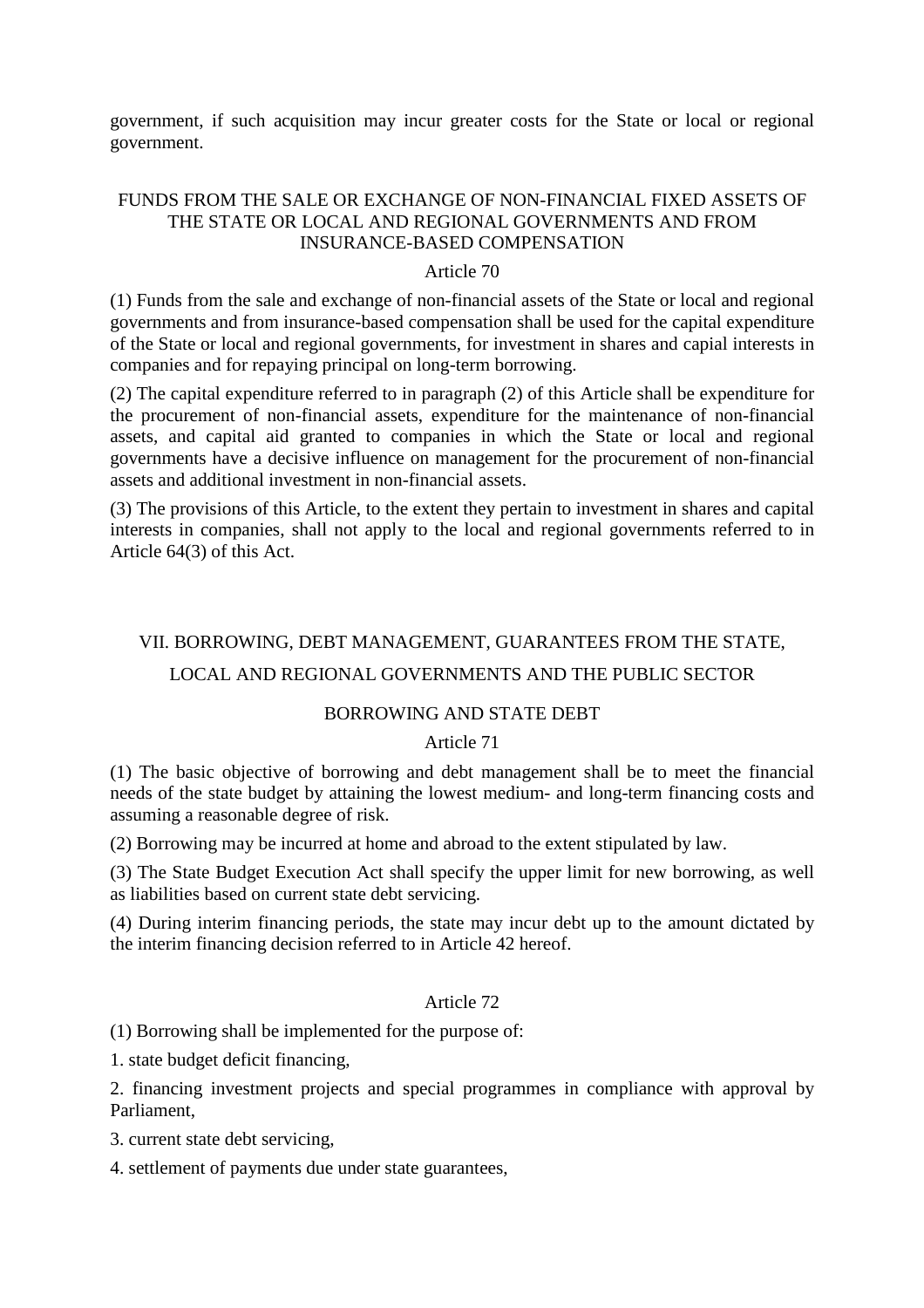5. budgetary liquidity management,

6. coverage of the Croatian National Bank's needs for foreign-exchange reserves.

(2) Borrowing for the purposes of early redemption of state debt shall be implemented with the objective of:

1. reducing the current level of state debt servicing costs,

2. extending the average maturity (changing the period of servicing) of state debt,

3. achieving a balanced state debt repayment schedule.

### Article 73

The State Budget Execution Act shall, for each budget year, establish the total amount of new state debt and state guarantees which may be assumed or issued during that budget year and the total amount of state debt at the end of the budget year.

#### Article 74

# Deleted

### Article 75

(1) The decision on the debt level and the amount of state guarantees shall be made in compliance with the amounts and purposes stipulated by the annual budget and state budget execution legislation.

(2) The Finance Minister shall make the decision on state budget borrowing up to the sum established in compliance with paragraph (1) of this Article and sign agreements on state budget borrowing and state guarantees.

(3) The Government may propose constraining measures pertaining to the borrowing of local and regional governments and extra-budgetary users specified in the state budget execution legislation for a given year.

(4) The Ministry of Finance shall maintain a list of debts, issued guarantees and loans.

### Article 76

(1) The state debt may be negotiated and serviced in Croatian kuna or a foreign currency.

(2) Liabilities due for payments for the interest and principal on state debt shall be priority payments for the state.

### STATE DEBT MANAGEMENT

#### Article 77

(1) The State may raise credits and loans and issue securities to acquire the funding necessary to repay state debt prior to maturity or to redeem its own securities.

(2) The Finance Minister may temporarily buy back state bonds and temporarily repay credit and loans when the buy-back of bonds and temporary payment of credit and loans are permitted by agreement, in case temporary payment may be done by means of a more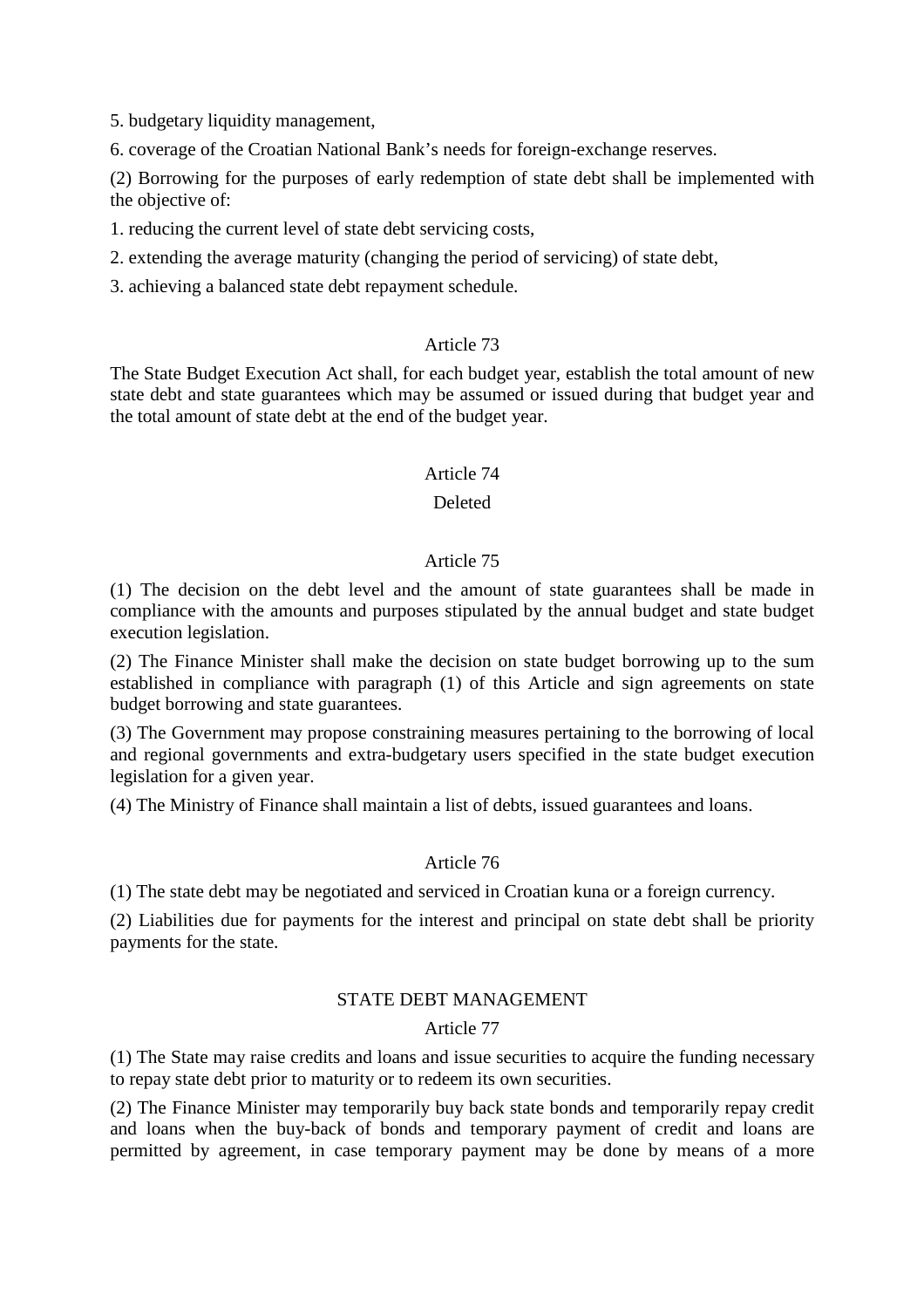favourable form of borrowing and this creates savings in interest payment and other advantages.

(3) The Finance Minister may, with the Government's consent, obtain the funding necessary to repay the state debt which will become due in the next budget year by borrowing in the current budget year. The gathered funds shall be deposited with the Croatian National Bank.

(4) The Finance Minister may conclude transactions involving derivative financial instruments in order to achieve more favourable maturity, currency or interest structure for the state debt and to minimize the risk of exchange rate fluctiations and interest rate growth.

(5) The borrowing referred to in paragraphs (2) and (3) of this Article shall not enter into the limit specified in Article 71(3) hereof.

### Article 78

(1) The Finance Minister may transfer borrowed funds to state bodies, financial institutions and/or other legal entities in compliance with contractual terms and conditions in cases when credit or loan contracts allow for earmarked financing.

(2) The state bodies, financial institutions and/or other legal entities referred to in paragraph (1) of this Article may use the received funds to finance investment projects or the activities of third parties that meet the requirements of creditors.

(3) Upon any business change, the state bodies, financial institutions and/or other legal entities referred to in paragraph (1) of this Article shall submit accounting documentation to the Ministry of Finance on the status and trends pertaining to funds within the framework of approved lines of credit or loans in the manner dictated by the Finance Minister.

### Article 78a

Every three years and not later than 15 November of the current year, the Government shall adopt a conclusion whereby it sets the public debt management strategy for the subsequent three budget years.

# TERMS AND CONDITIONS FOR THE CONCLUSION OF CREDIT AND LOAN AGREEMENTS GUARANTEED BY THE STATE

### Article 79

(1) Pursuant to the State Budget Act, Parliament may authorize the Government to conclude agreements on state-guaranteed lines of credit and loans for specific purposes and in favour of specific domestic legal persons, within the framework of the sums established for such purposes by the state budget for each year.

(2) At the Finance Minister's proposal, the Government shall grant approval for the agreements referred to in paragraph (1) of this Article based on a separate decision for each individual transaction.

#### Article 80

(1) The decision to issue state guarantees shall be made by the Government, except in cases of state guarantees which are under the purview of Parliament.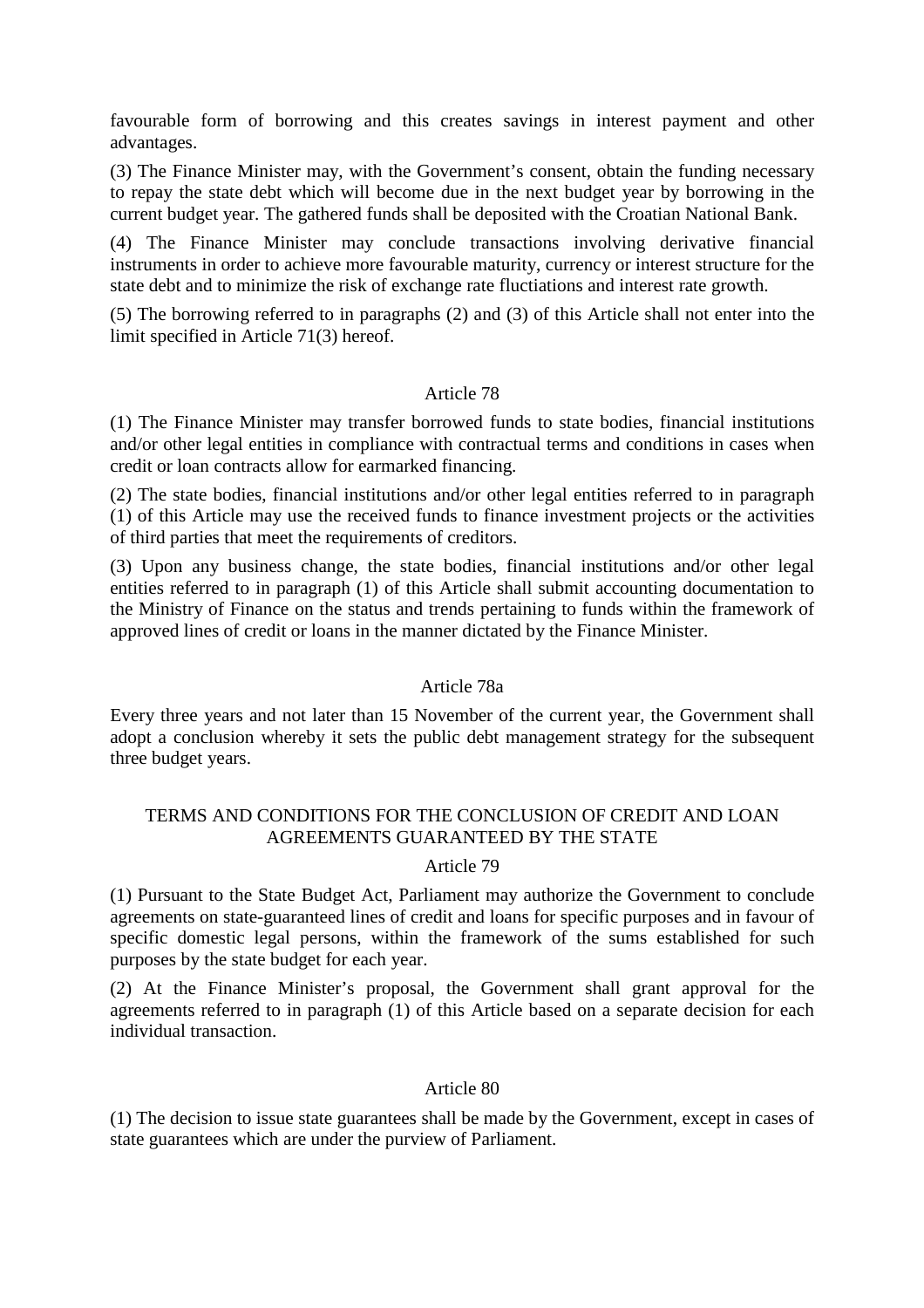(2) The Ministry of Finance shall participate in negotiations on the raising of lines of credit or loans guaranteed by the state and shall, on behalf of the Government, approve agreements on the issuing of state guarantees in compliance with a decision of the Government.

(3) The Government may assign other state bodies to participate in negotiations on stateguaranteed lines of credit or loans together with the Ministry of Finance.

(4) The manner of issuing state guarantees shall be stipulated by state budget execution legislation for each individual year.

#### Article 81

(1) The State shall conclude agreements on lines of credit or loans with non-residents and issue guarantees under these agreements with non-residents in compliance with state budget execution legislation or pursuant to special legislation for each agreement.

(2) The credit-line agreements, loan agreements and guarantee agreements referred to in paragraph (1) of this Article concluded with non-residents which are subject to international law and international treaties based on succession pursuant to which financial liabilities are or may be incurred shall be ratified by law.

(3) The law referred to in paragraphs (1) and (2) of this Article shall regulate the sources of funding and terms and conditions for the settlement of the State's liabilities which are or may be incurred on the basis of negotiated lines of credit, loans or guarantees.

(4) The Finance Minister shall conclude a separate agreement with the user of the credit line or loan for the guarantee referred to in paragraph (1) hereof after the signing of the guarantee agreement, and prior to the initiation of the procedure referred to in paragraph (2) of this Article.

(5) The Republic of Croatia shall, based on the agreement referred to in paragraph (4) of this Article, acquire the rights of a creditor for the sum of completed payment pertaining to the liabilities ensuing from the credit-line or loan agreement.

(6) The Croatian National Bank shall be notified of foreign credit transactions in the manner and within the deadlines established by the Croatian National Bank.

#### Article 82

(1) A legal person under the majority ownership or co-ownership of the Republic of Croatia shall conclude agreements on lines of credit or loans or issue guarantees based on the Government's decision granting consent thereto, if the value of the transaction or guarantee does not exceed the sum established by the currently valid state budget execution legislation.

(2) The decision referred to in paragraph (1) of this Article shall contain provisions on the liability for servicing the credit or loan until final repayment and provisions on other guarantees with reference to indemnification and insurance of the state budget in cases of changes in the ownership structure of the user of the credit, loan or guarantee.

(3) The legal persons referred to in paragraph (1) of this Article shall ensure that the agreements on lines of credit or loan agreements are concluded with the intention of avoiding the provision of paragraph (1) of this Article.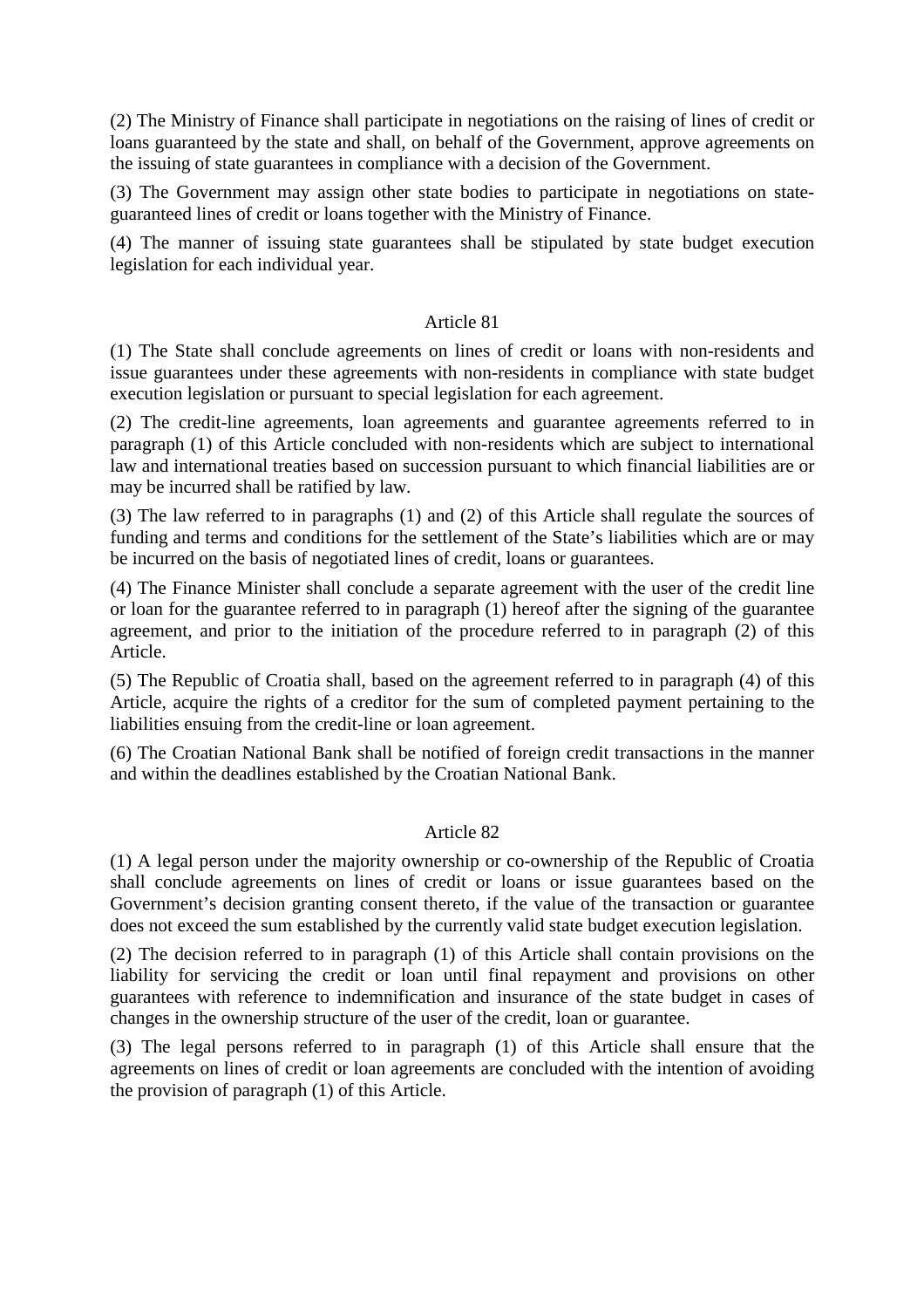#### Article 83

Amendments to the agreements on lines of credit or loans or guarantees, when state guarantees are already issued, shall be permitted solely with the consent of the Government.

#### Article 84

(1) The users of credit and loans guaranteed by the State shall submit monthly information on the status of the approved credit and loan funds to the Ministry of Finance by the fifteenth day of the month.

(2) The Finance Minister may, as needed, seek additional information on credit lines and loans guaranteed by the State from the state administrative bodies which have proposed the issuing of state guarantees.

### Article 85

(1) The users of credits and loans guaranteed by the State shall be obliged to duly and regularly pay all liabilities to creditors.

(2) Payment pertaining to issued state guarantees shall be made:

1. when the user of the credit or loan does not make full or partial payment in compliance with the terms and conditions of the credit or loan agreement,

2. when the creditor undertakes measures and activities established by the credit or loan agreement.

(3) When the conditions referred to in paragraph (2)2 of this Article are not regulated by agreement on the issuing of a state guarantee, the Finance Minister shall ascertain measures with the creditor that will be undertaken in case any collection becomes due under state guarantees as well as the deadlines in which the State must settle due unpaid liabilities in compliance with special regulations.

(4) The Finance Minister shall, by means of a special agreement with the user of the stateguaranteed credit or loan, establish the manner in which the State shall acquire the right of creditor in the amount of completed payment based on the state guarantee.

(5) The user of the credit or loan shall be obliged to reimburse all amounts that the Ministry of Finance paid on the basis of the state guarantee.

(6) The Finance Minister shall be obliged to undertake all measures established by agreement and law for the reimbursement of amounts paid on the basis of the state guarantee.

#### BORROWING AND ISSUING OF GUARANTEES BY LOCAL AND REGIONAL **GOVERNMENTS**

#### Article 86

(1) Local and regional governments may borrow by taking out lines of credit, loans and issuing securities.

(2) Deleted.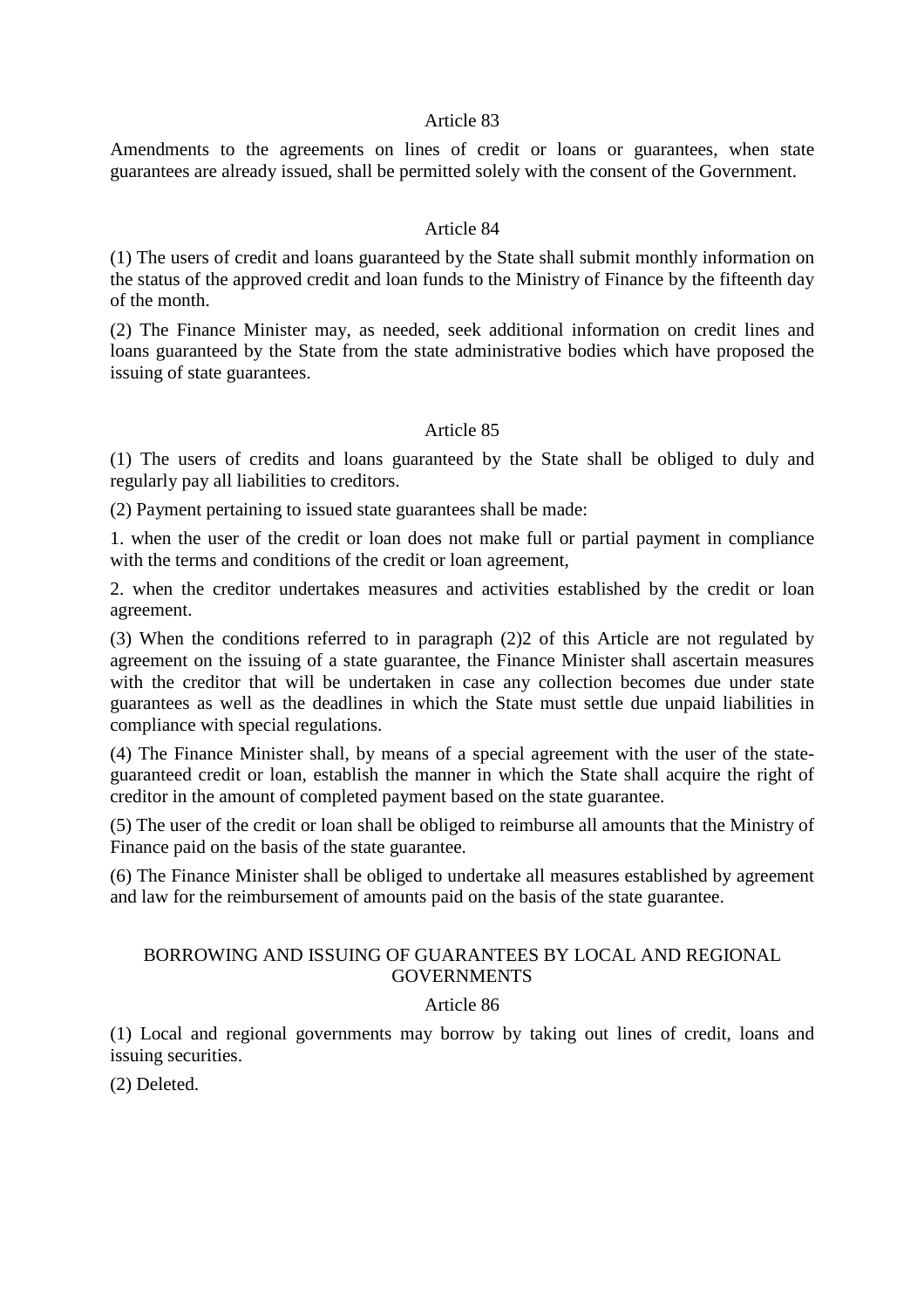#### Article 86a

(1) Local and regional governments may incur short-term debt for a period not to exceed 12 months, without the possibility of further rescheduling or settling of existing short-term credit or loan liabilities by taking out new short-term lines of credit or loans.

(2) Local and regional governments may incur short-term debt in compliance with paragraph (1) of this Article only to bridge the gap which emerged due to the varying dynamics of incoming revenues and due liabilities.

## Article 87

(1) Local and regional governments may incur long-term debt only for investments that are financed from their budgets and which are ratified by their representative bodies with the consent of the Government at the proposal of the Finance Minister.

(2) The borrowing agreement shall be concluded by the chief official of the local or regional executive body on the basis of the enacted budget, with the consent of the Government and at the proposal of the Finance Minister.

(3) The consent referred to in paragraph (1) of this Article shall be a mandatory annex to the borrowing agreement.

(4) The Government shall decide on the request for granting consent for borrowing within a period not to exceed 40 days after the complete request is submitted.

(5) Consent shall not be granted if the request is contrary to law.

(6) The Finance Minister shall issue rules to dictate the mandatory components of the request, the mandatory attachments and documentation, the manner of reporting on borrowing and the conferral of consent for borrowing, the issuing of guarantees and consent.

(7) An agreement concluded contrary to the provisions of paragraph (2) of this Article shall be null and void.

(8) Local and regional governments shall be obliged to notify the Ministry of Finance of concluded agreements within a period not to exceed 8 days after the date on which they are concluded.

(9) Local and regional governments shall be obliged to notify the Ministry of Finance during the budget year, on a quarterly basis, by the tenth day of the month for the preceding reporting period, of the servicing of loans for which consent was granted by the Government as specified in paragraph (2) of this Article.

### Article 88

(1) The total annual liabilities of local and regional governments referred to in Article 86 of this Act may not exceed 20 percent of revenues collected in the year preceding the year in which debt is incurred.

(2) The amount of the total annual liabilities referred to in paragraph (1) of this Article shall encompass the amount of the average annual debt service commitment based on credit lines and loans, liabilities under issued securities and guarantees and any consent granted under Article 90(2) of this Act, as well as due liabilities outstanding from preceding years.

(3) Annual liabilities under issued securities shall be ascertained for annuity bonds in the amount of the annual debt service commitment, while for bonds in which the principal is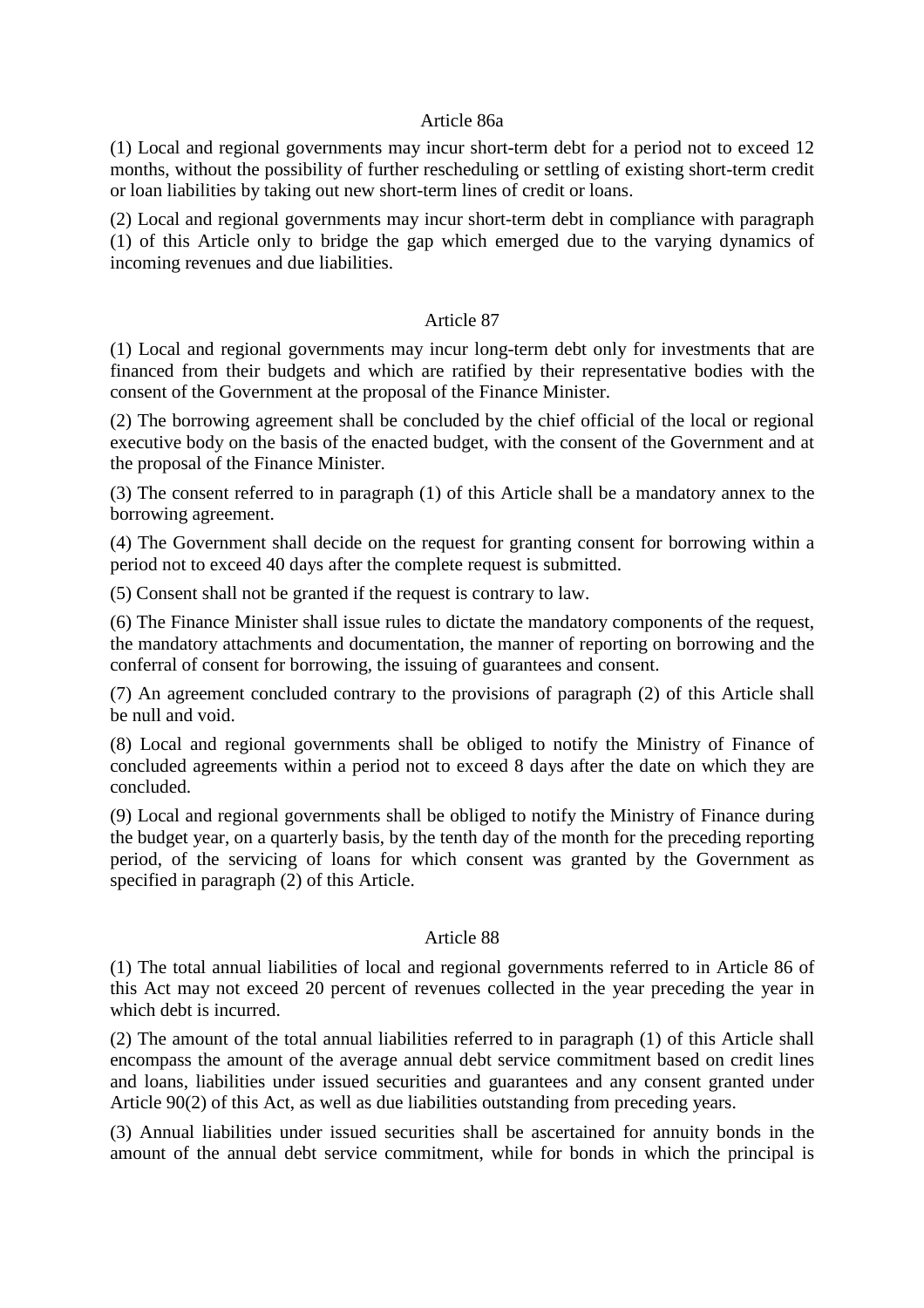amortized upon maturity, liabilities shall be ascertained for the projected maturity of the corresponding annual portion of the principal and the related interest.

(4) Collected budgetary revenues shall imply the collected revenues of individual local and regional governments referred to in Article 18(1) of this Act, less revenues:

1. from domestic and foreign aid and donations,

2. from special agreements: co-financing of citizens for community government purposes, and

3. from additional shares in income tax and equalization aid to finance decentralized functions.

(5) The provisions of this Article shall not pertain to projects co-financed from pre-accession programmes and funds of the European Union and to projects aimed at of improving energy efficiency and involving participation by local and regional governments.

### Article 89

(1) Local and regional governments, institutions founded by local and regional governments and companies under the majority ownership of local and regional governments (hereinafter: public partners) may conclude public-private partnership agreements if the total annual amount of all fees paid by the public partner pays to private partners on the basis of all publicprivate partnership agreements does not exceed 25 percent of the budgetary revenues in the preceding year less capital revenues, subject to the opinion of the Ministry of Finance and other bodies according to special regulations governing public-private partnerships.

(2) The collected budgetary revenues referred to in paragraph (1) of this Article shall be the revenues cited in Article 88(4) of this Act.

(3) The capital revenues referred to in paragraph (1) of this Article shall be revenues from the sale of non-financial assets, receipts from the sales of securities and receipts from the sale of shares and capital interests.

### Article 90

(1) Legal persons under the majority ownership or co-ownership of local and regional governments and institutions founded by a local and regional government may incur longterm debt only for investments with the consent of their majority owner or founder.

(2) The consent referred to in paragraph (1) of this Article shall be included in the scope of borrowing allowed to local and regional governments under Article 88 of this Act:

1. for borrowing by legal persons under the majority ownership or co-ownership of local and regional governments which reported a loss in their annual financial statements for the year preceding the year in which debt is to be incurred,

2. for borrowing by legal persons under the majority ownership or co-ownership of local and regional governments incurring debt for a period of two years after the date of their entry in the court register,

3. for borrowing by institutions founded by local and regional governments.

(3) If the charter or a decision of a local and regional government does not stipulate who is to make the decision on the consent referred to in paragraph (1) of this Article, the decision shall be made by the representative body of the local and regional government, in proportion to its ownership share.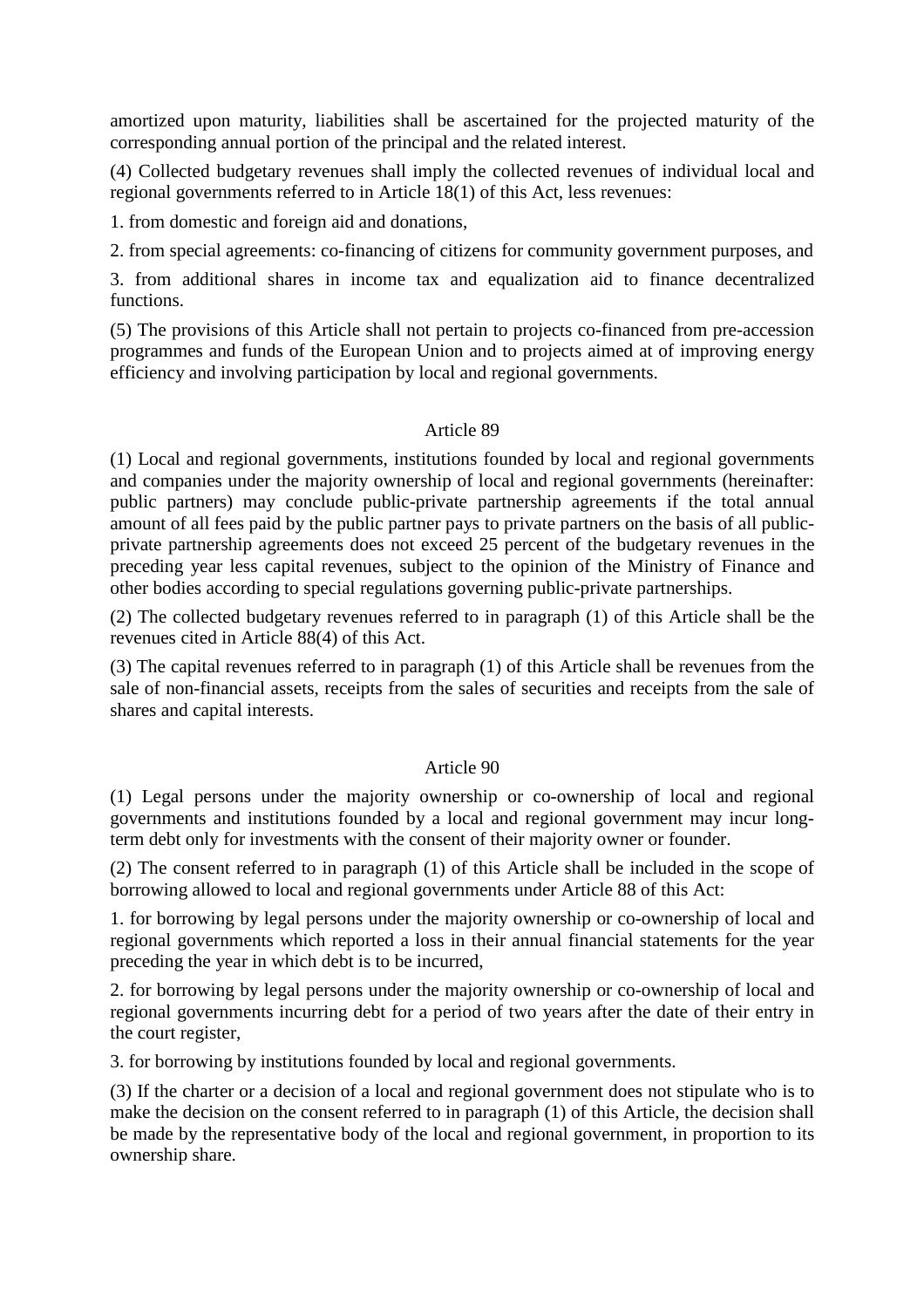(4) A local and regional government shall be obliged to notify the Ministry of Finance of the consent referred to in paragraph (1) of this Article within a period not to exceed 8 days after the date on which consent is granted, as well as of any concluded agreement on borrowing by the legal person and institution referred to in paragraph (2) of this Article within a period not to exceed 8 days after the date of its conclusion.

(5) Local and regional governments shall be obliged to notify the Ministry of Finance during the budget year, on a quarterly basis, by the tenth day of the month for the preceding reporting period, of any payments pursuant to agreements on borrowing by the legal persons and institutions referred to in paragraph (2) of this Article.

### Article 91

(1) Regional governments may issue guarantees to local governments within their jurisdiction with the consent of the Government. The issued guarantee shall be included in the scope of borrowing allowed to regional governments under Article 88 of this Act.

(2) Local and regional governments may issue guarantees to legal persons under the majority ownership or indirect ownership of local and regional governments and to institutions founded thereby in order to meet the liabilities of said legal persons and institutions. The issued guarantee shall be included in the scope borrowing allowed to local and regional governments under Article 88 of this Act.

(3) If the charter or a decision of a local and regional government does not stipulate who is to make the decision on the guarantee referred to in paragraph (2) of this Article, the decision shall be made by the representative body of the local and regional government in proportion to its ownership share.

(4) The majority owner or founder shall be obliged to secure consent from the Finance Minister prior to issuing the guarantee referred to in paragraph (2) of this Article.

(5) The agreement on the guarantee referred to in paragraphs (1) and (2) of this Article shall be concluded by the chief official of the executive body on behalf of the local and regional government.

(6) Local and regional governments shall be obliged to notify the Ministry of Finance of the concluded agreement on the guarantee referred to in paragraphs (1) and (2) of this Article within a period not to exceed 8 days after the date of its conclusion.

(7) Local and regional governments shall be obliged to notify the Ministry of Finance during the budget year, on a quarterly basis, by the tenth day of the month for the preceding reporting period, of the status of active guarantees for which consent has been granted.

### Article 92

(1) Newly-established local and regional governments may not incur debt nor grant consent and guarantees for borrowing until mutual property rights matters have been regulated in compliance with the Local and Regional Governments Act.

(2) After the regulation of mutual property rights matters, a local and regional government may incur debt and issue guarantees only if, on 31 December of the year when the previous local and regional government ceased functioning, it did not surpass the limit for borrowing and issuing guarantees in compliance with the provisions of Article 88 of this Act.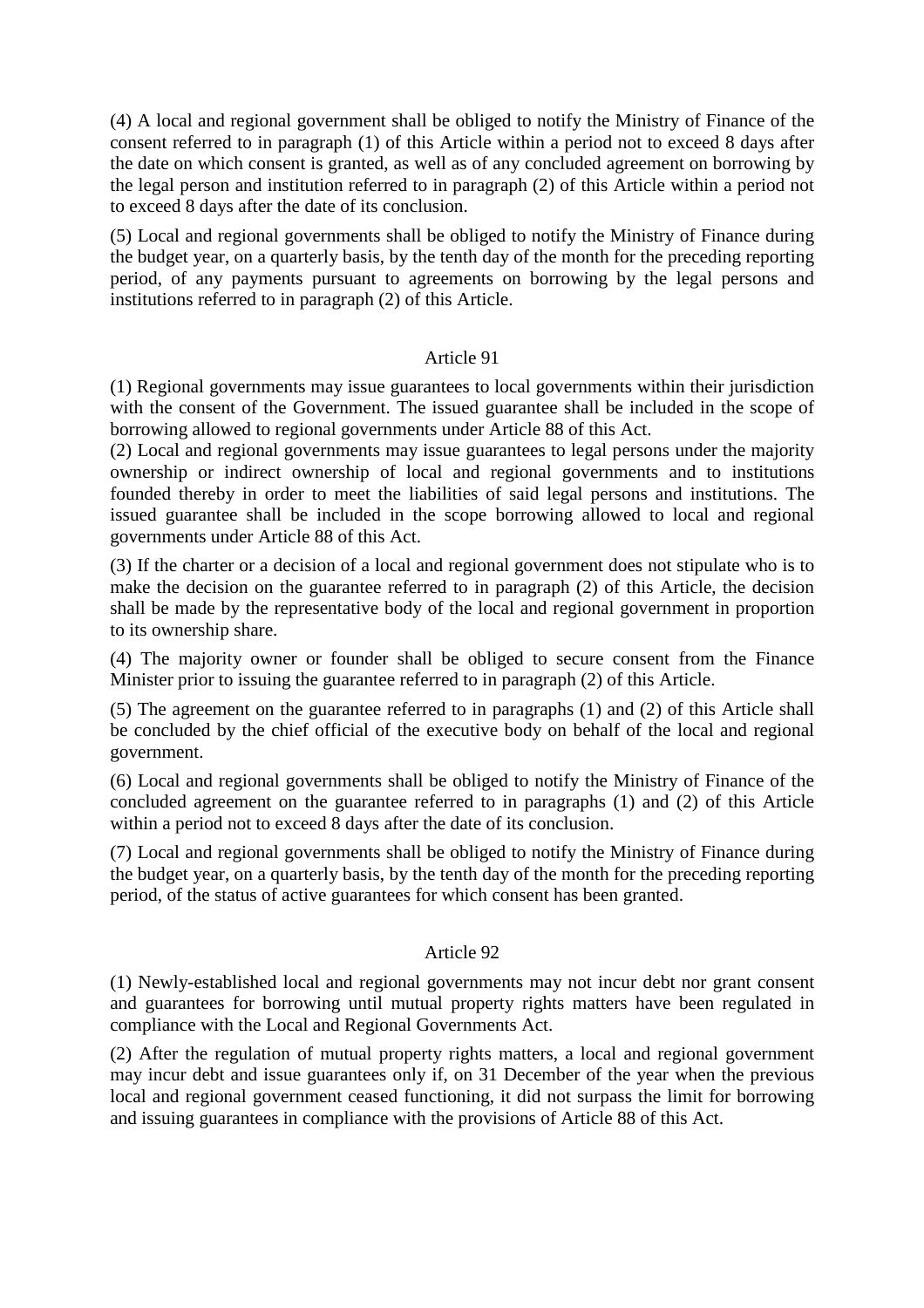(3) If the newly-established local and regional government cannot ascertain the revenues collected in the year preceding the year in which debt was incurred, the estimated revenues for the current year shall be used as a measure.

# BORROWING AND GUARANTEES ISSUED BY EXTRA-BUDGETARY USERS Article 93

(1) Extra-budgetary users of the state budget may incur debt and issue guarantees only under the conditions dictated by the Government by its decision at the proposal of the Finance Minister.

(2) The total level of borrowing and issued guarantees referred to in paragraph (1) of this Article shall be regulated by state budget execution legislation.

### Article 94

(1) Extra-budgetary users of the budgets of local and regional governments may incur debt and issue guarantees only for investments, with the consent of the relevant local or regional government. Borrowing and issued guarantees with granted consent shall be included in the scope of borrowing allowed to local and regional governments as specified in Article 88 of this Act.

(2) Local and regional governments shall be obliged to secure the consent of the Finance Minister prior to granting the consent referred to in paragraph (1) of this Article.

(3) Local and regional governments shall be obliged to notify the Ministry of Finance of concluded agreements on the borrowing and issued guarantees referred to in paragraph (1) of this Article within a period not to exceed 8 days after the date of conclusion.

(4) Local and regional governments shall be obliged to notify the Ministry of Finance during the budget year, on a quarterly basis, by the tenth day of the month for the preceding reporting period, of loan repayment and the status of active guarantees for which consent has been granted.

(5) The total level of borrowing and issued guarantees referred to in paragraph (1) of this Article shall be ascertained by the decision on local or regional budget execution for each year.

# VIII. AUTHORITY AND ACCOUNTABILITY OF CHIEF OFFICIALS OF LOCAL AND REGIONAL GOVERNMENTS AND BUDGET USERS AND THE PRINCIPLE OF

# SEPARATION OF DUTIES

# AUTHORITY AND ACCOUNTABILITY OF CHIEF OFFICIALS OF LOCAL AND REGIONAL GOVERNMENTS AND BUDGET USERS

# Article 95

(1) The chief officials of local and regional governments and budget users shall be accountable for:

a) the planning and execution of their portions of the budget,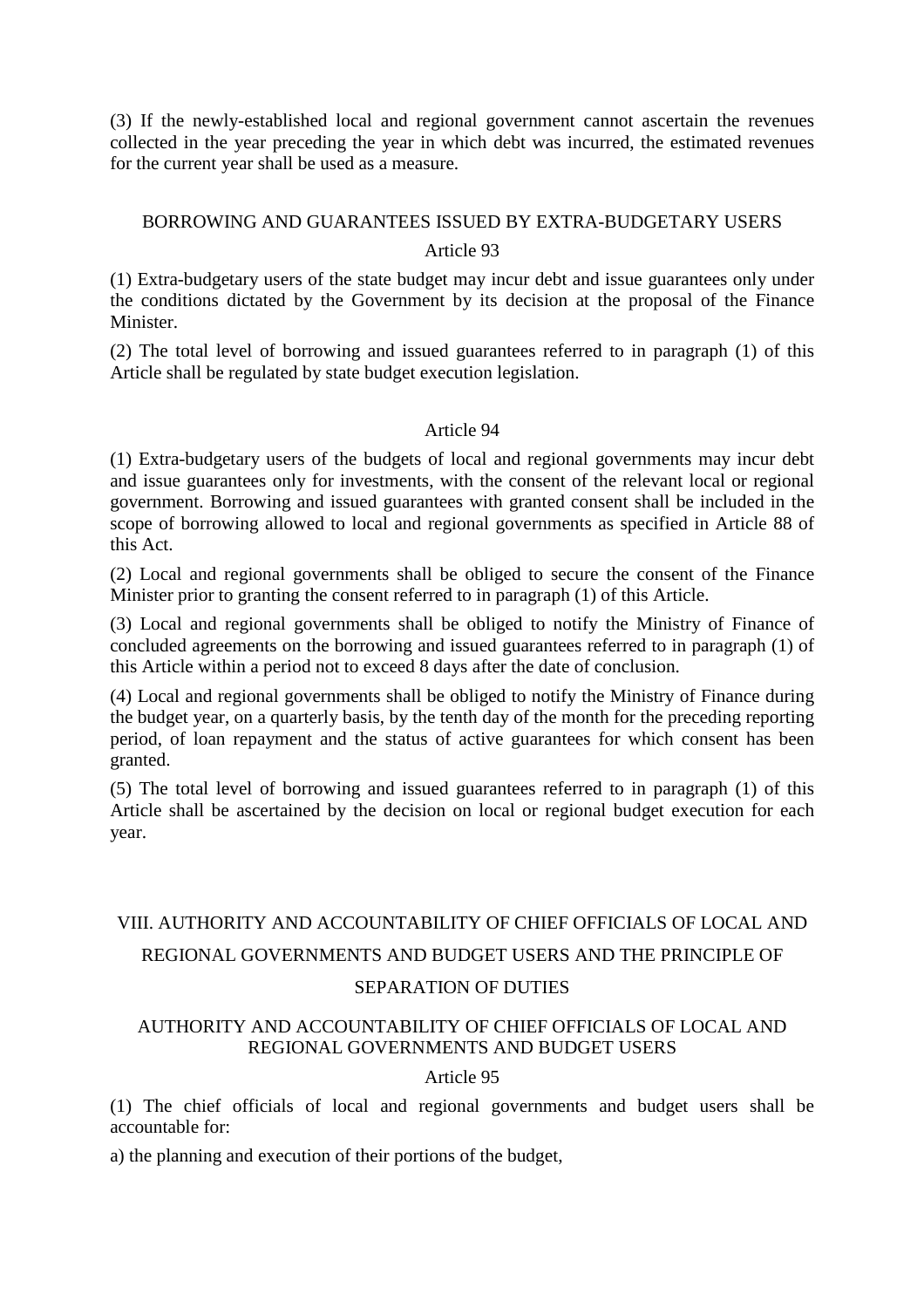b) the collection of revenues and receipts under their jurisdiction and their payment into the budget,

c) the assumption of liabilities, verification of liabilities, the issue of payment orders against the budgetary funds of the bodies which they administer, ascertaining the right to collection and the issue of collection orders to the benefit of budgetary funds,

d) the legality, purposiveness, efficiency and cost-effective administration of budgetary funds.

(2) The chief officials of local and regional governments and budget users may, in order to perform the tasks referred to in paragraph (1) of this Article, authorize a third party by special decision in compliance with the by-laws governing internal organization. Delegation of authority shall also mean the transfer of accountability, which shall not exclude the accountability of the chief official.

(3) The delegation of authority referred to in paragraph (2) of this Article must be implemented with due observance of the principle of separation of duties.

### PRINCIPLE OF SEPARATION OF DUTIES

### Article 96

The duties of lawful execution of the orders referred to in Article 95 of this Act in compliance with finance and accounting regulations and the duties of lawful and purposeful spending of public monies for the purposes established by the budget and financial plan shall be incompatible.

## IX. BUDGETARY ACCOUNTING

# CONTENT OF ACCOUNTING

### Article 97

Budgetary accounting shall be employed to govern business records, accounting documents and data processing, the content of accounts in the chart of accounts, the recognition of revenues and receipts and expenditures and outlays, the estimation of balance-sheet items, value adjustment, financial reporting and other issues pertaining to budgetary accounting.

### PRINCIPLES OF BUDGETARY ACCOUNTING

### Article 98

(1) Budgetary accounting shall be based upon generally-accepted accounting principles: accuracy, verity, reliability, and the individual presentation of businss events, and on international accounting standards for the public sector.

(2) Budgetary accounting shall be conducted pursuant to the principle of double-entry bookkeeping, and according to the schedule of accounts in the chart of accounts.

## APPLICATION OF BUDGETARY ACCOUNTING

Article 99

(1) Budgetary accounting shall be applied in the budgets and by the budget users referred to in Article 2(1) of this Act.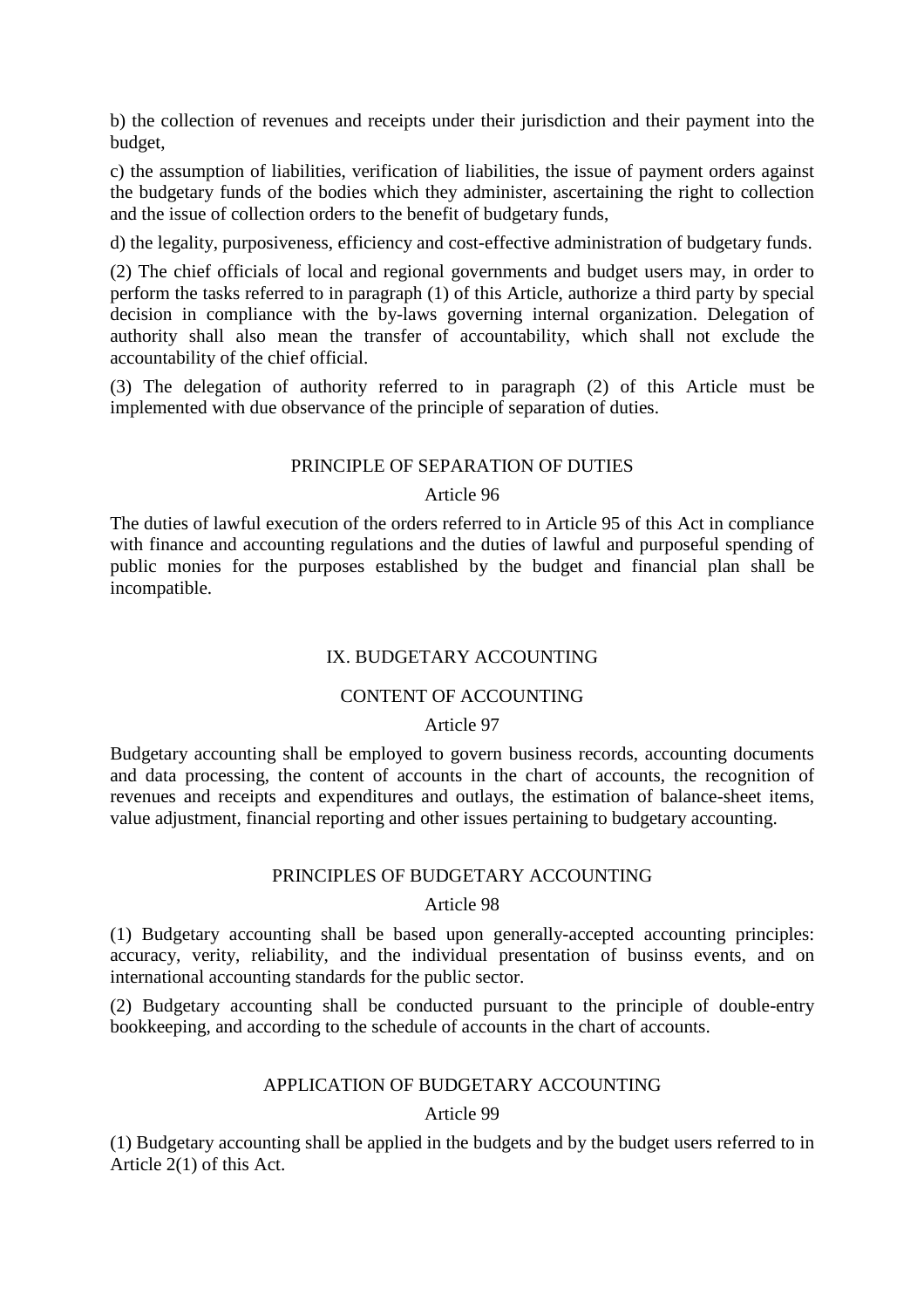(2) The Finance Minister shall issue the rules specified in Article 100(1) of this Act in order to stipulate the criteria for determination of the obligation to apply budgetary accounting for the extra-budgetary users referred to in Article 2(2) of this Act.

(3) The extra-budgetary users referred to in Article 2(2) of this Act shall be obliged to apply financial reporting in compliance with budgetary accounting.

# AUTHORITY TO ISSUE RULES

### Article 100

(1) The Finance Minister shall issue rules on budgetary accounting and the chart of accounts.

(2) The Finance Minister shall issue rules on financial reporting in budgetary accounting.

### ACCOUNTABILITY AND OBLIGATIONS

# Article 101

(1) The accountable person in the local and regional government and budget user shall be responsible for the organization and the lawful and proper conduct of budgetary accounting.

(2) The conduct of budgetary accounting may be entrusted to an authorized professional organization or person.

(3) The individual managing the accounting department of the local and regional government and budget user or the person to whom accounting tasks have been entrusted shall be accountable for the compilation of financial statements.

(4) The accountable person in the local and regional government and budget user or the person authorized thereby shall sign the financial statement and is accountable for their submission.

### OPERATING LEDGERS AND ACCOUNTING DOCUMENTS

# Article 102

(1) The operating ledgers of local and regional governments and budget users are the journal, main ledger and auxiliary ledgers.

(2) The Finance Minister shall, under the rules referred to in Article 100(1) of this Act, stipulate the type and content of the operating ledgers referred to in paragraph (1) of this Article.

### Article 103

(1) An accounting document is a written or electronically stored evidence on a completed operational change.

(2) The entry of data in operating ledgers into operating ledgers shall be based on credible, accurate and proper accounting documents.

(3) The accountable person in the local and regional government and budget user or the person authorized thereby shall certify the propriety of accounting documents with his/her signature or electronic signature.

(4) The data referred to in paragraph (2) of this Article shall be secured by the accountable person in written form as well.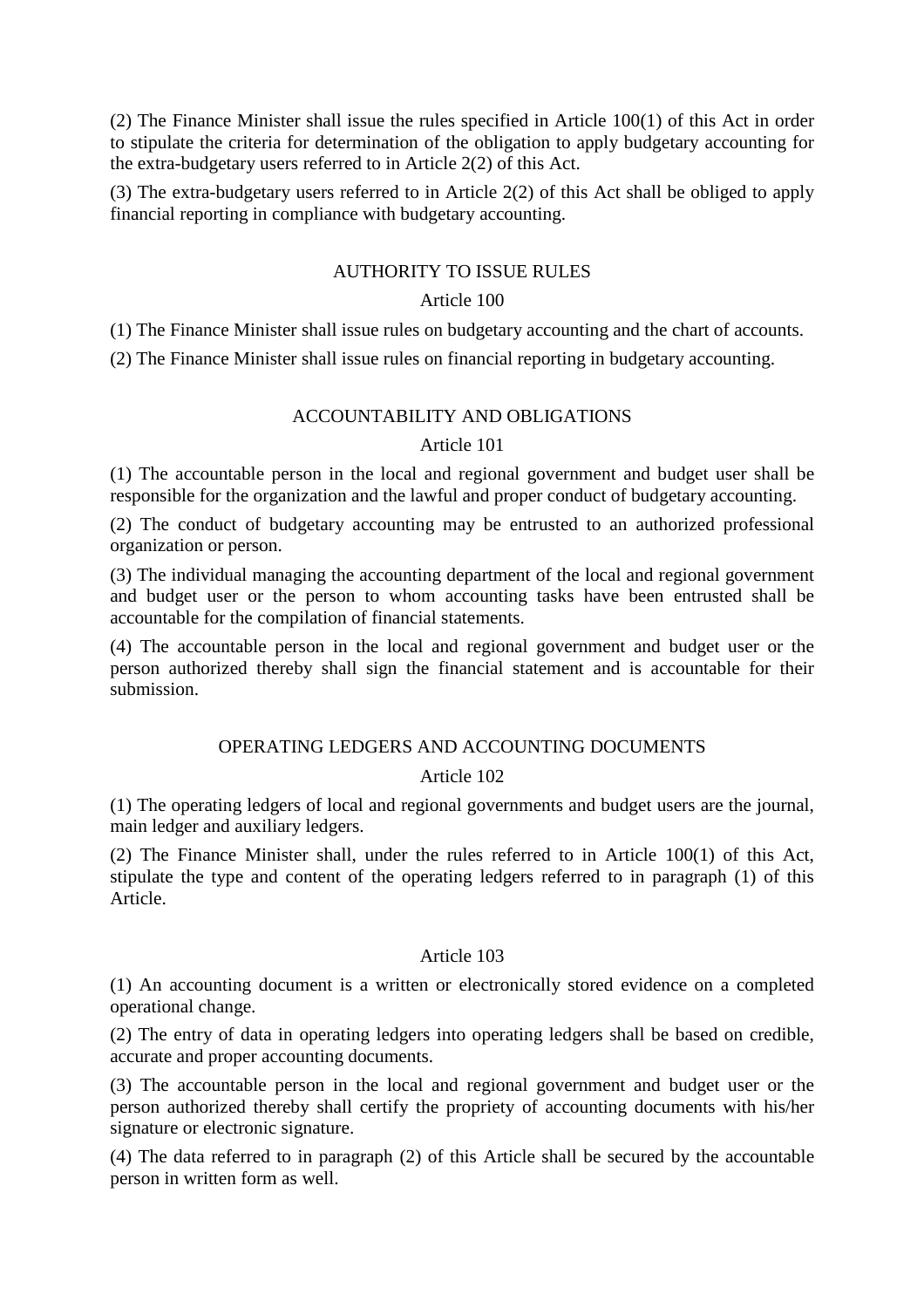#### PRINCIPLE FOR RECORDING ASSETS, LIABILITIES, OWN SOURCES, REVENUES AND EXPENDITURE

#### Article 104

(1) The acknowledgement of revenues and receipts and expenditure and outlays is based on the modified accounting accrual principle.

(2) The estimate of assets, liabilities and sources of ownership shall be conducted according to the modified accounting principle of accrual with the application of the historical cost method.

(3) The Finance Minister shall, under the rules referred to in Article 100(1) of this Act, stipulate the content and meaning of the modified accrual principle and the fixed asset revaluation procedure.

### FINANCIAL REPORTING

#### Article 105

(1) Financial statements shall be compiled for the budget and budget users.

(2) Financial statements for the budget and budget users are statements detailing the status and structure, and changes in the value and extent of assets, liabilities, own sources, revenues, expenditure, receipts and outlays, and cash flows.

(3) Financial statements are compiled for the periods in the course of the budget year and for the current budget year.

(4) Financial statements for periods in the course of the year are maintained until the submission of financial statements for the same period of the subsequent year, while the annual financial statement is permanently maintained in its original form.

(5) The users referred to in Article 2 of this Act shall draft and submit financial statements in compliance with the rules referred to in Article 100(2) of this Act.

(6) The Finance Minister shall, by means of the rules referred to in Article 100(2) of this Act, regulate the form and content of financial statements, the periods for which they are compiled and the obligation and deadlines for their submission.

### Article 106

For the needs of compilation of the financial statements referred to in Article 105 of this Act, the central state administrative authority in charge of management of state-owned assets shall compile and submit to the Ministry of Finance by 15 February of the current budget year a list of the state-owned assets with their status as at 31 December of the year for which the list is compiled.

### Article 107

(1) Ministries and other state bodies at the heading level shall consolidate the financial statements of budget users which are, according to organizational classification, under their jurisdiction into their own financial statements and compile consolidated financial statements which they shall submit to the Ministry of Finance.

(2) Local and regional governments shall consolidate the financial statements of budget users that are, according to organizational classification, under their jurisdiction into their own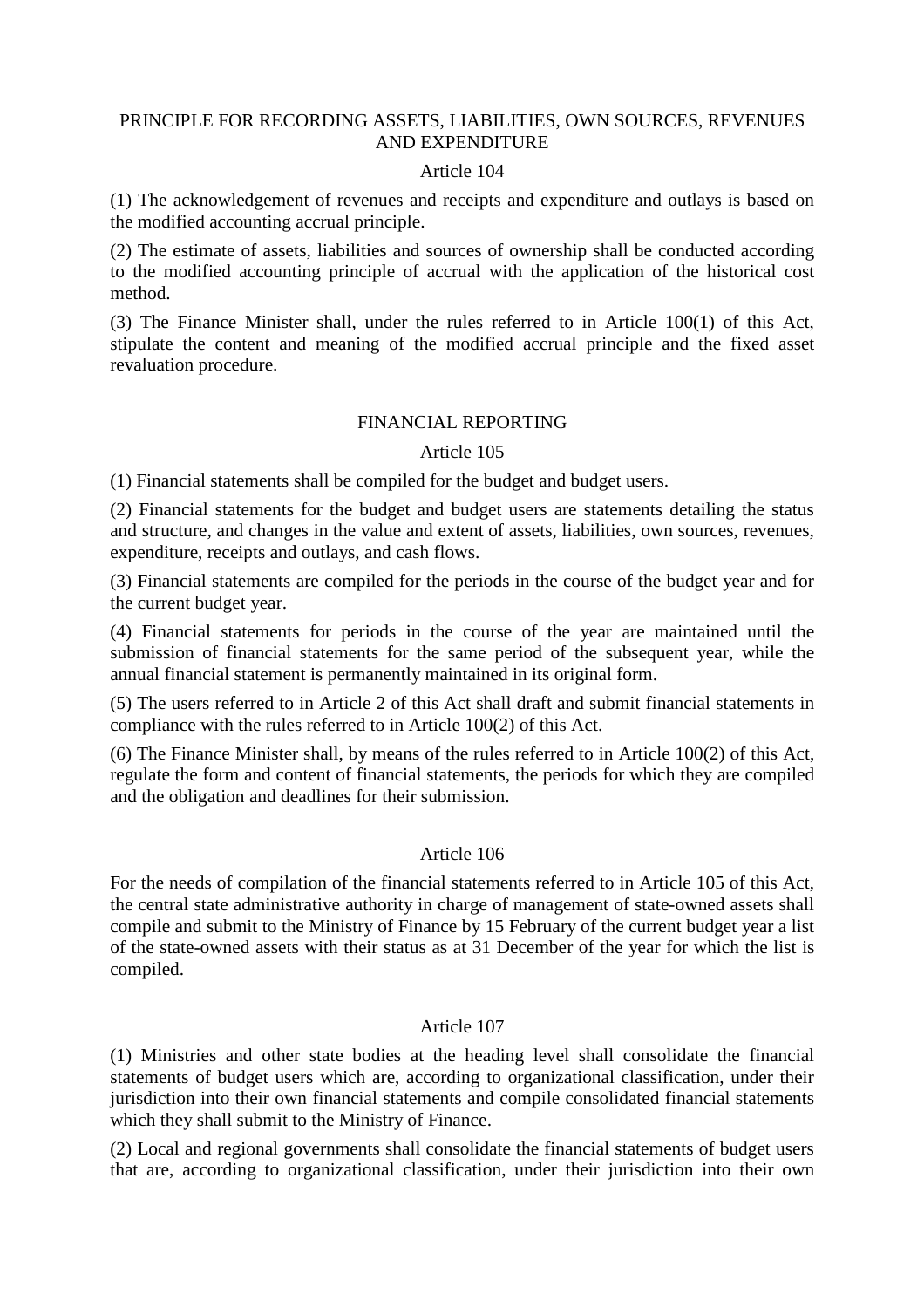financial statements and compile consolidated financial statements which they shall submit to the Ministry of Finance.

(3) The Ministry of Finance shall consolidate:

1. the consolidated financial statements from paragraph (1) of this Article and the financial statement of the state budget and compile a consolidated financial statement of the state budget,

2. the consolidated financial statement of the state budget from paragraph (1) of this Article and the financial statements of extra-budgetary users of the state budget and compile a consolidated financial statement of the central budget,

3. the consolidated financial statements of the budgets of all local and regional governments and the financial statements of all extra-budgetary users of local and regional governments and record them in the consolidated financial statement,

4. the consolidated financial statement of the central budget referred to in sub-paragraph 2 of this paragraph and the consolidated financial statement referred to in sub-paragraph 3 of this paragraph and compile the consolidated financial statement of the general budget.

# X. SEMI-ANNUAL AND ANNUAL BUDGET EXECUTION REPORT

# CONTENT OF SEMI-ANNUAL AND ANNUAL BUDGET EXECUTION REPORTS Article 108

(1) Semi-annual and annual budget execution reports shall contain:

1. the general section of the budget consisting of revenues and expenditure and the Financing Account at the level of section economic classification,

2. the special section of the budget broken down by organizational and programme classification and the level of section economic classification,

3. the report on borrowing on domestic and foreign money and capital markets,

4. the report on use of budgetary reserves,

5. the report on issued state guarantees and outlays pursuant to state guarantees,

6. an explanation of macroeconomic indicators,

7. an explanation of generated revenues and receipts, expenditure and outlays,

8. the general budget deficit.

(2) The semi-annual and annual budget execution report of the extra-budgetary user shall contain:

1. the general section of the financial plan containing the Revenue and Expenditure Account and the Financing Account at the level of section economic classification,

2. the special section of the financial plan by organizational and programme classification and the level of section economic classification, and

3. an explanation of generated revenues and receipts, expenditure and outlays.

(3) The annual budget execution report shall also include a report on implementation of the public debt management strategy.

(4) The provisions of paragraph (1) of this Article, with the exception of sub-paragraphs 6 and 8, shall be applied accordingly to local and regional governments.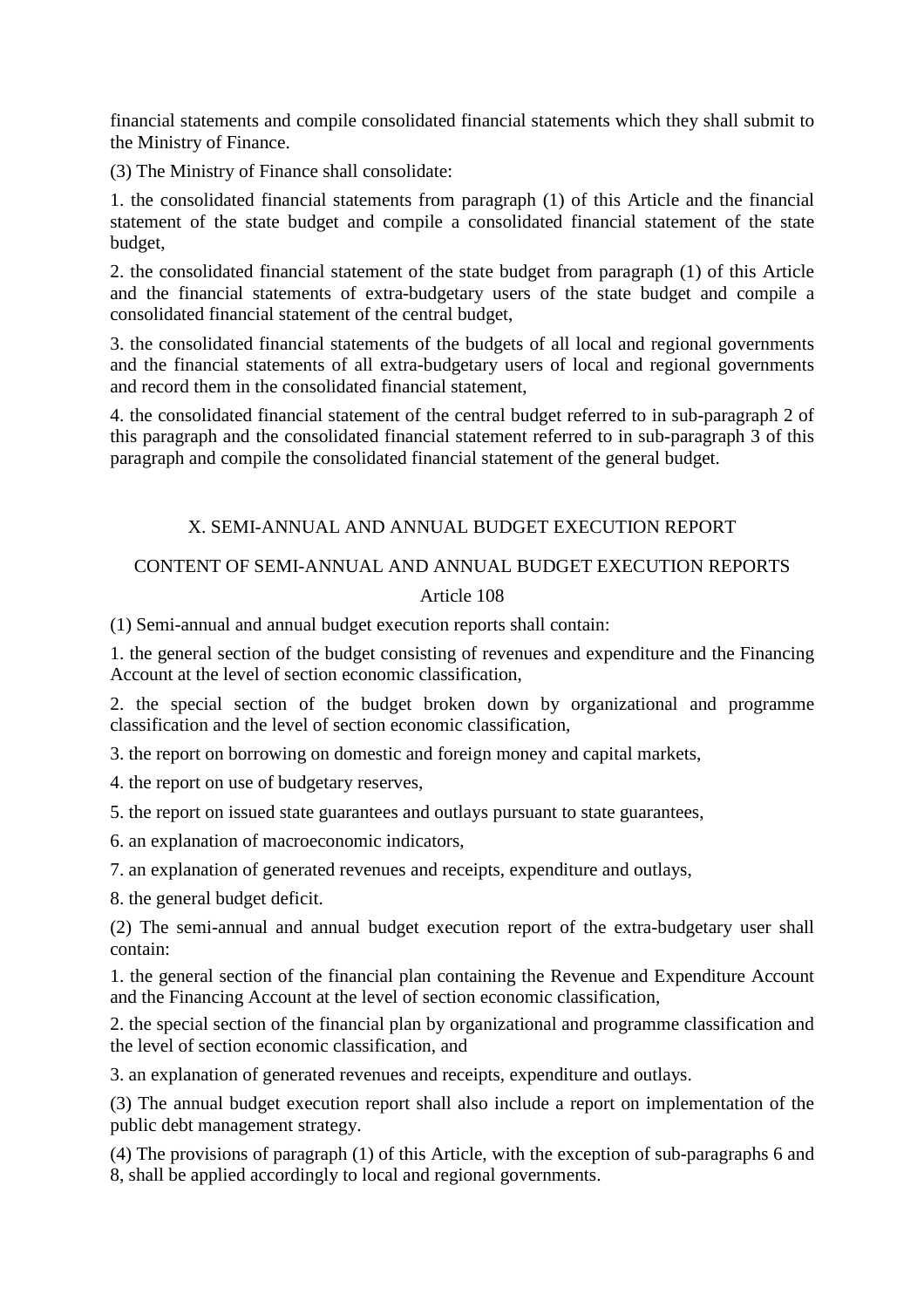(5) The semi-annual and annual budget execution reports of local and regional governments shall also contain a report on implementation of developmental programme plans.

(6) The Finance Minister shall, by means of the rules governing the semi-annual and annual budget execution reports, prescribe the content of the semi-annual and annual budget execution reports and the those responsible for their compilation.

# ADOPTION OF THE SEMI-ANNUAL BUDGET EXECUTION REPORT Article 109

(1) The Ministry of Finance or the administrative department in charge of finances shall submit to the Government or the relevant local or regional executive body the semi-annual budget execution report for the first six months of the current budget year not later than the fifth day of September of the current budget year.

(2) The Government or the relevant local or regional executive body shall submit to Parliament or the relevant representative body the semi-annual budget execution report for adoption not later than the fifteenth day of September of the current budget year.

### ADOPTION OF THE ANNUAL BUDGET EXECUTION REPORT

# Article 110

(1) The Ministry of Finance or the administrative department in charge of finances shall submit to the Government or the relevant local or regional executive body the annual budget execution report by 1 May of the current year for the preceding year.

(2) The Government or the relevant local or regional executive body shall submit to Parliament or the relevant representative body the annual budget execution report for adoption by 1 June of the current year for the preceding year.

# SUBMISSION OF SEMI-ANNUAL AND ANNUAL FINANCIAL PLAN EXECUTION REPORTS BY EXTRA-BUDGET USERS

### Article 111

(1) Extra-budgetary users must compile the semi-annual and annual financial plan execution reports for the preceding period, with attached explanations, and submit them to the Ministry of Finance by 30 July of the current year and by 31 March of the current budget year.

(2) The semi-annual and annual financial plan execution reports of extra-budgetary reports shall be submitted by the Government or relevant local or regional executive body to Parliament or the relevant representative body for approval together with the semi-annual and annual budget execution reports referred to in Article 109 and 110 of this Act.

### SUBMISSION OF THE ANNUAL BUDGET EXECUTION REPORT BY LOCAL AND REGIONAL GOVERNMENTS

# Article 112

(1) The annual budget execution report of local and regional governments shall be submitted to the Ministry of Finance and the State Audit Office within a period not to exceed 15 days after its adoption by the representative body of the local and regional government.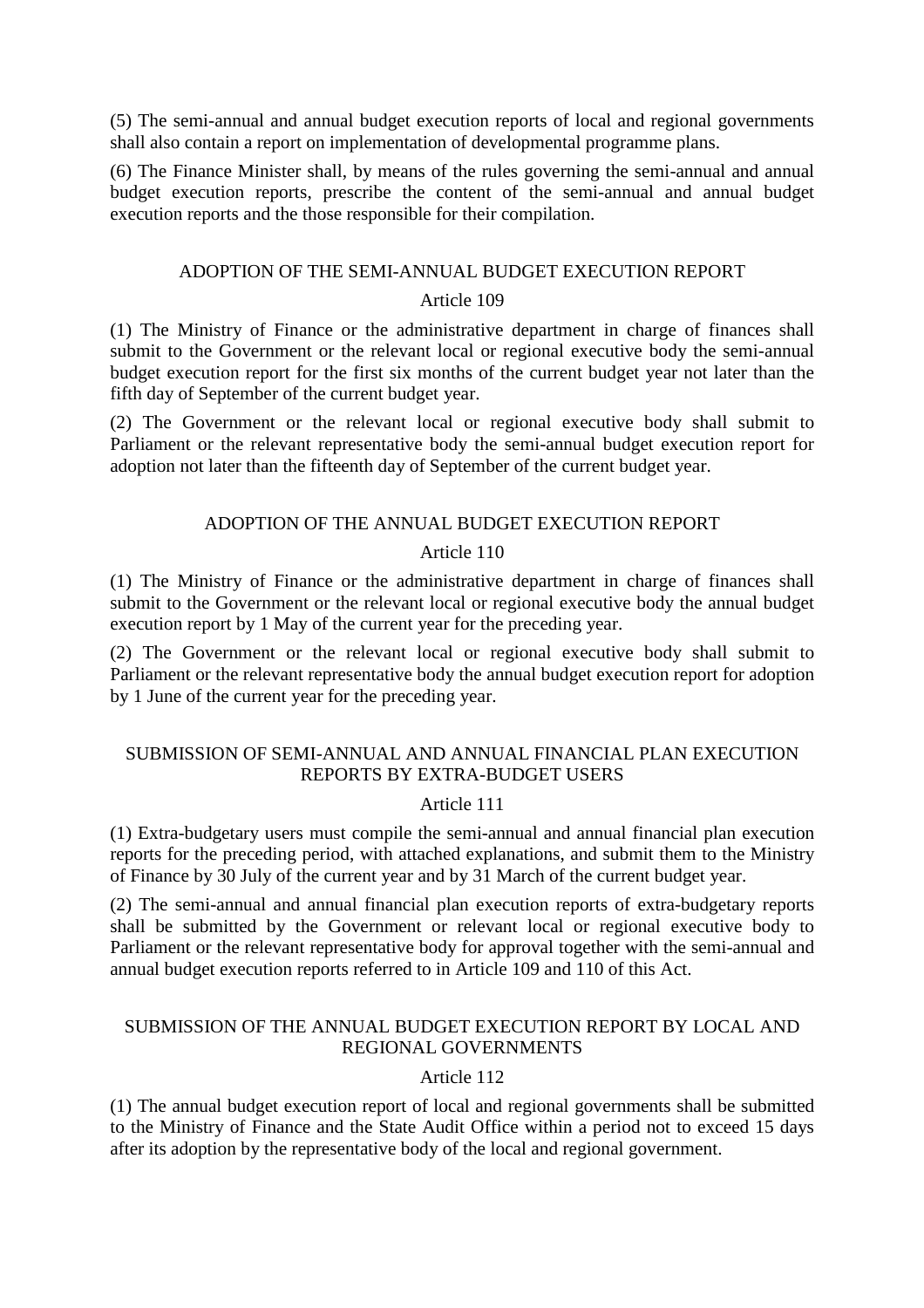(2) Notwithstanding, insofar as the representative body does not adopt the report referred to in paragraph (1) of this Article, it shall be submitted to the Ministry of Finance and the State Audit Office within a period not to exceed 60 days after the date of its submission to the representative body.

## SUBMISSION OF DATA FROM THE BUDGETS OF LOCAL AND REGIONAL **GOVERNMENTS**

#### Article 113

Those local and regional governments which fail to submit their data within the deadlines and in the manner stipulated by the provisions of Articles 40, 87, 90, 91, 94 and 112 of this Act shall have the remittance of aid and equalization aid from the state budget temporarily halted.

#### XI. EUROPEAN UNION FUNDS

#### Article 114

(1) Activities and projects financed from funds provided by the European Union shall be planned in the state budget.

(2) The system for utilization of European Union funding shall be regulated by special laws and in compliance with the internationally assumed commitments of the Republic of Croatia.

(3) The Republic of Croatia, as a user of European Union funding, shall, through the system of implementation of European Union assistance, secure:

a) the observance of the principle of separation of duties,

b) the functioning of internal financial controls,

c) the particular monitoring of projects financing by European Union funds and annual reporting on expenditures,

d) the existence of institutions to perform independent external audits,

e) transparent, non-discriminatory public procurement processes which preclude conflicts of interest,

f) regular controls which ensure the proper execution of activities financed by European Union funds,

g) the implementation of the appropriate measures to prevent irregularities and fraud and, if necessary, the initiation of judicial proceedings to recover store improperly spent funds.

#### Article 114a

(1) The Republic of Croatia, as a user of European Union funds, shall secure the safeguarding of the financial interests of the European Union through the establishment of systems to combat irregularities and fraud (AFCOS).

(2) The Government shall issue a directive to stipulate the institutional framework for the system to combat irregularities and fraud as referred to in paragraph (1) of this Article.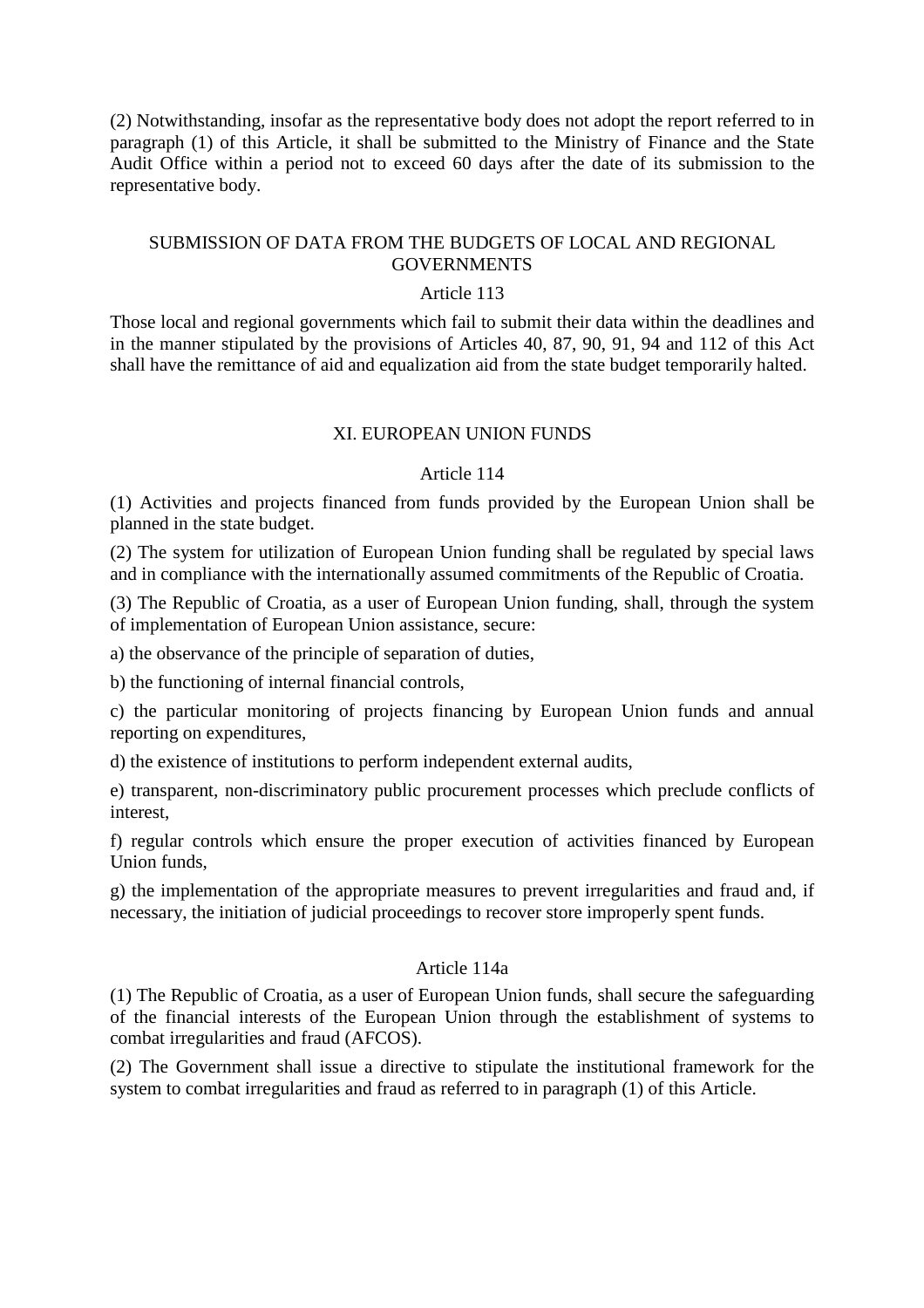# XII. BUDGETARY OVERSIGHT

## SCOPE OF BUDGETARY OVERSIGHT

#### Article 115

(1) Budgetary oversight is inspectorial supervision of the legality, purposiveness and timeliness of the use of budgetary funds, the timely and comprehensive collection of revenues and receipts under the purview of budget users and the bodies of local and regional governments, and inspectorial supervision of adherence to and enforcement of laws and other regulations pertaining to budgetary funds and funds from other sources, regardless of whether they concern revenues/receipts, expenditures/outlays, refunds, assets or liabilities.

(2) Budgetary oversight shall encompass oversight of accounting, financial and other operating documents and an inspection of operating premises, buildings, physical articles, goods and other items in compliance with the purpose of inspectorial supervision.

(3) The Ministry of Finance shall conduct budgetary oversight of budget users and extrabudgetary users of the state budget, local and regional governments and their budget users and extra-budgetary users, companies and other legal and natural persons who receive funds from the budgets and financial plans of extra-budgetary users, as well as oversight of the use of credit funds based on guarantees from the State and local and regional governments (subject of oversight).

(4) The Finance Minister shall issue rules on budgetary oversight to regulate the objectives, jurisdiction, content, methods and conditions, bodies and accountable persons to whom budgetary oversight inspectors are obliged to submit reports on completed oversight, the individual authorized for budgetary oversight and budgetary oversight measures.

### METHODS FOR CONDUCTING BUDGETARY OVERSIGHT

### Article 116

(1) Budgetary oversight shall be conducted pursuant to petitions from citizens, requests from central state administrative bodies, local and regional governments and other legal persons which indicate reasonable suspicion of irregularities or fraud, and at the behest of the Finance Minister.

(2) The decision to conduct budgetary oversight shall be made by the Finance Minister.

(3) Budgetary oversight of the operations of a budget user shall be conducted by direct inspection in the premises of the subject of oversight, and by analysis of its financial/accounting documentation.

# Article 116a

(1) The budgetary oversight inspector shall be obliged to compile a report on the completed budgetary oversight.

(2) The report referred to in paragraph (1) of this Article shall be submitted to the accountable person in the subject of oversight.

(3) The accountable person in the subject of oversight shall be entitled to file objections against the report on completed budgetary oversight in written form within a period of 15 days, counted from the date of delivery of the report.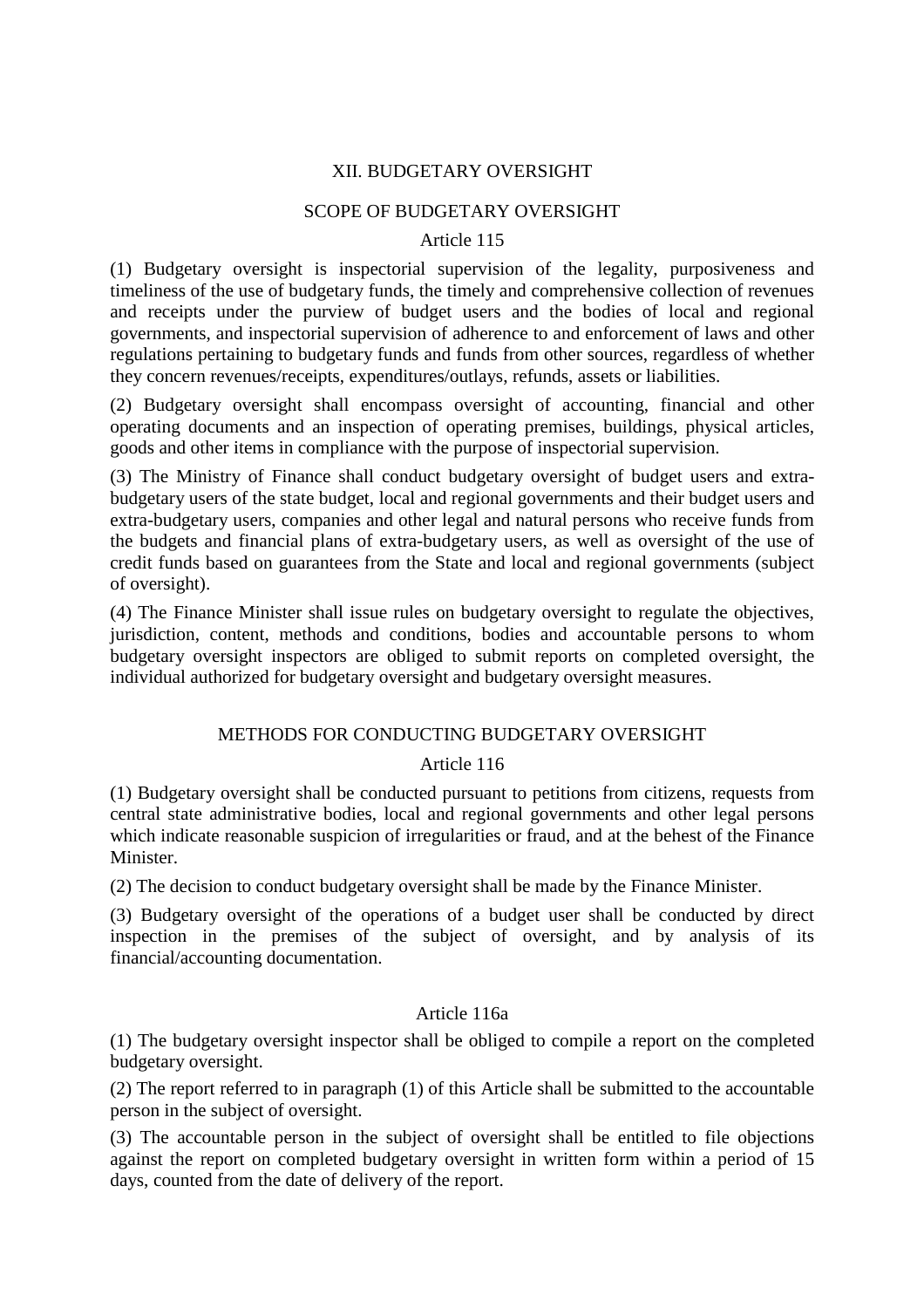(4) Insofar as new facts and material evidence are conveyed in the written objections which should alter the state of facts ascertained in the report, the budgetary oversight inspector shall compile a supplemental report on such facts and material evidence.

(5) The provisions of the General Administrative Procedures Act shall be applied accordingly to budgetary oversight.

### Article 117

(1) The budgetary oversight inspector who ascertained actions whereby a violation was perpetrated during the oversight procedure shall draft misdemeanour charges against the perpetrator of the violation on behalf of the Ministry of Finance and submit it to the regional office of the National Tax Administration.

(2) The misdemeanour proceedings for the infractions stipulated by this Act shall be conducted in the first instance by the regional office of the National Tax Administration.

(3) Misdemeanour prosecution may not be launched after the end of three years after perpetration of the violation.

### Article 118

(1) The provisions of the Misdemeanour Act shall be applied accordingly to the rules of conduct for misdemeanour proceedings, appeals procedures and extraordinary legal recourse.

(2) The provisions of the General Tax Act shall be applied accordingly with reference to compulsory collection of legally-binding fines in misdemeanour proceedings.

### Article 119

Insofar as the budgetary oversight inspector ascertains actions for which there is reasonable suspicion of perpetration of a crime, the inspector shall file criminal charges with the public prosecutor's office with jurisdiction.

# OBLIGATION OF PARTICIPATION IN OVERSIGHT PROCEDURE BY THE OVERSIGHT SUBJECT

### Article 120

(1) The accountable person in the subject of oversight or a person authorized thereby shall be obliged to participate in the oversight procedure and, at the budgetary oversight inspector's request, present all necessary documentation for inspection.

(2) The accountable person in the subject of oversight shall be obliged to facilitate the unimpeded conduct of budgetary oversight and secure the proper conditions for work.

# SPECIAL AUTHORITY OF PERSONS CONDUCTING BUDGETARY OVERSIGHT Article 121

(1) The persons authorized to conduct budgetary oversight are the budgetary oversight inspectors of the Ministry of Finance.

(2) Budgetary oversight inspectors shall have official badges issued by the Finance Minister.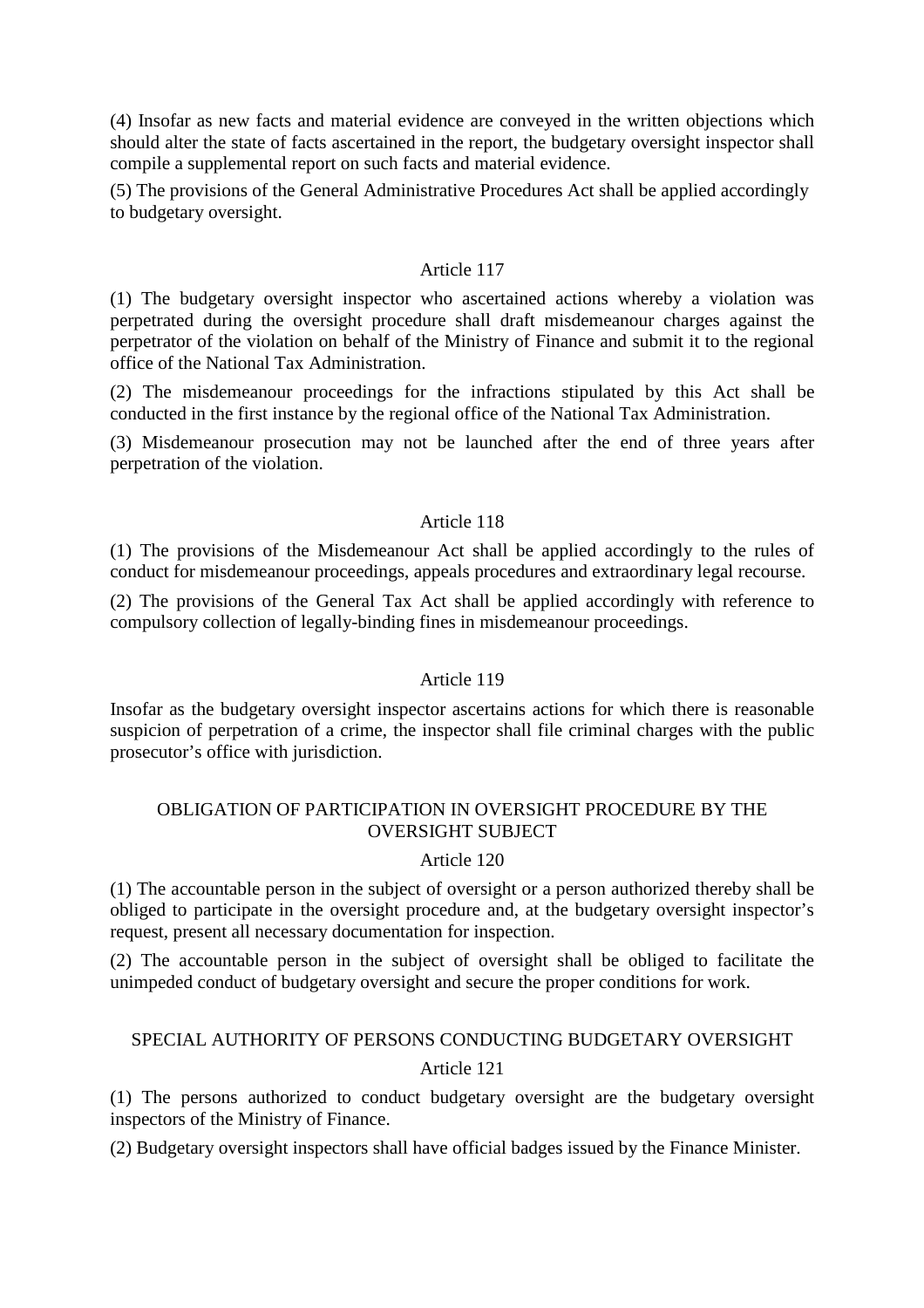(3) The Finance Minister shall issue rules governing the appearance of the official badges of budgetary oversight inspectors, the maintenance of records on official badges and the manner of their issue, use and replacement.

# Article 122

(1) Budgetary oversight inspectors shall be obliged to maintain business and professional secrets and classified data to which they gain knowledge during the performance of oversight and other operations under their jurisdiction in compliance with the ascertained degree of confidentiality.

(2) The report on completed budgetary oversight referred to in Article 116.a(1) of this Act may be submitted solely to the courts, bodies of state authority and other state bodies at their written elaborated request in judicial and administrative proceedings under their jurisdiction.

# XIII. PREPARATION AND IMPLEMENTATION OF EDUCATION

# Article 123

(1) The Ministry of Finance shall prepare and implement the education and additional training for staff in the public sector.

(2) The Ministry of Finance shall organize a specialist programme of education in the field of public finance for civil servants in compliance with special regulations.

(3) Certificates shall be issued at the end of the completed programme of education.

(4) The programme, education categories, conditions for attendees, the organization, implementation method and conditions which must be fulfilled by the persons participating in the implementation of education, and the appearance and content of the certificate of completion shall be prescribed by the Government by a directive on the forms, methods and conditions for education in the field of public finance.

# XIV. PENAL PROVISIONS

### Article 124

The violation of a legal person shall carry a penalty of a fine from HRK 500,000.00 to 2,000,000.00:

1. if budgetary funds are not used to finance expenditure, functions and programmes of state bodies and local and regional governmental bodies and other budget users and extrabudgetary users at the level established by the budget (Article 5(2))

2. if a local or regional government, budget user or extra-budgetary user fails to post its annual financial statements on its internet site not later than the eighth day after the date of submission of the statements (Article  $12(5)$ ) or if the budget user or extra-budgetary user that does not have its own internet site fails to post the financial statements on the internet sites of the relevant institution at the state budget heading level, or the relevant local or regional government within a period eight days following their submission (Article 12(6))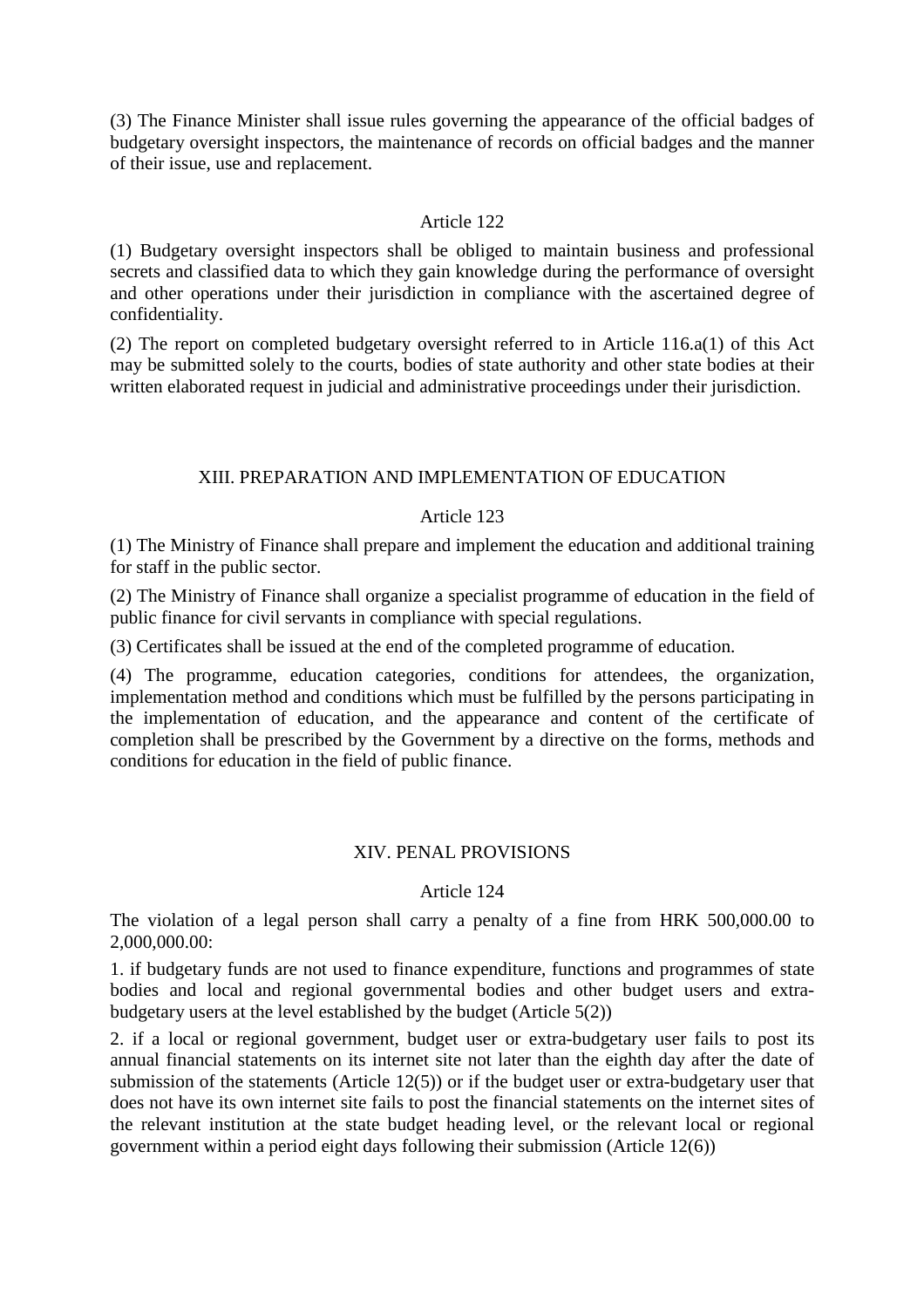3.if a ministry or other state body at the heading level of organizational classification fails to notify the Ministry of Finance on the implementation of a strategic plan in compliance with the deadlines for budget execution reporting (Article 23(4))

4. if the state budget user fails to draft a financial plan by months for the entire year at the behest of the Ministry of Finance in compliance with the state budget which was enacted by Parliament and the planned maturity of liabilities (Article 41(1))

5. if the budget user which is a local and regional government fails to draft a financial plan by months for the entire year at the behest of the administrative department in charge of finance in compliance with the budget of the local or regional government adopted by the relevant representative body and the planned maturity of liabilities (Article 41(1) and (4))

6. if the budget user does not finance the same programmes during an interim financing period and if the number of employees is increased in comparison to 31 December of the preceding year (Article 42(6))

7. if the budget user assumes new liabilities during an interim financing period (Article 42(7))

8. if the budget user assumes commitments at the expense of the state budget in the current year contrary to the purposes and above the level established by the financial plan and/or if all conditions therefor prescribed by law and other regulations were not fulfilled (Article 44(1) and  $(6)$ )

9. if the budget user assumes commitments under agreements under agreements which require payment in subsequent years, regardless of the financing source, without the Government's consent (Article 44(2) and (6))

10. if the budget user assumes commitments under investment projects without conducting expertise-based evaluation and assessments of the justification and cost-effectiveness of the investment project (Article 45(1) and (2))

11. if budgetary funds are reallocated to budgetary line-items for budget users or between budget users and for extra-budget users by over 5% of the expenditure and outlays in the budgetary line-item ratified by Parliament or the relevant representative body which is reduced, or if they are reallocated without the approval of the Finance Minister or municipal mayor, city mayor or county prefect (Article 46(1), (2) and (4))

12. if the budget user fails to ascertain, collect and pay into the budget in complete and timely fashion the revenues and receipts under its jurisdiction (Article 47(1) and (2)) and if it fails to execute expenditure and outlays in compliance with stipulated purposes (Article 47(1))

13. if earmarked revenues and receipts are not paid into the budget (Article 48(2))

14. if own revenues are not paid into the budget (Article 52(2))

15. if advance payment is made without obtaining the prior consent of the Finance Minister or the consent of a municipal mayor, city mayor, or county prefect when such consent is required in compliance with state budget execution legislation or the decision on budget execution for a given year (Article 53)

16. if in the case of disbursements for which the purposes were established in advance in special regulations there is no monitoring of the legal and earmarked use of disbursed funds (Article 54a)

17. if the budget user has several accounts or accounts which are not part of a budget account for all payments (Article 60(2))

18. if the funds obtained from the sale of shares and equity interests are not used solely for debt servicing in the Financing Account (Article 65(1))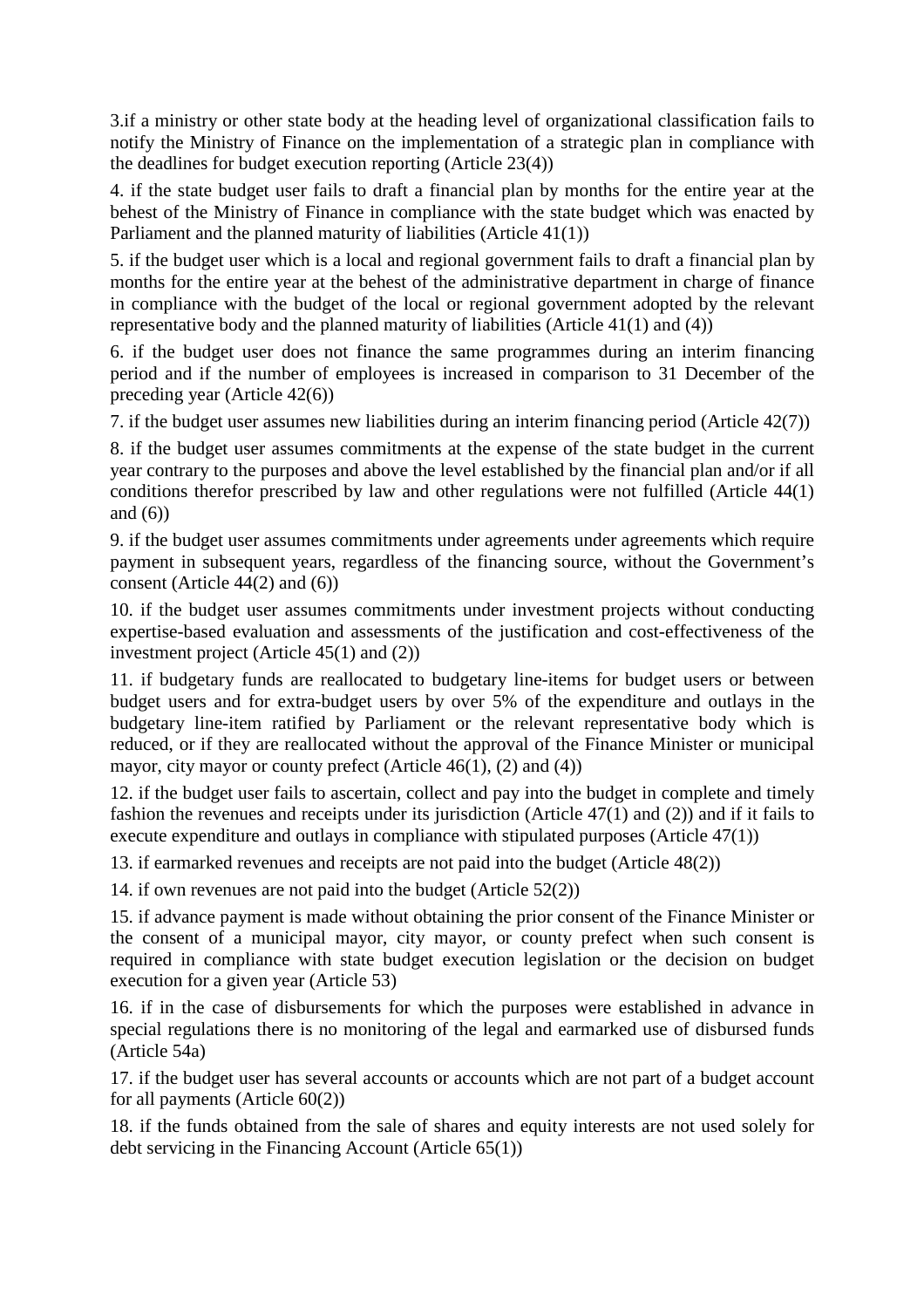19. if the funds from the sale of share and equity interests earned in sum higher than necessary to service debt in the Financing Account are not used to procure non-financial and financial assets (Article 65(2))

20. if the local and regional government incurs long-term debt for purposes other than investment, or if the investment is not financed from its budget and if such debt is not approved by its representative body and if the municipal mayor, city mayor or county prefect concludes a borrowing agreement without obtaining the prior consent of the Government  $(A$ rticle  $87(1)$ 

21. if a public partner concludes a public-private partnership agreement and the total amount of all fees which the public partner pays to the private partner pursuant to all public-private partnership agreements surpasses 25 percent of generated budgetary revenues in the preceding year less capital earnings, or if the public partner does not obtain the opinion of the Ministry of Finance and other bodies in compliance with special legislation governing public-private partnerships (Article 89)

22. if the legal person under the direct or indirect majority ownership of a local or regional government or the institution founded by a local or regional government incurs debt for a purpose other than investment and/or without the consent of the majority owner or founder (Article 90(1))

23. if a regional government issue a guarantee to a local government without the consent of the Government (Article 91(1))

24. if a local or regional government issues a guarantee to a legal person under the direct or indirect majority ownership of the local or regional government or an institution founded by such government for a purpose other than the settlement of the liabilities of said legal person or institution (Article 91(2))

25. if the decision to issue a guarantee is not made by the representative body of a local or regional government in proportion to its ownership share, except when the charter or decision of the local or regional government do not stipulate who makes decisions on guarantees (Article 91(3))

26. if the local or regional government issues a guarantees without obtaining the consent of the Finance Minister (Article 91(4))

27. if the newly-organized local or regional government incurs debt, grants consent or issues a guarantee for borrowing prior to regulation of mutual property rights matters in compliance with the Local and Regional Government Act (Article 92(1))

28. if, after the regulation of mutual property rights matters, debt is incurred and guarantees are issued by a local or regional government which, as at 31 December of the year when the preceding local or regional government ceased functioning, surpassed the limit for borrowing and issuing guarantees according to Article 88 of this Act (Article 92(2))

29. if the extra-budgetary user of the state budget incurs debt or issues a guarantee contrary to the conditions established by a decision of the Government at the proposal of the Finance Minister (Article 93(1))

30. if the extra-budgetary user of a local or regional governmental budget incurs debt and issues a guarantee without the consent of the local or regional government (Article 94(1)).

# Article 125

A violation by the accountable person of the budget and budget user shall carry a fine of HRK 50,000.00 to 100,000.00: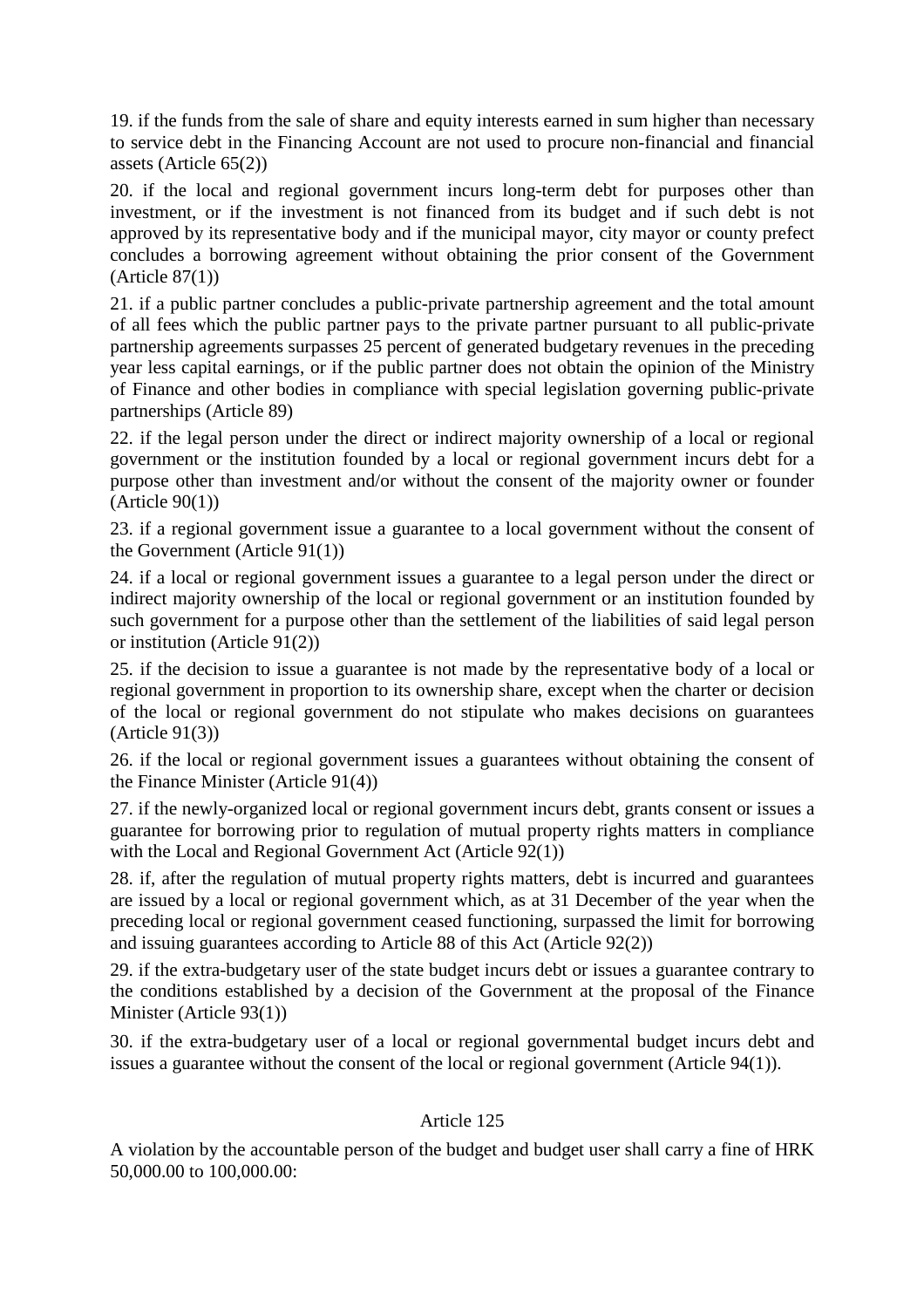1. if the drafting or execution of the budget is not based on the principles of unity and accuracy, annuality, equilibrium, unit of account, universality, specification, sound financial management and transparency (Article 4)

2. if budgetary funds are not used to finance expenditure, functions and programmes of state bodies and local and regional governmental bodies and other budget users and extrabudgetary users to the level established by the budget (Article 5(2))

3. if the local or regional government, budget user or extra-budgetary user fails to post its annual financial statements on its internet site not later than a period of eight days after the statements are submitted (Article 12(5)) or if the budget user or extra-budgetary user that does not have its own internet site fails to post its financial statements on the internet site of the relevant institution at the state budget heading level, or the relevant local or regional government, within a period of eight days after the date on which they are submitted (Article 12(6))

4. if a ministry or other state body at the heading level of organizational classification fails to semi-annually and annually notify the Ministry of Finance of the implementation of the strategic plan in compliance with the deadlines for budget execution reporting (Article 23(4))

5. if state budget user fails to draft a financial plan by months for the entire year at the behest of the Ministry of Finance in compliance with the state budget enacted by Parliament and planned maturity of liabilities (Article 41(1))

6. if the user of a local or regional budget fails to draft a financial plan by months for the entire year at the behest administrative department in charge of finance in compliance with the budget of the local or regional government adopted by its representative body and the planned maturity of liabilities (Article 41(1) and (4))

7. if interim financing is not conducted in proportion to the revenues secured in the same period according to the budget for the preceding year, or more than one fourth of the total revenues collected without receipts (Article 42(3))

8. if during the interim financing period the budget user fails to finance the same programmes and if it increases the number of employees in comparison to the status of 31 December of the preceding year (Article 42(6))

9. if the budget user assumes new liabilities during the interim financing period (Article 42(7))

10. if the budget user assumes commitments at the expense of the state budget in the current year contrary to the purposes and above the level established by the financial plan and/or if all conditions therefor prescribed by law and other regulations were not fulfilled (Article 44(1) and  $(6)$ )

11. if the budget user assumes commitments under agreements under agreements which require payments in subsequent years, regardless of the financing source, without the Government's consent (Article 44(2) and (6))

12. if the budget user assumes commitments under investment projects without conducting expertise-based evaluation and assessments of the justification and cost-effectiveness of the investment project (Article 45(1) and (2))

13. if budgetary funds are reallocated to budgetary line-items for budget users or between budget users and for extra-budget users by over 5% of the expenditure and outlays in the budgetary line-item ratified by Parliament or the relevant representative body which is reduced, or if they are reallocated without the approval of the Finance Minister or municipal mayor, city mayor or county prefect (Article 46(1), (2) and (4))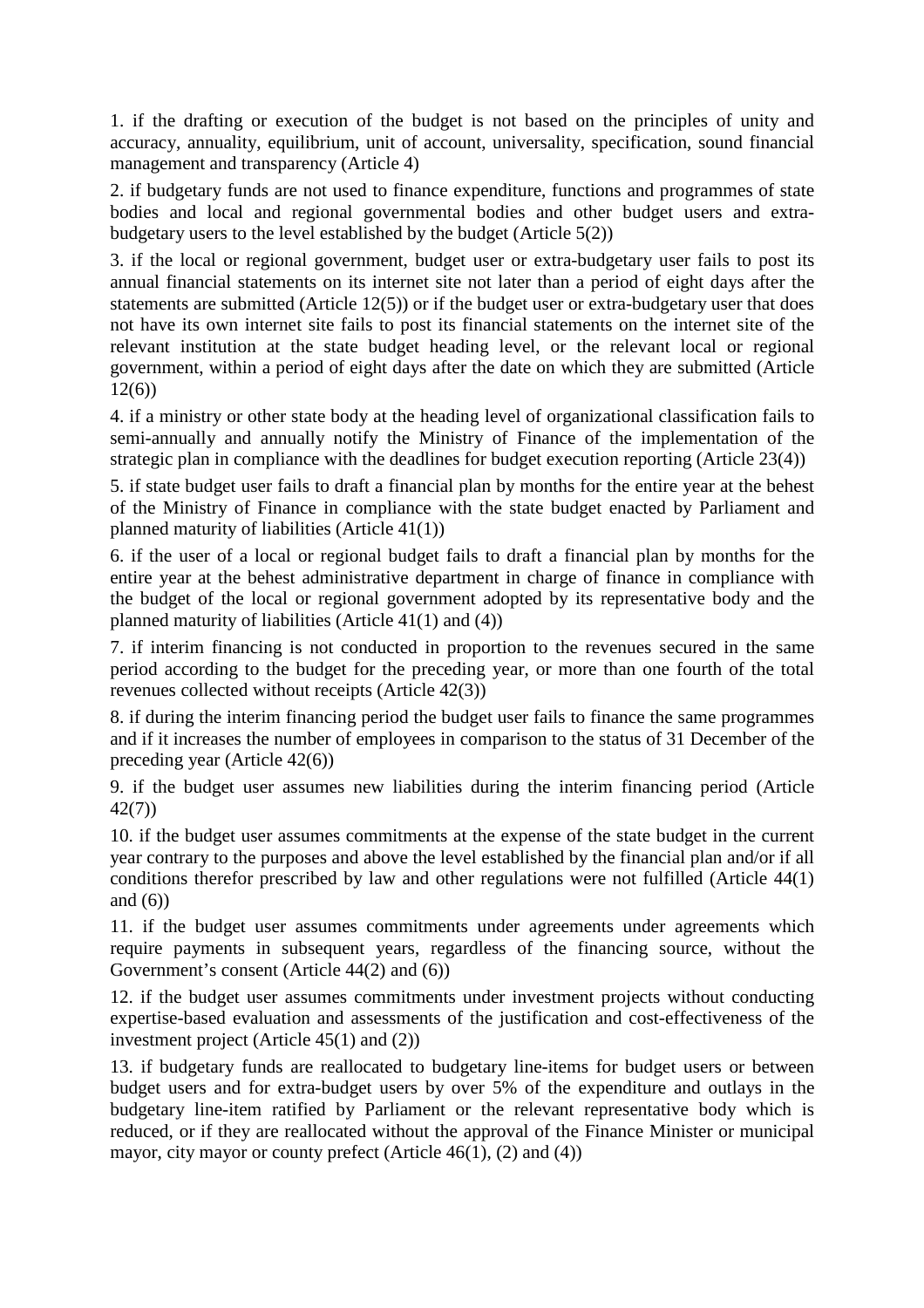14. if the budget user fails to ascertain, collect and pay into the budget in complete and timely fashion the revenues and receipts under its jurisdiction (Article 47(1) and (2)) and if it fails to execute expenditure and outlays in compliance with stipulated purposes (Article 47(1))

15. if earmarked revenues and receipts are not paid into the budget (Article 48(2))

16. if the user assumes and pays liabilities at a level above that actually paid-in, or available funds, or if paid-in and transferred and less planned earmarked receipts from borrowing are executed above the amount established in the state budget and to the level of paid-in and transferred funds without the prior consent of the Ministry of Finance (Article 50(1), (2), (3) and  $(4)$ )

17. if own revenues are not paid into the budget (Article 52(2))

18. if advance payment is made without obtaining the prior consent of the Finance Minister or the consent of a municipal mayor, city mayor, or county prefect when such consent is required in compliance with state budget execution legislation or the decision on budget execution for a given year (Article 53)

19. if the expenditure or outlay from the budget is not based on credible accounting document whereby the payment obligation is proven (Article 54(1))

20. if prior to disbursement he/she fails to verify and does not sign the legal foundation and level of liability which ensues from the accounting document (Article 54(2))

21. if in the case of disbursements for which the purposes were established in advance in special regulations there is no monitoring of the legal and earmarked use of disbursed funds (Article 54a)

22. if the budget user, after subsequently ascertaining that a disbursement from the budget was executed illegally and/or without justification, fails to seek recovery of the budgetary funds to the budget (Article 59(1))

23. if the budget user fails to open a single account for all payments (Article 60(3))

24. if the monetary funds are invested in shares and equity interests in commercial companies  $(A<sup>rt</sup>icle 62(4))$ 

25. if the funds obtained from the sale of shares and equity interests are not used solely for debt servicing in the Financing Account (Article 65(1))

26. if the funds from the sale of share and equity interests earned in sum higher than necessary to service debt in the Financing Account are not used to procure non-financial and financial assets (Article 65(2))

27. if non-financial fixed assets are not acquired by purchase and to an extent necessary to fulfil the tasks of the budget users or if the assets are acquired without compensation without the prior consent of the Government or the municipal mayor, city mayor, county prefect or other body authorized by the charter of the local or regional government, and such acquisition incurred higher costs for the State or local or regional government (Article 69(1) and (2))

28. if the proceeds from the sale and replacement of non-financial fixed assets of the State or local or regional government, and from insurance-based compensation are used for purposes other than the capital expenditure of the State or local or regional government (Article 70(1))

29. if the local and regional government incurs long-term debt for purposes other than investment, or if the investment is not financed from its budget and if such debt is not approved by its representative body and if the municipal mayor, city mayor or county prefect concludes a borrowing agreement without obtaining the prior consent of the Government  $(A<sup>rt</sup>icle 87(1))$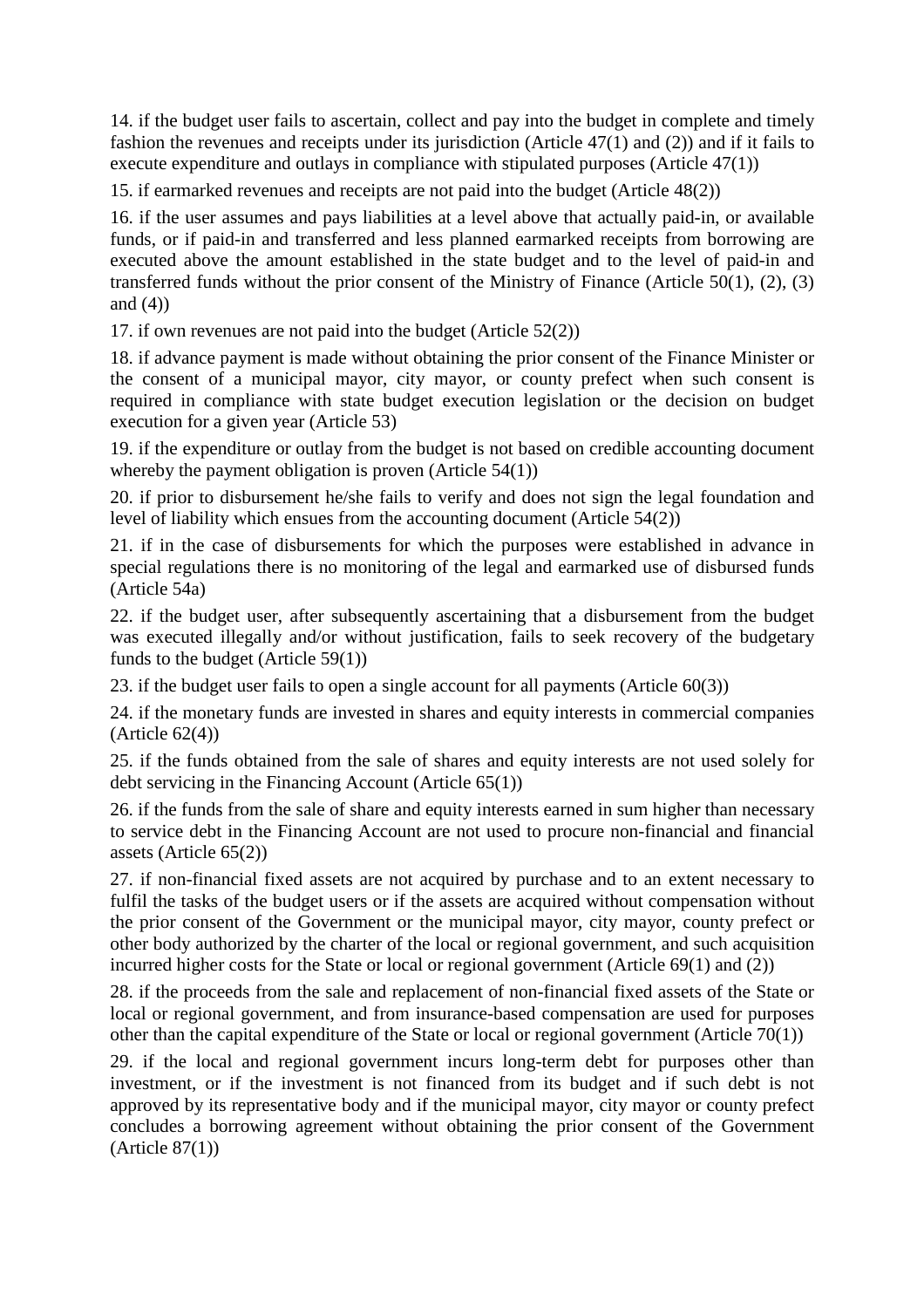30. if the total annual liabilities of the local or regional government from Article 86 of this Act exceeds 20 percent of generated revenues in the year preceding the year in which debt is incurred (Article 88.)

31. if a public partner concludes a public-private partnership agreement and the total amount of all fees which the public partner pays to the private partner pursuant to all public-private partnership agreements surpasses 25 percent of generated budgetary revenues in the preceding year less capital earnings, or if the public partner does not obtain the opinion of the Ministry of Finance and other bodies in compliance with special legislation governing public-private partnerships (Article 89)

32. if the legal person under the direct or indirect majority ownership of a local or regional government or the institution founded by a local or regional government incurs debt for a purpose other than investment and/or without the consent of the majority owner or founder  $(A<sup>rt</sup>icle 90(1))$ 

33. if a regional government issue a guarantee to a local government without the consent of the Government (Article 91(1))

34. if a local or regional government issues a guarantee to a legal person under the direct or indirect majority ownership of the local or regional government or an institution founded by such government for a purpose other than the settlement of the liabilities of said legal person or institution (Article 91(2))

35. if the decision to issue a guarantee is not made by the representative body of a local or regional government in proportion to its ownership share, except when the charter or decision of the local or regional government do not stipulate who makes decisions on guarantees (Article 91(3))

36. if the local or regional government issues a guarantees without obtaining the prior consent of the Finance Minister (Article 91(4))

37. if the newly-organized local or regional government incurs debt, grants consent or issues a guarantee for borrowing prior to regulation of mutual property rights matters in compliance with the Local and Regional Government Act (Article 92(1))

38. if, after the regulation of mutual property rights matters, debt is incurred and guarantees are issued by a local or regional government which, as at 31 December of the year when the preceding local or regional government ceased functioning, surpassed the limit for borrowing and issuing guarantees according to Article 88 of this Act (Article 92(2))

39. if he/she does not proceed in compliance with the responsibilities for planning and executing his/her portion of the budget, collection of revenues and receipts under his/her jurisdiction and their payment into the budget, the assumption of liabilities, the verification of liabilities, the issuing of payment orders at the expense of budgetary funds of the bodies he/she administers and ascertainment of the right to collection and the issuing of collection orders to the benefit of budgetary funds, or if he/she fails to implement transfer of authority while observing the principle of separation of duties (Article 95(1) and (3)

40. if he/she fails to delineate duties by observing the principle of separation of duties (Article 96)

41. if he/she fails to organize and does not conduct budgetary accounting in a lawful and proper manner, or if he/she entrusts the performance of budgetary accounting to an unauthorized and/or unprofessional authorized organization or individual (Article 101(1) and (2))

42. if financial statements are not compiled by the individual managing the accounting department of the local or regional government or budget user or the person to whom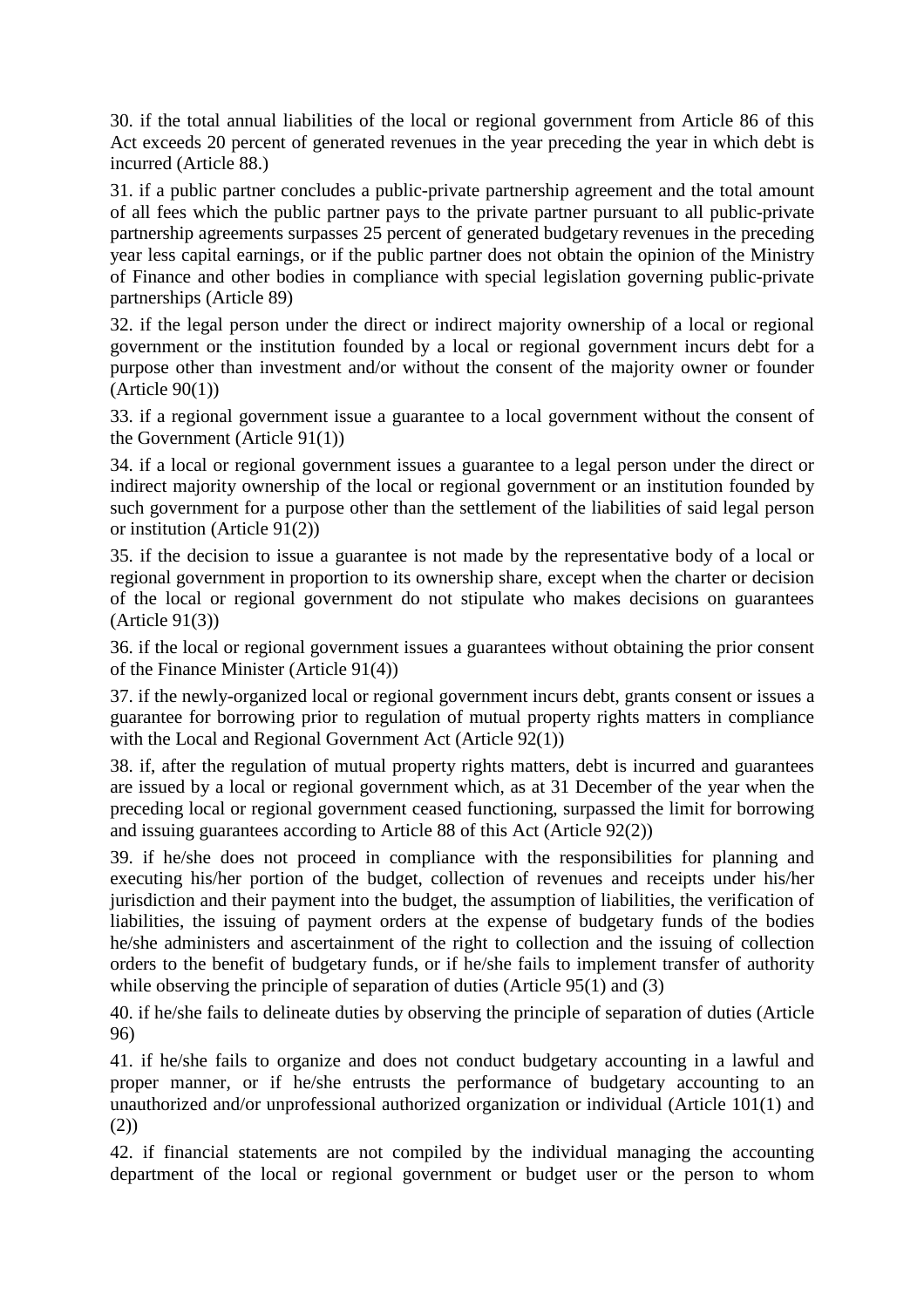accounting tasks have been entrusted and if the statements are not signed and submitted by the accountable official of the local or regional government or budget user or the person authorized thereby to sign the financial statements (Article 101(3) and (4))

43. if the local or regional government or budget user have no operating ledgers – journal, main ledger and auxiliary ledgers (Article 102(1))

44. if accounting documents and their handling are not credible, accurate and proper accounting documents (Article 103(2))

45. if the financial statements are not compiled and if they do not clearly present data on the status and structure and changes in value and extent of assets, own sources, revenues, expenditure, receipts and outlays, or cash flows and if financial statements are not compiled for a period during the course of the budget year and for the current budget year (Article 105(1), ( 2) and (3))

46. if the financial statements for the period during the course of the budget year are not maintained until submission of the financial statements for the same period in the subsequent year, or if the annual financial statement is not permanently maintained in its original form (Article 105(4))

47. if the budget user does not draft and does not submit the financial statements in compliance with the rules referred to in Article 100 of this Act (Article 105(5))

48. if ministries and other state bodies at the heading level do not consolidate the financial statements of budget users who are, according to organizational classification, under their jurisdiction with their own financial statement and do not compile a consolidated financial statement and do not submit it to the Ministry of Finance, or if a local or regional government does not consolidate the financial statements of budget users that are, according to organizational classification, under its jurisdiction with its own financial statement and does not compile a consolidated financial statement and submit it to the Ministry of Finance (Article 107(1) and (2))

49. if the content of the semi-annual central budget execution report and the annual budget execution report does not comply with Article 108(1), (2), (3), (4) and (5) of this Act (Article 108)

50. if the annual budget execution report is not submitted to the Ministry of Finance and State Audit Office by a local or regional government within a period of 15 days after it is approved by the representative body of the local or regional government or, if the representative body does not approve it, within a period of 60 days after the date of its submission to the representative body (Article 112)

51. if he/she does not participate in the oversight procedure and does not provide the requested documentation for inspection (Article 120)

52. if he/she prevents the unimpeded performance of budgetary oversight by securing suitable conditions for work (Article 120(2)).

### Article 126

A violation by the accountable person of the extra-budgetary user shall carry a fine of HRK 50,000.00 to 100,000.00:

1. if the extra-budgetary user incurs debt and issues a guarantee contrary to the conditions established by the Government in a decision proposed by the Finance Minister, or above the total level of borrowing and issued guarantees established by budget execution regulations for a given year (Article  $93(1)$  and (2))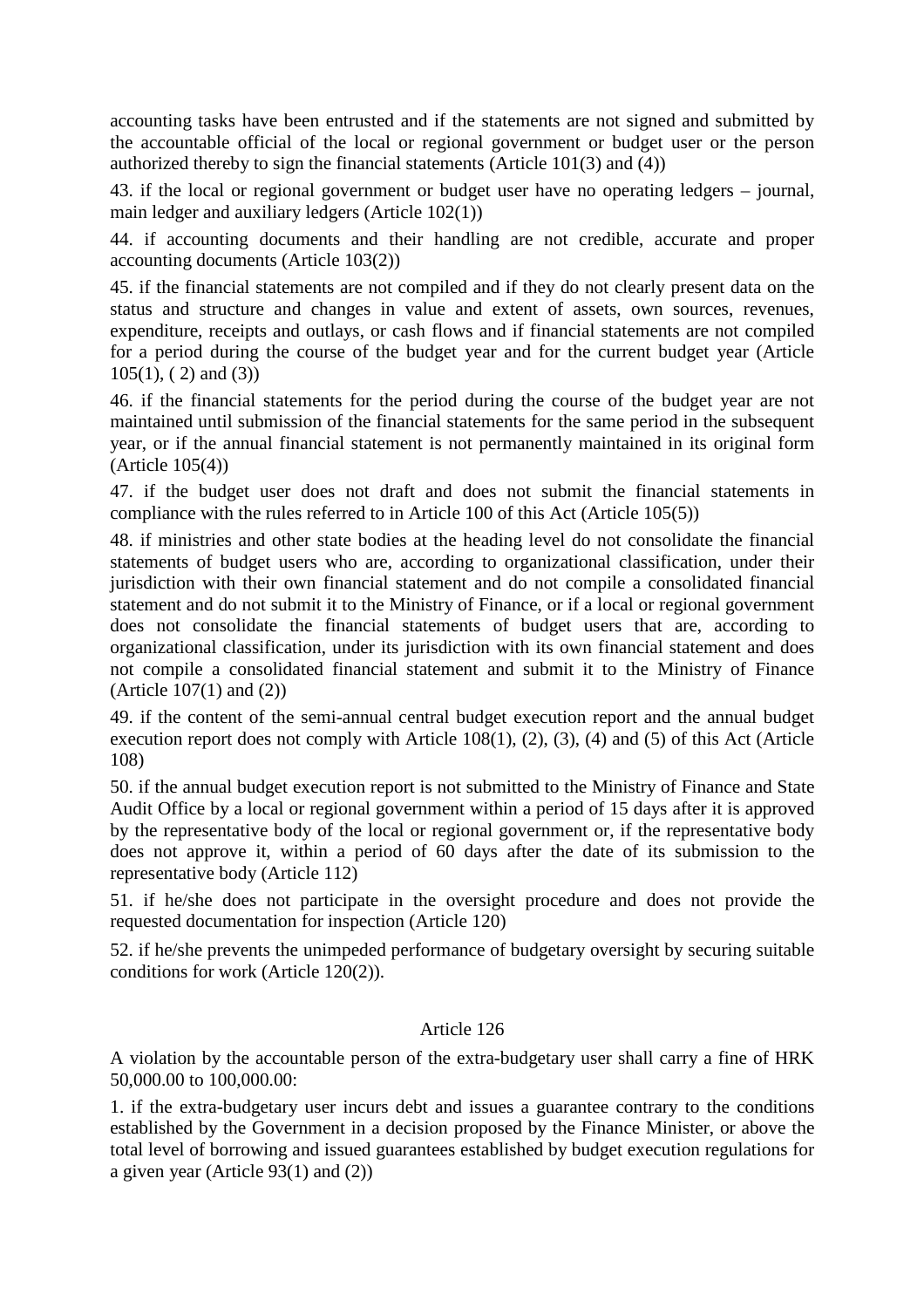2. if the extra-budgetary user of the budget of a local or regional government incurs debt or issues a guarantee without the consent of the local or regional government (Article 94(1) and  $(2)$ 

3. if the extra-budgetary user does not draft and does not submit to the Ministry of Finance the semi-annual and annual budget execution reports by 30 July of the current year, or 31 March of the current budget year (Article 111(1)).

### Article 127

A violation by the accountable person of a public partner shall carry a fine of HRK 50,000.00 to 100,000.00:

1. if the public partner concludes a public-private partnership agreement and the total annual amount of all compensation that the public partner pays to private partners on the basis of all public-private partnership agreements exceeds 25 percent of the budgetary revenues in the preceding year less capital revenues or if the public partner fails to obtain the opinion of the Ministry of Finance and other bodies according to special regulations governing publicprivate partnerships (Article 89)

### Article 128

A violation by the budgetary oversight inspector shall carry a fine of HRK 50,000.00 to 100,000.00:

1. if he/she fails to maintain the confidentiality business and professional secrets and classified data to which he/she gains knowledge during the course of oversight and other tasks under his/her jurisdiction in compliance with the established degree of confidentiality (Article 122).

# Article 129

A violation by the accountable person of the budget and budget user shall carry a fine of HRK 10,000.00 to 20,000.00:

1. if revenues, receipts, expenditure and outlays are not shown according to budgetary classification (Article 21(1) and (2))

2. if a local or regional government fails to notify the Ministry of Finance of a concluded agreement within a period not to exceed 8 days after the date of its conclusion, or it fails to notify the Ministry of Finance within the budget year, quarterly, by the tenth day of the month for the preceding reporting period, of the repayment of a loan for which it obtained the Government's consent (Article 87(8) and (9))

3. if a local or regional government fails to notify the Ministry of Finance of consents within a period not to exceed 8 days after the date of granted consent, and concluded agreements on borrowing by legal persons and institutions within a period not to exceed 8 days after the date of their conclusion or if a local or regional government fails to notify the Ministry of Finance within the budget year, quarterly, by the tenth day of the month for the preceding reporting period, of the repayment of a loan based on an agreement on borrowing by the legal persons and institutions referred to in paragraph (2) of this Article (Article 90(4) and (5))

4. if a local or regional government fails to notify the Ministry of Finance of a concluded guarantee agreement within a period of 8 days after the date of its conclusion or if the local or regional government fails to notify the Ministry of Finance within the budget year, quarterly,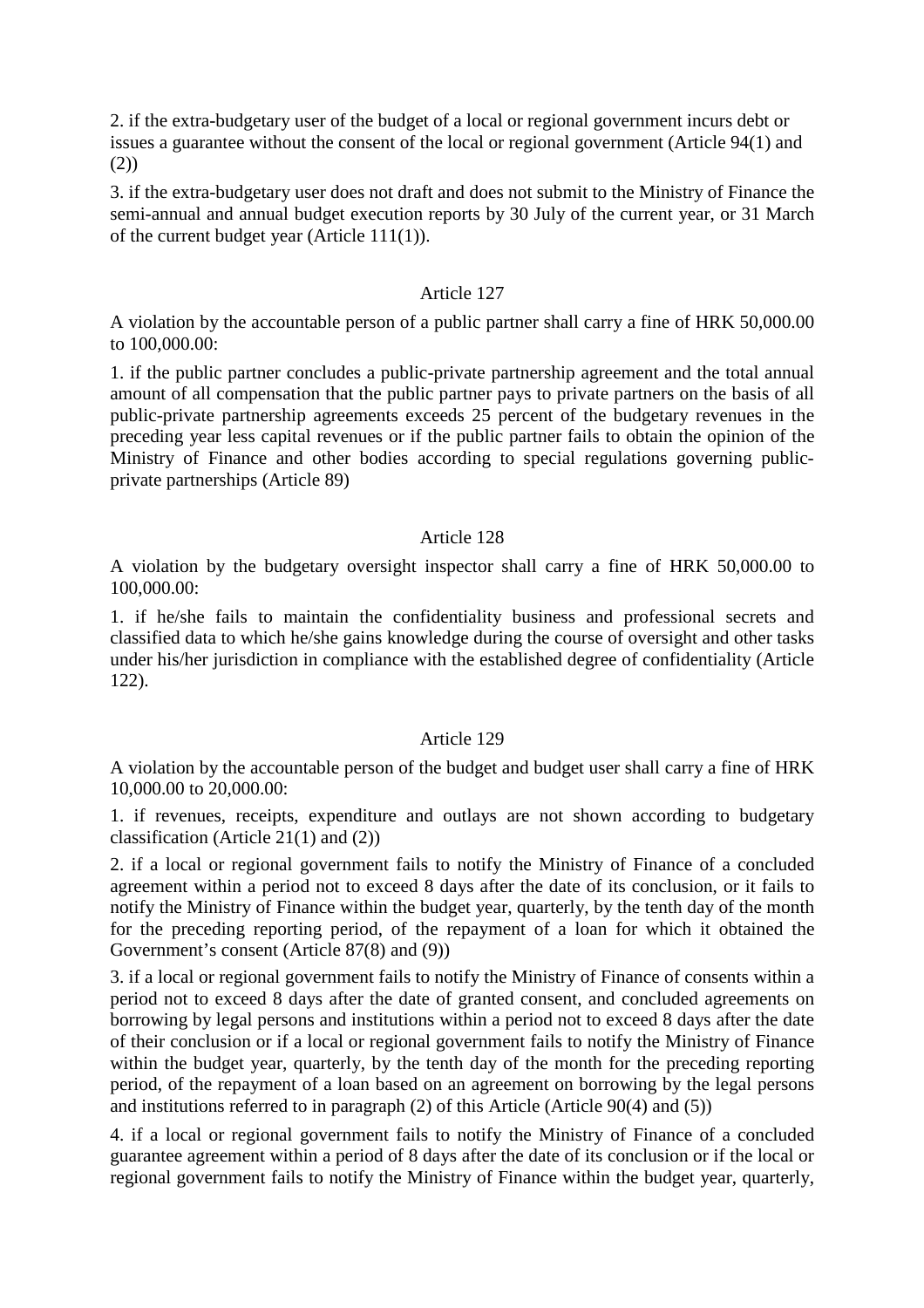by the tenth day of the month for the preceding reporting period on the status of active guarantees for which consent has been granted.(Article 91(6) and (7)).

### XV. TRANSITIONAL AND FINAL PROVISIONS

### Article 130

As of the date of entry into force of the Amendments to the Local and Regional Governments Act (as published in the OG 109/07):

– in Article 3(19) of this Act, the words: "executive body of the municipality, City of Zagreb, city and county (hereinafter: local or regional executive body)" shall be replaced with the words: "the municipal chief official in a municipality, the mayor in a city, and a prefect in a county (hereinafter: municipal mayor, city mayor, or prefect)",

– in Article 14(2) of this Act, the words "or the chief official of the local or regional executive body" shall be deleted,

– in Article 57(1) of this Act, the words: "or the chief official of the local or regional executive body" shall be deleted,

– in Article 57(3) of this Act, the words: "and the chief official of the local or regional executive body" shall be replaced with the words: "and the municipal mayor, city mayor shall inform the representative body",

– in the entire text of this Act, the word: "local or regional executive body" and "chief official of the local or regional executive body" shall be replaced with the words: "municipal mayor, city mayor, or county prefect" in the appropriate grammatical case.

### Article 131

(1) The Government shall adopt the directive referred to in Article 45(3), Article 68(7) and Article 123(4) of this Act within a period not to exceed 120 days after the date of entry into force of this Act.

(2) The rules referred to in Article 55(4), Article 80(4) and Article 108(4) of this Act shall be adopted by the Finance Minister within a period not to exceed 60 days after entry into force of this Act.

(3) The rules referred to in Article 2(3), Article 21(3), Article 87(6), Article 100(1) and (2), Article 115(4), and Article 121(3) of this Act shall be adopted by the Finance Minister within a period not to exceed 30 days after entry into force of this Act.

### Article 132

Until the entry into force of the regulations referred to in Article 131(2) and (3) of this Act, the following regulations shall remain effective insofar as they do not contradict the provisions of this Act:

1. Rules on the establishment of budget users and maintenance of the register of budget users (*OG* 80/04),

2. Rules on budgetary classifications (*OG* 94/07)

3. Instructions on state budget execution from the consolidated treasury account (*OG* 4/01),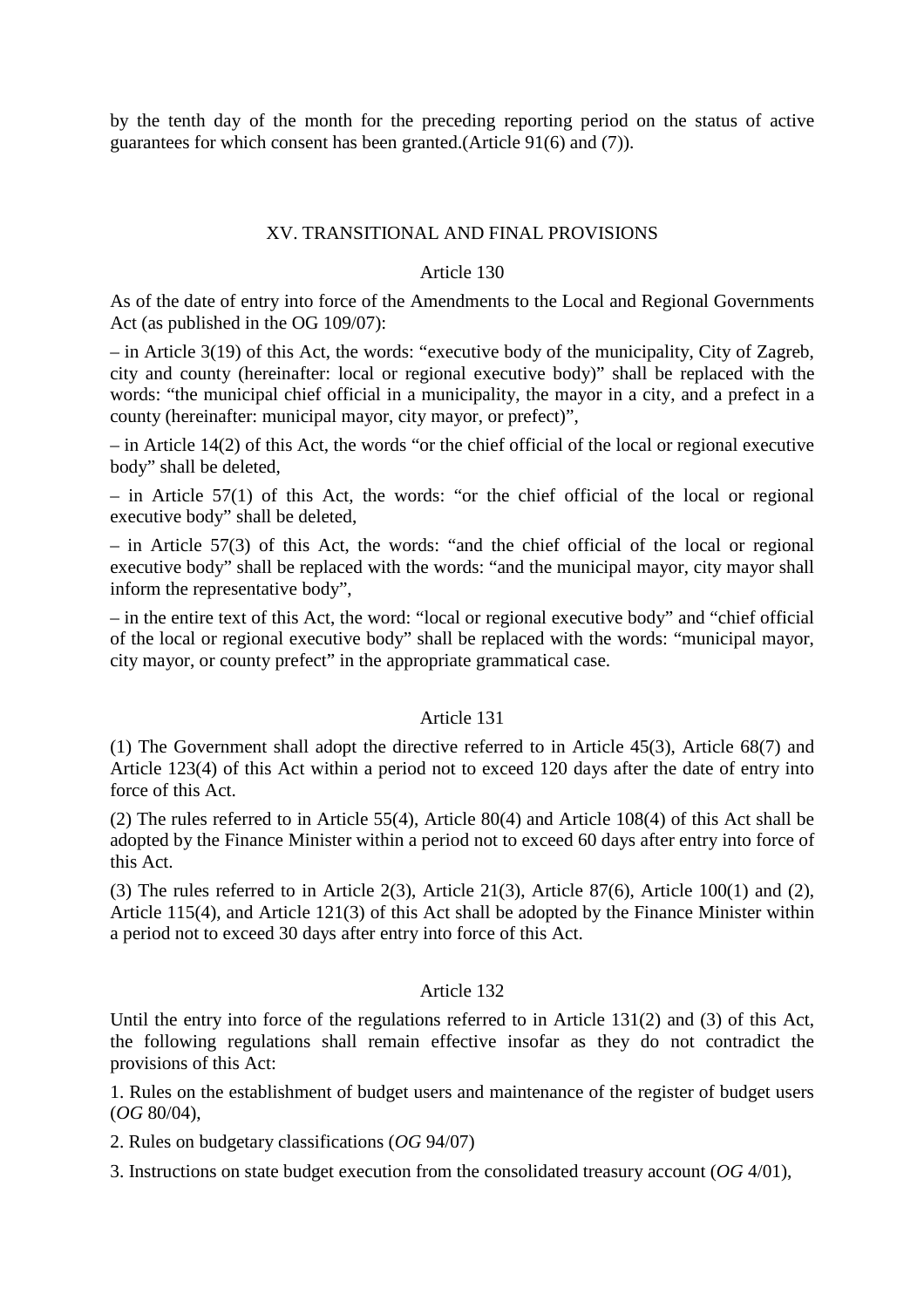4. Rules on borrowing procedures by local and regional governments and issuing of guarantees by local and regional governments (*the OG* 55/04),

5. Rules on budgetary accounting and the chart of accounts (*the OG* 27/05 and 127/07),

6. Rules on financial reporting in budgetary accounting (*the OG* 27/05 and 2/07),

7. Rules on budgetary oversight (*the OG* 42/04 and 6/06),

8. Rules on the official badges of budgetary oversight inspectors (*the OG* 42/04).

## Article 133

The provisions of Article 57(2), Articles 58, 59, 60, 61 and 140, sub-paragraphs 31, 32, and 33 of the Budget Act (*the OG* 96/03) shall be applied to budgetary funds established prior to the entry into force of this Act.

# Article 134

As of the entry into force of this Act, the validity of the following shall cease:

1. Budget Act (*the OG* 96/03),

2. Directive on Budgetary Accounting (*the OG* 96/94, 108/96, 119/01 and 74/02),

3. Directive on the Treasury General Ledger System and Methods for Maintenance of the Consolidated Treasury Account (*the OG* 97/95),

4. Rules on measures for the use of revenues of budget users generated on the market in the performance of core and other activities (*the OG* 146/98).

### Article 135

This Act shall be published in the Official Journal of the Republic of Croatia and it shall enter into force on 1 January 2009.

# **Transitional and final provisions from OG 136/12**

### Article 43

(1) The directive specified in Article 17, Article 25 and Article 41 of this Act shall be adopted by the Croatian Government within a period not to exceed 180 days after the entry into force of this Act.

(2) The rules specified in Article 10 of this Act shall be adopted by the Finance Minister within a period not to exceed 120 days after the date of entry into force of this Act.

(3) Until the entry into force of the directive referred to in Article 25 of this Act, the Directive on the Criteria, Measures and Procedures for Deferred Payment, Instalment Payment of Debt and Sale, Write-off or Partial Write-off of Receivables (*the OG* 76/12.) shall be applied.

### Article 44

(1) This Act shall enter into force on the date of its publication in the Official Journal of the Republic of Croatia, except Articles 4, 5, 6, 7, 8, 9, 10, 11, 18, 19, 20, 26 and 35, which shall enter into force on 1 January 2013.